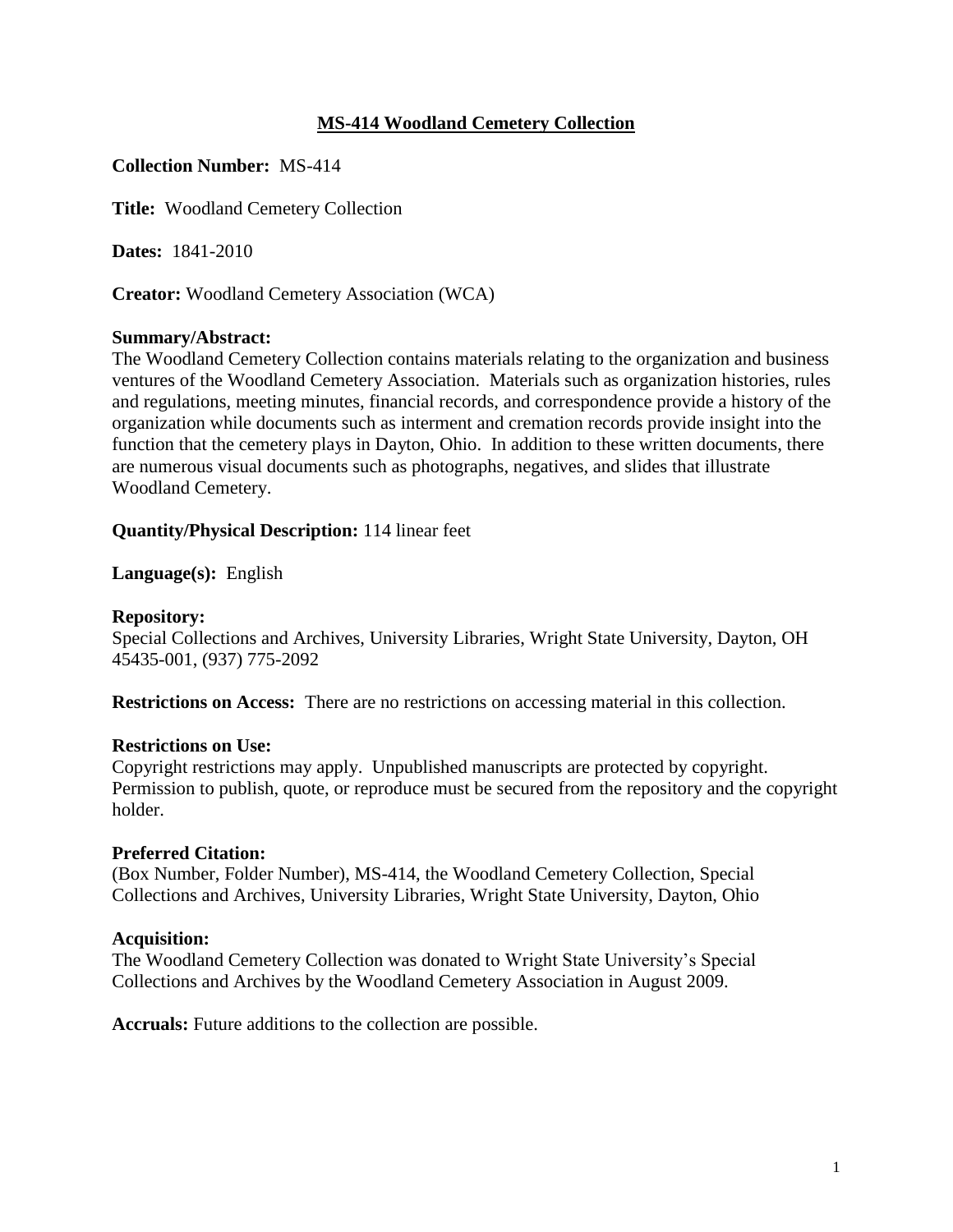### **Separated Material:**

One (1) Oversized Plat Map located at the Medical Sciences Building Storage: Local Government Records Room

### **Revisions:**

August 2012-Added several legal size folders related mostly to Ohio taxation and benefits. Also added a new file in the Photographs series and renumbered a few files.

### **Related Material:**

MS-366 Greencastle Cemetery / Harrison Township Cemetery Association Records MS-393 Dayton Memorial Park Cemetery & Mausoleum Collection SC-1 Rockafield Family Papers SC-139 Wright Family Funeral Records, a Narrative

Processed by: Patricia A. McEldowney, 2012 Additions processed by Ximena Chrisagis, August 2012

#### **Arrangement:**

The Woodland Cemetery Collection is organized into 7 series and 12 subseries.

Series I: Correspondence

| Series II: Historical Records                            |
|----------------------------------------------------------|
| Subseries IIA: General Records                           |
| <b>Subseries IIB: Mausoleum Records</b>                  |
| Subseries IIC: Arboretum Records                         |
| Subseries IID: Meeting Minutes—Professional Associations |
| Series III: Financial Records                            |
| Series IV: Marketing and Sales Administrative Records    |
| <b>Subseries IVA: General Marketing Records</b>          |
| Subseries IVB: Sales Team Meetings, Minutes, Plans       |
| Subseries IVC: Rubicon Park                              |
| Series V: Interment and Disinterment Records             |
| Subseries VA: Lot Records                                |
| Subseries VB: Interment Orders                           |
| <b>Subseries VC: Memorial and Marker Records</b>         |
| <b>Subseries VD: Foundation Work Orders</b>              |
| <b>Subseries VE: Burial-Transit Permits</b>              |
| <b>Series VI: Cremation Records</b>                      |
| Series VII: Photographs                                  |
|                                                          |

#### **Biographical/Historical Note**

Plans for Woodland Cemetery began in 1841. Situated on one of the highest points in Dayton, Ohio, Woodland Cemetery opened in 1843, and the first interment was in July. Initially, the cemetery was on the outskirts of the city, but the city would eventually grow to surround it. By 1849, the cemetery board had created plans for the gateway, chapel, and office at Woodland.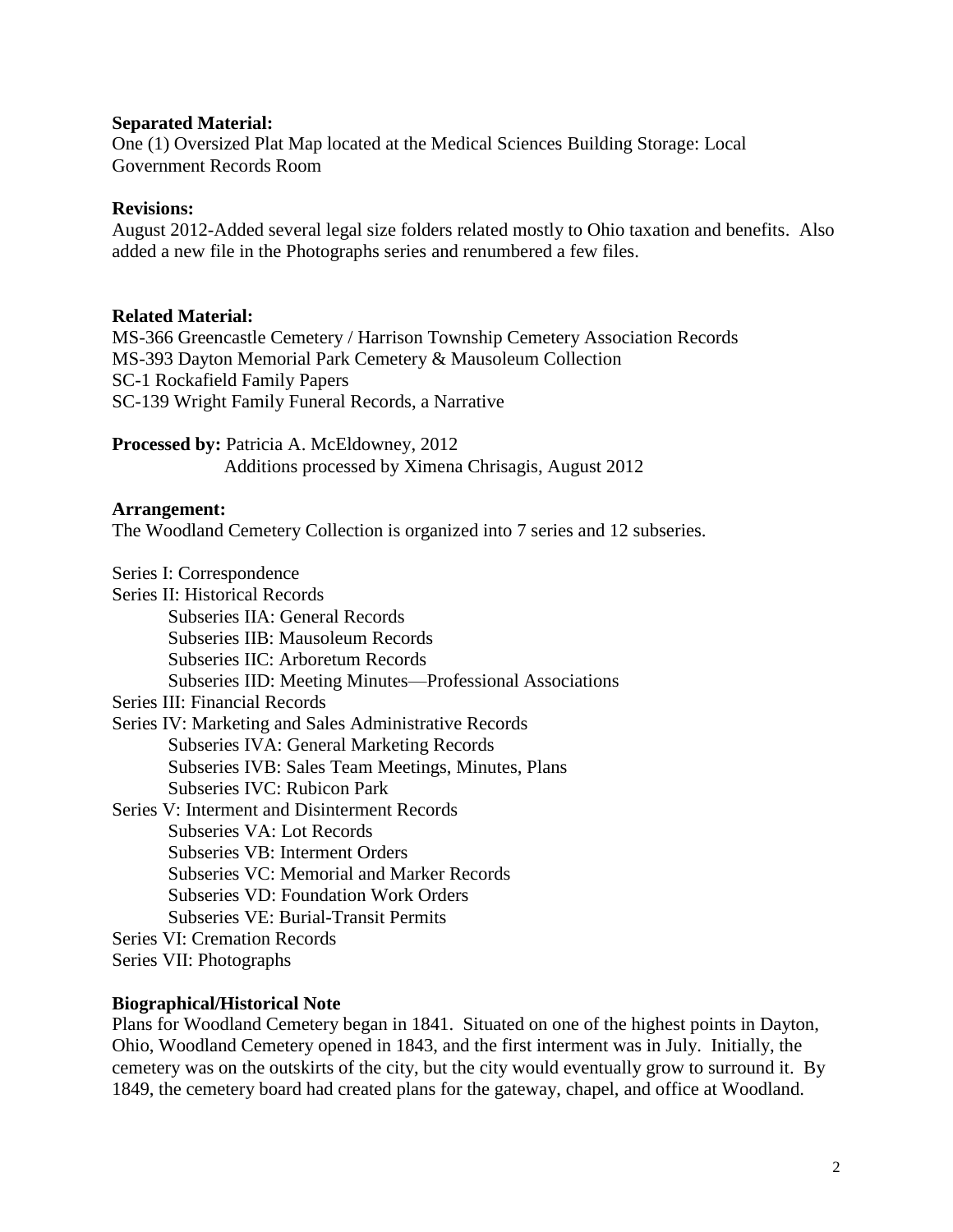These constructions were completed in 1889 and were added to the National Register of Historic Places in 1979. The cemetery expanded its grounds in 1908 when it purchased land from the University of Dayton, and a tunnel was constructed to connect these 35 acres with the main area of the cemetery. Another major construction project began in 1968 as work began on the mausoleum and crematory. The first cremation at Woodland was in 1969.

In 1991, the Woodland Arboretum Foundation was established, and free audio tours began being offered in 1998. As of 2011, Woodland Cemetery covers 200 acres. Woodland Cemetery supports an annual photo contest that began in the 1990s. Several notable people are buried at Woodland Cemetery such as the Wright Brothers, Paul Laurence Dunbar, Charles Kettering, and Daniel C. Cooper.

## **Scope and Content**

The Woodland Cemetery Collection consists primarily of materials that detail the history of the Woodland Cemetery Association of Dayton, Ohio. There are a variety of meeting minutes both from internal organizational meetings (i.e. WCA board meetings) and external organizational meetings (i.e. professional organization conference meetings). In addition to meeting minutes, there are an abundance of interment and cremation records. These records indicate a person's date of birth, date of death, place of death, as well as the date of interment/cremation. The interment records also often include the location of the interred person. The other records help to complete the history of Woodland Cemetery.

Series I, Correspondence, consists of letters written Woodland Cemetery or employees of Woodland Cemetery. There are business letters and personal letters. The letters cover a variety of topics, such as concerns over lots, cremation, interment, plants and animals, and monuments. The correspondence is organized primarily according to date.

Series II, Historical Records, is divided into four subseries. Subseries IIA, General Records, consists of records about the history of Woodland Cemetery and the Woodland Cemetery Association including rules and regulations of the cemetery, meeting minutes, and newsletters. Subseries IIB, Mausoleum Records, consists of information about the construction of the mausoleum at Woodland. Subseries IIC, Arboretum Records, includes materials from arboretum board meetings and tour materials. Subseries IID, Meeting Minutes—Professional Associations, contains minutes from professional organizations that Woodland Cemetery staff attended.

Series III, Financial Records, consists of sales receipts for lots, monuments, and services. Also included in this series are yearly financial reports. Of particular interest may be the balance sheets and account books that indicate pricings and expenditures that the cemetery incurred. Many of the financial records are in large ledgers.

Series IV, Marketing and Sales Administrative Records, is divided into three subseries. Subseries IVA, General Marketing Records, consists of flyers, printed advertisements, and brochures for Woodland Cemetery. There are also brochures for other cemeteries and catalogs of products for cemeteries and funeral homes (grave-markers, urns, etc.). Subseries IVB, Sales Team Meeting, Minutes, Plans, consists of materials regarding marketing plans for Woodland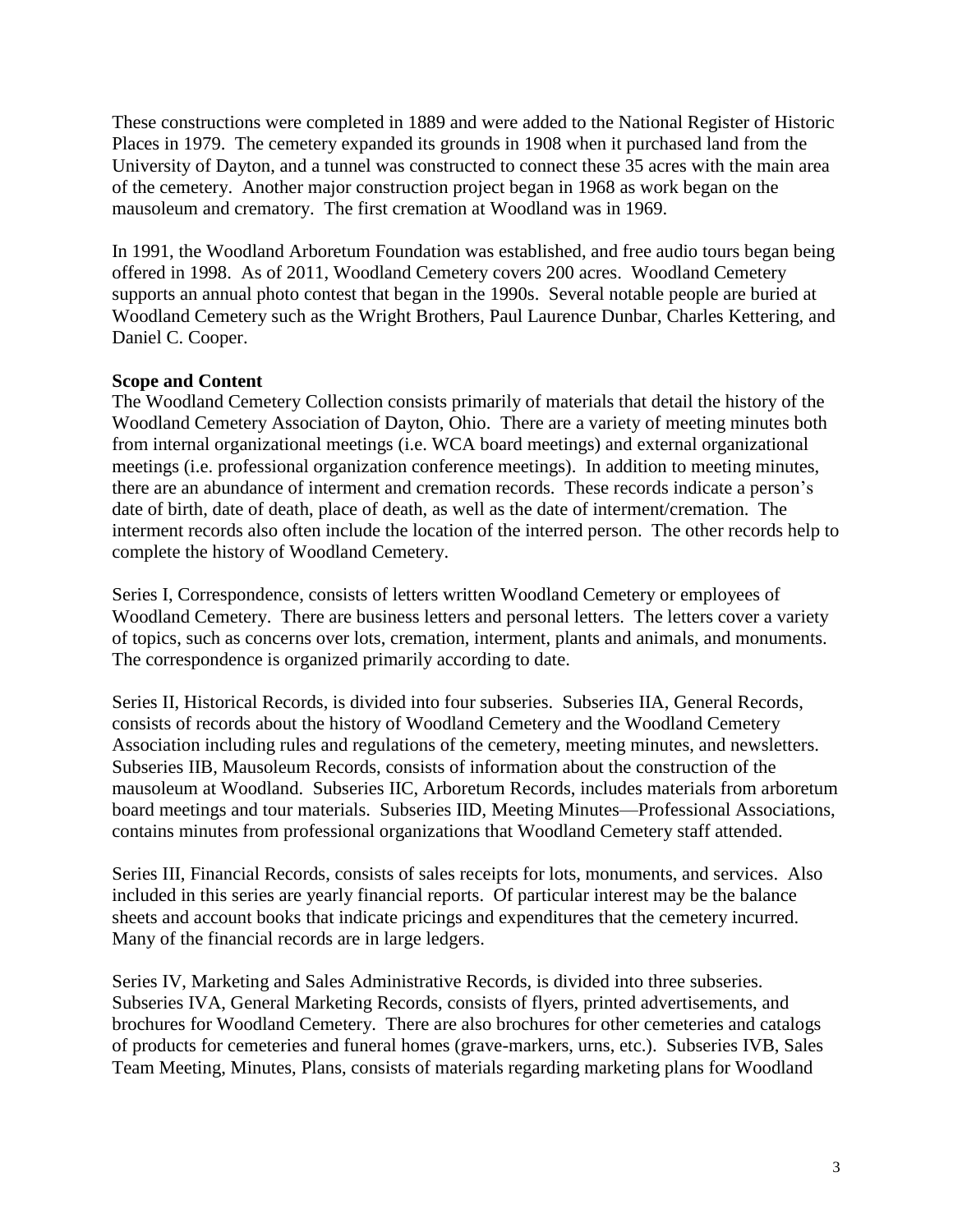Cemetery. Subseries IVC, Rubicon Park, contains materials regarding Woodland's involvement in the Rubicon Park Business District.

Series V, Interment and Disinterment Records, is divided into five subseries. Subseries VA, Lot Records, contains lot deeds and bury permissions for lots. Subseries VB, Interment Orders, consists of ledgers of interment records. There are several oversized books in this subseries. The records are largely organized chronologically, and several years are further organized alphabetically. Subseries VC, Memorial and Marker Records, consists of purchase agreements for memorials/markers. Subseries VD, Foundation Work Orders, consists of work orders that are arranged chronologically and alphabetically according to the customer who ordered the foundation work. Subseries VE, Burial-Transit Permits, are organized chronologically and consist of records regarding body-movement.

Series VI, Cremation Records, consists of records regarding cremations performed at Woodland Cemetery. Included in this series are infant cremation records from Miami Valley Hospital. The cremation records are organized according to year and then alphabetically.

Series VII, Photographs, consists of photographs and negatives of Woodland Cemetery. There are photographs of people and events at Woodland as well as animals, plants, and monuments. Some of the monument photographs are labeled. There are photographs of the Wright family marker and the Paul Laurence Dunbar monument. The negatives that are a part of this series are not organized. There are also slides that are not organized. In this series are photographs that were entries in the annual Woodland Cemetery photography contest. These are organized according to the division of the entry. Division A was for photographers aged 18 and under; Division B is for photographers 19 and older. Many of the contest photos are oversized.

## **Subject Terms**

## **Persons/Families**

Cline, John C., 1844-1922 Cline, Luther, 1882-1946

#### **Organizations/Corporate Names**

American Cemetery Association Association of American Cemetery Superintendents Ohio Association Cemetery Superintendents and Officials Rubicon Park Business Association Woodland Arboretum Foundation Woodland Cemetery Association of Dayton Woodland Cemetery and Mausoleum Association Woodland Foundation

#### **Places**

Darke County (Ohio) Dayton (Ohio) Greene County (Ohio)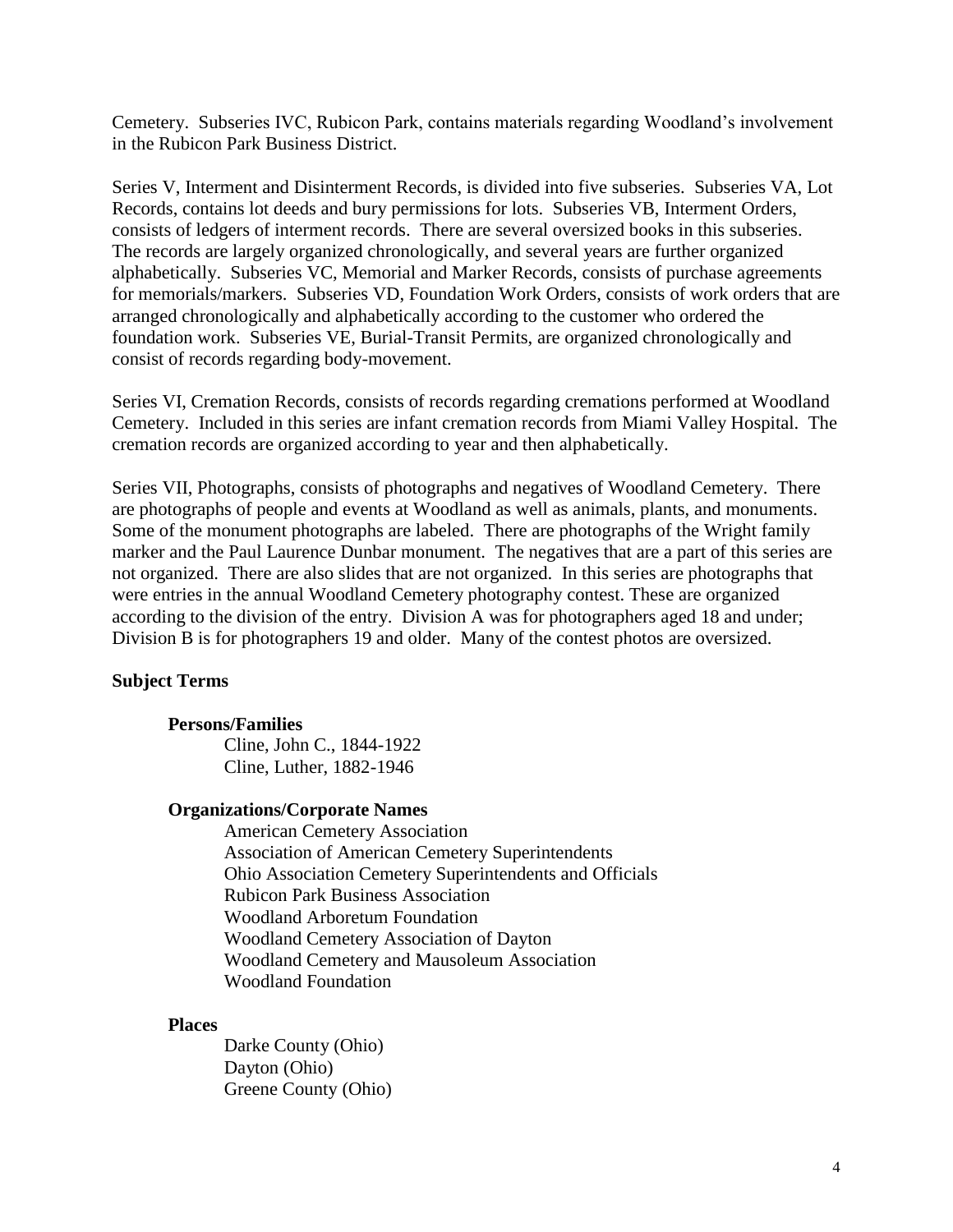Montgomery County (Ohio) Woodland Cemetery and Arboretum (Ohio)

# **Subjects (General)**

Arboretum Burial **Cemetery** Cremation Disinterment Infant Interment Mausoleum

## **Material Types**

Blueprints Brochures Correspondence Ledgers Negatives News clippings Newspapers<sup>11</sup> Newsletters Permits Photographs **Receipts** Slides

## **Collection Inventory**

**Series I Correspondence**

| Box | File           | Description                                              | Date         |
|-----|----------------|----------------------------------------------------------|--------------|
|     |                |                                                          |              |
| 1   | 1              | <b>Woodland Cemetery Deed Correspondence</b>             | 18 Dec. 1898 |
|     | $\overline{2}$ | Joseph E. Waltz to Luther Cline                          | 1903         |
|     | 3              | Tennessee Marble Correspondence                          | Jul. 1917    |
|     | $\overline{4}$ | E. A. Deeds Correspondence                               | 21 Nov. 1918 |
|     | 5              | Correspondence - Luther Cline - Dayton Memorial Park and | 30 Aug. 1923 |
|     |                | Cemetery                                                 |              |
|     | 6              | Correspondence with William Salway (Spring Grove         | 5 Dec. 1925  |
|     |                | Cemetery)                                                |              |
|     | 7              | <b>Oak Lawn Cemetery Correspondence</b>                  | 21 Feb. 1928 |
|     | 8              | <b>Request for Burial Correspondence</b>                 | 1908-1929    |
|     | 9              | Purdue University Agricultural Experiment Station        | 27 Mar. 1929 |
|     |                | Correspondence                                           |              |
|     | 10             | <b>Endowment Correspondence</b>                          | Sep. 1929    |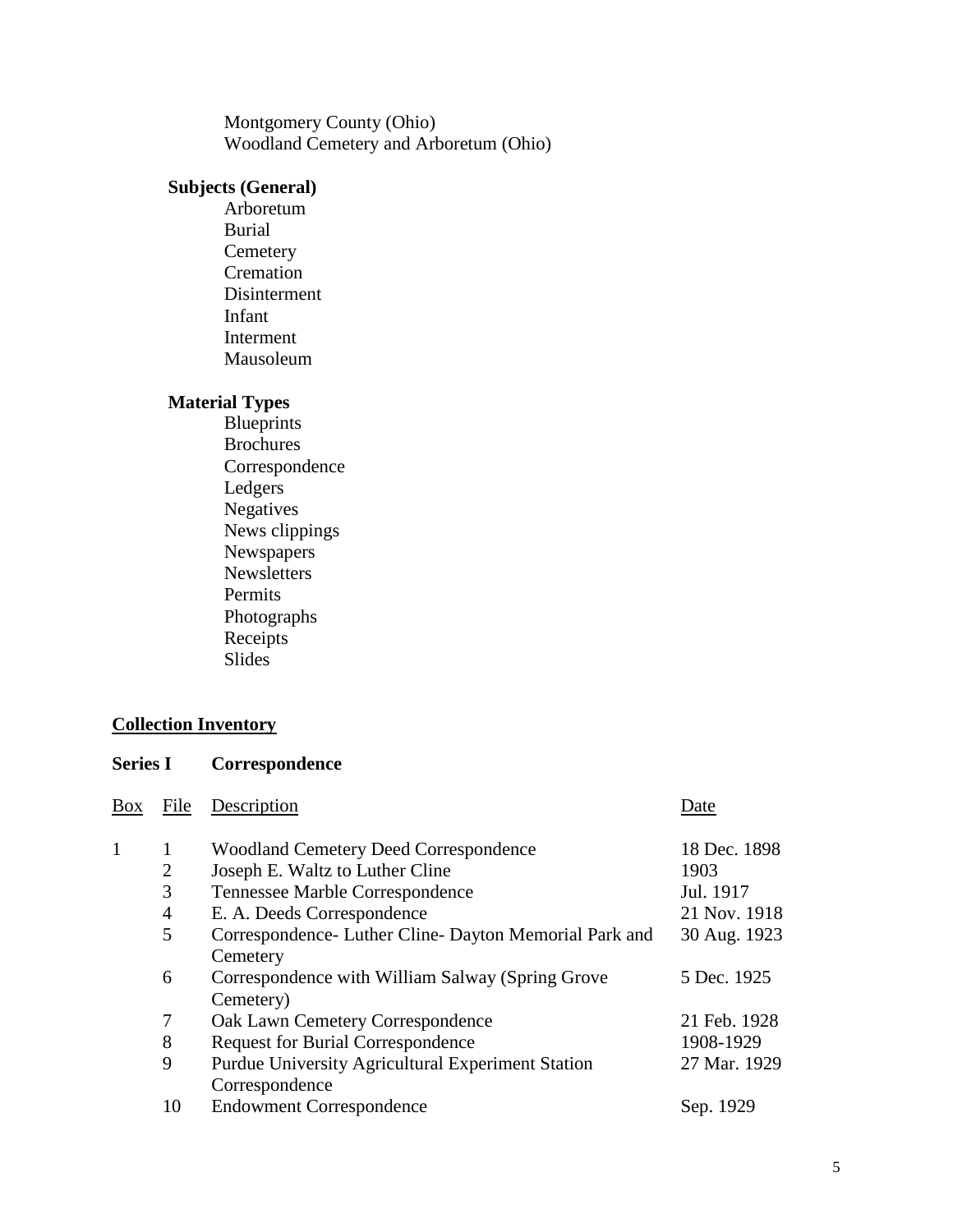|                | 11               | Zoological Correspondence                                      | 1929               |
|----------------|------------------|----------------------------------------------------------------|--------------------|
|                | 12               | Mausoleum and Chapel Correspondence                            | 1929               |
|                | 13               | <b>Monument Correspondence</b>                                 | Oct. 1930          |
|                | 14               | Paul Laurence Dunbar Grave Correspondence                      | 1930               |
|                | 15               | <b>Orders Correspondence</b>                                   | 1930               |
|                | 16               | <b>Business Correspondence</b>                                 | Oct. 1931          |
|                | 17               | <b>Unopened Correspondence</b>                                 | 1931-1932, Undated |
|                | 18               | Forfeiture of lot for non-payment                              | 1932               |
|                | 19               | <b>Cemetery Association Correspondence</b>                     | 1904, 1926-1937    |
|                | 20               | Arboretum Correspondence                                       | 1918-1937          |
|                | 21               | <b>Executor Correspondence</b>                                 | Dec. 1937          |
|                | 22               | <b>Correspondence Concerning Animals</b>                       | 1937               |
|                | 23               | Correspondence about Cemetery Lot                              | 1928-1938          |
|                | 24               | <b>Interment Correspondence</b>                                | 1930-1938          |
|                | 25               | <b>Stewart Iron Works Company Correspondence</b>               | Sep. 1938          |
|                | 26               | Disinterment Correspondence                                    | Oct. 1939          |
|                | 27               | Elizabeth Sinclair Hemphill Correspondence                     | 29 Apr. 1940       |
|                | 28               | Western Telegram from H. S. Mead to L. Cline Expressing        | 17 Jun. 1941       |
|                |                  | his Regrets for Missing Convention                             |                    |
|                | 29               | <b>Committee on Location Correspondence</b>                    | 20 Jun. 1941       |
|                | 30               | 100 <sup>th</sup> Anniversary Woodland Cemetery Correspondence | 1941               |
|                | 31               | Legal Correspondence                                           | 1938, 1944         |
|                | 32               | Correspondence- Luther Cline Death                             | 16 May 1946        |
|                | 33               | Correspondence                                                 | 1931, 1949         |
|                | 34               | Correspondence from Hoyne Funerals to George Heller,           | 14 May 1956        |
|                |                  | Pres. Mont. County Funeral Director Club                       |                    |
|                | 35               | <b>UD Property Correspondence</b>                              | 23 Sep. 1957       |
|                | 36               | Anniversary of Flight Correspondence                           | 1948, 1959         |
| $\overline{2}$ | $\mathbf{1}$     | Correspondence about Veteran Graves                            | 1916, 1956, 1976   |
|                | $\sqrt{2}$       | <b>Genealogical Correspondence Requests</b>                    | 1929-1938, 1981    |
|                | $\overline{3}$   | Correspondence about David Ziegler                             | 1972, 1981         |
|                | $\overline{4}$   | Henry Stock & Sons (contractors) Correspondence                | 1976-1977          |
|                | 5                | Wilcon Correspondence                                          | 1978               |
| 3              | $\mathbf{1}$     | Dayton Daily News Correspondence                               | 19 Jan. 1981       |
|                | $\mathbf{2}$     | <b>WCA Membership Correspondence</b>                           | 1982               |
|                | $\overline{3}$   | Luther Cline Correspondence                                    | 1931, 1937, 1938   |
|                | $\overline{4}$   | Correspondence Concerning: Shareholding, Stock,<br>Membership  | 1902-1995          |
|                | 5                | <b>Donation Correspondence</b>                                 | 2000               |
|                | 6                | <b>Correspondence Concerning Lots</b>                          | 1929               |
|                | $\boldsymbol{7}$ | <b>Correspondence Concerning Lots</b>                          | 1928-1929          |
|                | $8\,$            | <b>Correspondence Concerning Lots</b>                          | 1929               |
|                | 9                | Maintenance Correspondence                                     | 1928-1929          |
|                |                  |                                                                |                    |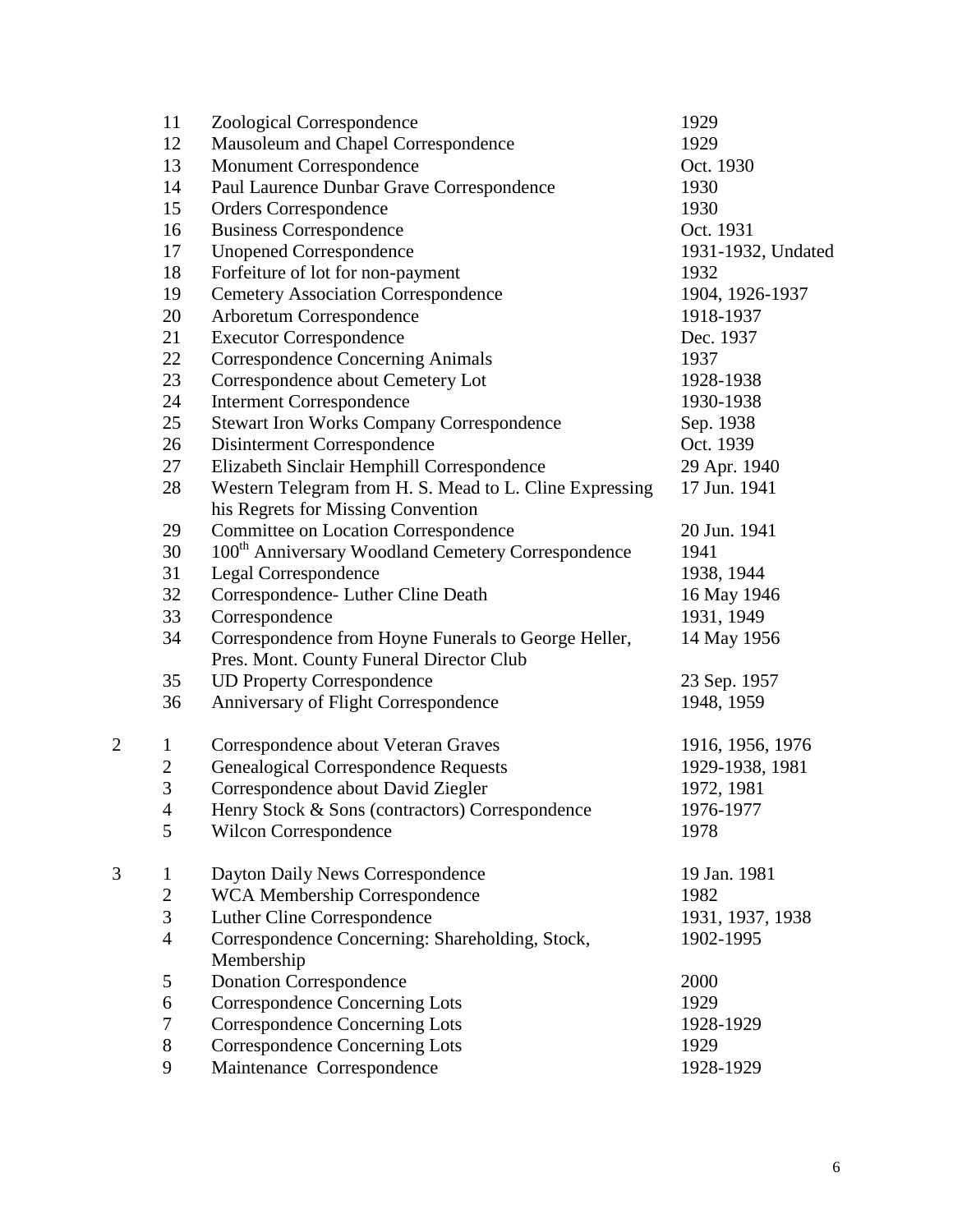| 4 | $\mathbf{1}$     | Correspondence about Monuments                      | 1929      |
|---|------------------|-----------------------------------------------------|-----------|
|   | $\overline{c}$   | <b>Executor Correspondence</b>                      | 1929      |
|   | 3                | Luther Cline- Personal Correspondence               | 1928-1929 |
|   | 4                | <b>Business Correspondence</b>                      | 1928-1929 |
|   | 5                | Disinterment Correspondence                         | 1928-1929 |
|   | 6                | Request for Interree Information                    | 1929      |
|   | $\boldsymbol{7}$ | Correspondence with other Cemeteries                | 1928-1929 |
|   | 8                | Harrison Granite Company Correspondence             | 1928      |
|   | 9                | Flora/Fauna Correspondence                          | 1929      |
|   | 10               | Animal Correspondence                               | 1928      |
|   | 11               | L. F. Mitten Correspondence                         | 1928      |
|   | 12               | <b>Military Pension</b>                             | 1928      |
|   | 13               | <b>Cremation Correspondence</b>                     | 1929      |
|   | 14               | The Davis Granite Co. Correspondence                | 1929      |
|   | 15               | Mrs. G. Brower Correspondence                       | 1928      |
|   | 16               | <b>Blakely Granite Co. Correspondence</b>           | 1928      |
|   | 17               | Correspondence Concerning Food                      | 1928      |
|   | 18               | Dayton Daily News Correspondence                    | 1928      |
|   | 19               | <b>Taylor Stone Company Correspondence</b>          | 1929      |
|   | 20               | Buffalo Weaving & Belting Co. Correspondence/Sample | 1929      |
|   | 21               | Maintenance Correspondence                          | 1930-1931 |
|   | 22               | <b>Interment Correspondence</b>                     | 1930      |
|   | 23               | <b>Genealogical Requests</b>                        | 1930-1931 |
|   | 24               | Disinterment Correspondence                         | 1930-1931 |
|   | 25               | <b>Government Correspondence</b>                    | 1930      |
|   | 26               | <b>Correspondence Concerning Animals</b>            | 1931      |
|   | 27               | Luther Cline Personal Correspondence                | 1930-1931 |
|   | 28               | <b>Plant Correspondence</b>                         | 1930-1931 |
|   | 29               | Correspondence with other Cemeteries                | 1930-1931 |
| 5 | $\mathbf{1}$     | <b>Business Correspondence</b>                      | 1930-1931 |
|   | $\overline{2}$   | <b>Monument Correspondence</b>                      | 1930-1931 |
|   | 3                | Lot Correspondence                                  | 1930-1931 |
|   | $\overline{4}$   | Lot Correspondence                                  | 1930-1931 |
|   | 5                | Lot Correspondence                                  | 1930-1931 |
|   | 6                | <b>Business Correspondence</b>                      | 1932-1933 |
|   | $\boldsymbol{7}$ | <b>Business Correspondence</b>                      | 1931-1934 |
|   | 8                | Correspondence with other Cemeteries                | 1932-1933 |
|   | 9                | Genealogical Information                            | 1931      |
|   | 10               | <b>Marker Correspondence</b>                        | 1931      |
|   | 11               | Lot Correspondence                                  | 1931      |
|   | 12               | Lot Correspondence                                  | 1931-1934 |
| 6 | $\mathbf{1}$     | Lot Correspondence                                  | 1932-1934 |
|   | $\overline{2}$   | <b>Marker Correspondence</b>                        | 1932-1933 |
|   | $\overline{3}$   | Maintenance Correspondence                          | 1932-1933 |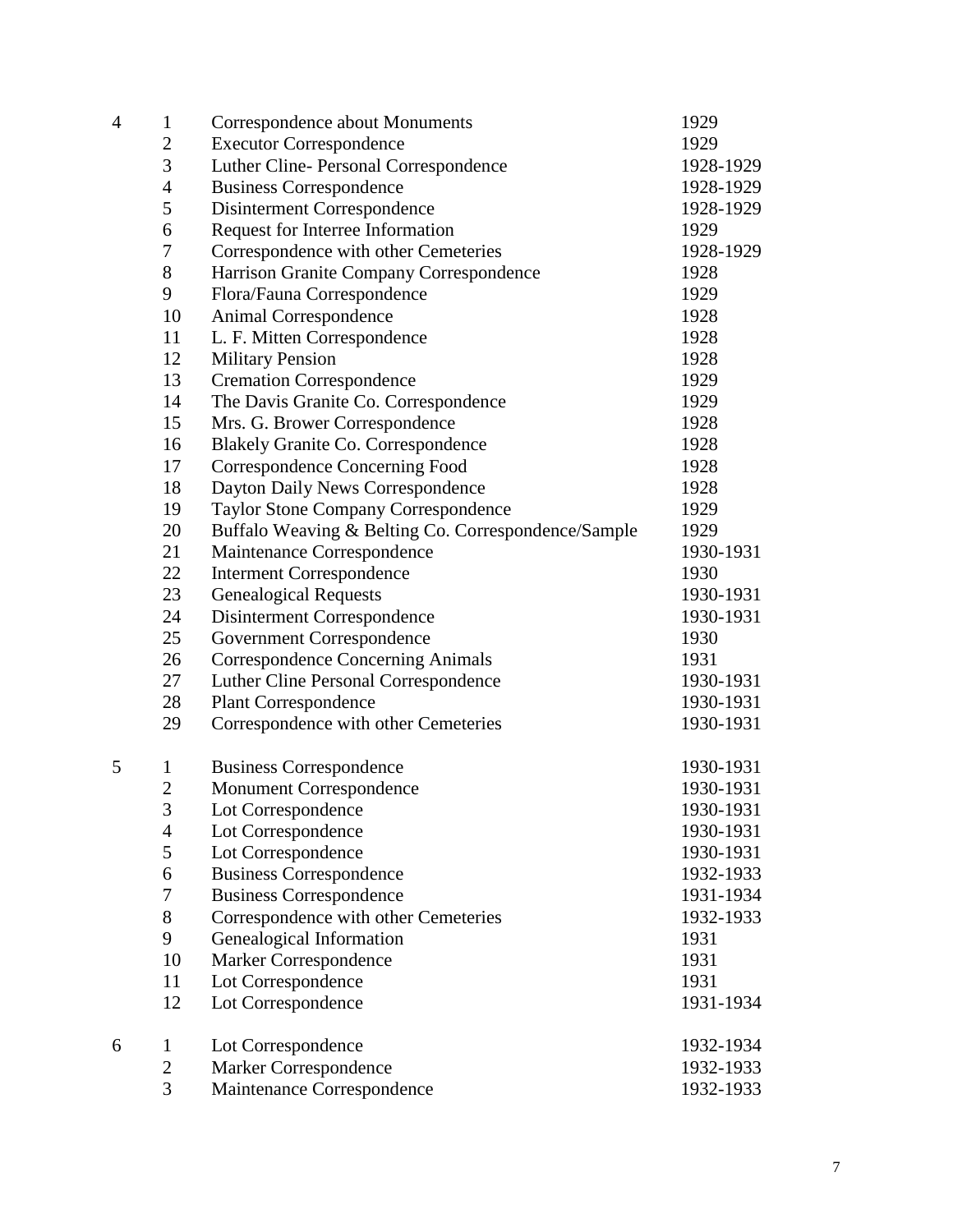|   | 4                | Animal Correspondence                                    | 1932-1934 |
|---|------------------|----------------------------------------------------------|-----------|
|   | 5                | <b>Plant Correspondence</b>                              | 1932-1934 |
|   | 6                | <b>Interment Correspondence</b>                          | 1932      |
|   | 7                | Luther Cline Personal Correspondence                     | 1932-1934 |
|   | $8\,$            | Correspondence about Cemetery Law                        | 1933-1934 |
|   | 9                | Correspondence from Mrs. C. L. Vallandisher              | Mar. 1936 |
|   | 10               | <b>Monument Correspondence</b>                           | 1935-1937 |
|   | 11               | Monument Correspondence                                  | 1935-1937 |
|   | 12               | Lot Correspondence                                       | 1935-1937 |
|   | 13               | Lot Correspondence                                       | 1935      |
|   | 14               | <b>Plant Correspondence</b>                              | 1935      |
|   | 15               | <b>Interment Correspondence</b>                          | 1935      |
| 7 | $\mathbf{1}$     | <b>Business Correspondence</b>                           | 1935      |
|   | $\boldsymbol{2}$ | <b>Business Correspondence</b>                           | 1935-1937 |
|   | 3                | Correspondence with other Cemeteries                     | 1935-1937 |
|   | $\overline{4}$   | Genealogical Correspondence                              | 1936      |
|   | 5                | Animal Correspondence                                    | 1935      |
|   | 6                | Luther Cline Correspondence                              | 1935      |
|   | 7                | Disinterment Correspondence                              | 1935      |
|   | $8\,$            | Government/Law Correspondence                            | 1935-1937 |
|   | 9                | County Board Division of Aid for the Aged Correspondence | 1937      |
|   | 10               | Maintenance Correspondence                               | 1935      |
|   | 11               | <b>Cremation Correspondence</b>                          | 1935-1937 |
|   | 12               | Correspondence with Department of Public Welfare         | 1937-1938 |
|   |                  | Division of Aid for the Aged                             |           |
|   | 13               | Lot Correspondence                                       | 1937-1938 |
|   | 14               | Lot Correspondence                                       | 1937-1938 |
|   | 15               | <b>Monument Correspondence</b>                           | 1937-1938 |
|   | 16               | Maintenance Correspondence                               | 1937-1938 |
|   | 17               | <b>Interment Information Requests</b>                    | 1937-1938 |
|   | 18               | Correspondence with other Cemeteries                     | 1937-1938 |
|   | 19               | Disinterment Correspondence                              | 1937-1938 |
|   | 20               | <b>Business Correspondence</b>                           | 1937-1938 |
|   | 21               | Luther Cline Personal Correspondence                     | 1937-1938 |
|   | 22               | <b>Plant Correspondence</b>                              | 1937-1938 |
|   | 23               | Automobile Correspondence                                | 1937-1938 |
|   | 24               | <b>Cremation Correspondence</b>                          | 1937-1938 |
|   | 25               | Disinterment Correspondence                              | 1937-1938 |
|   | 26               | <b>Stone Company Correspondence</b>                      | 1937-1938 |
|   | 27               | Correspondence about Animals                             | 1937-1939 |
| 8 | $\mathbf{1}$     | <b>Business</b>                                          | 1938      |
|   | $\mathbf{2}$     | <b>Business Correspondence</b>                           | 1938-1939 |
|   | 3                | Lot Correspondence                                       | 1938      |
|   | $\overline{4}$   | Lot Correspondence                                       | 1938-1939 |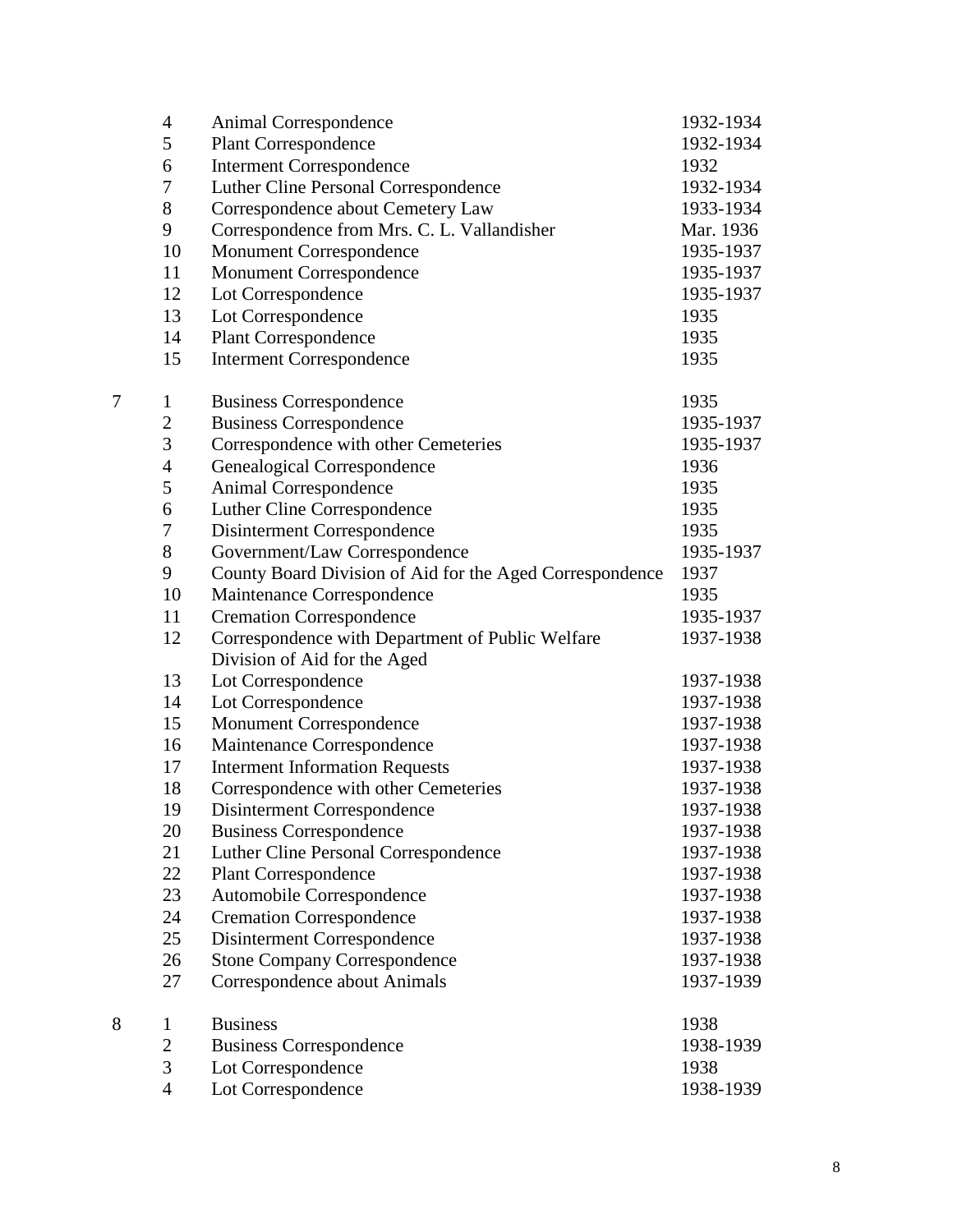|    | 5                | <b>Monument Correspondence</b>              | 1938            |
|----|------------------|---------------------------------------------|-----------------|
|    | 6                | Disinterment Correspondence                 | 1939            |
|    | 7                | <b>Plant Correspondence</b>                 | 1938-1939       |
|    | 8                | Department of Public Welfare Correspondence | 1939            |
|    | 9                | <b>Animal Correspondence</b>                | 1939            |
|    | 10               | Maintenance Correspondence                  | 1938            |
|    | 11               | Personal Correspondence                     | 1939            |
|    | 12               | <b>Interment Correspondence</b>             | 1938            |
|    | 13               | Genealogical Information                    | 1938            |
|    | 14               | Correspondence with other Cemeteries        | 1939            |
|    | 15               | Maintenance Correspondence                  | 1939            |
|    | 16               | <b>Business Correspondence</b>              | 1939            |
|    | 17               | Interment/Disinterment Correspondence       | 1939            |
|    | 18               | Correspondence with other Cemeteries        | 1939            |
| 9  | $\mathbf{1}$     | Personal Correspondence                     | 1939            |
|    | $\boldsymbol{2}$ | Animal Correspondence                       | 1939            |
|    | $\overline{3}$   | Plant Correspondence                        | 1939            |
|    | $\overline{4}$   | <b>Monument Correspondence</b>              | 1939            |
|    | 5                | Lot Correspondence                          | 1939            |
|    | 6                | Lot Correspondence                          | May 1940-1941   |
|    | 7                | Lot Correspondence                          | 1940-1941       |
|    | $8\,$            | <b>Monument Correspondence</b>              | May 1940-1941   |
|    | 9                | <b>Monument Correspondence</b>              | 1940-1941       |
|    | 10               | <b>Business Correspondence</b>              | May 1940-1941   |
|    | 11               | <b>Business Correspondence</b>              | 1940-1941       |
|    | 12               | Maintenance Correspondence                  | May 1940-1941   |
| 10 | $\mathbf{1}$     | Genealogical Information                    | 1940-1941       |
|    | $\overline{c}$   | <b>Plant Correspondence</b>                 | May 1940-1941   |
|    | $\overline{3}$   | Animal Correspondence                       | May 1940-1941   |
|    | $\overline{4}$   | <b>Correspondence Concerning Laws</b>       | 1940-1941       |
|    | 5                | <b>Interment Correspondence</b>             | May 1940-1941   |
|    | 6                | Personal Correspondence                     | May 1940-1941   |
|    | 7                | Correspondence with other Cemeteries        | May 1940-1941   |
|    | $8\,$            | World War II Soldier Interment              | 1941            |
|    | 9                | Correspondence                              | 1929-1946, 1982 |
|    | 10               | Correspondence                              | 1941            |
|    | 11               | Correspondence                              | 1941            |
|    | 12               | Correspondence                              | 1941            |
|    | 13               | Correspondence                              | 1941            |
|    | 14               | Correspondence                              | 1941            |
|    | 15               | Correspondence with other Cemeteries        | 1942            |
| 11 | 1                | Personal Correspondence                     | 1943            |
|    | $\overline{2}$   | <b>Interment Correspondence</b>             | 1943            |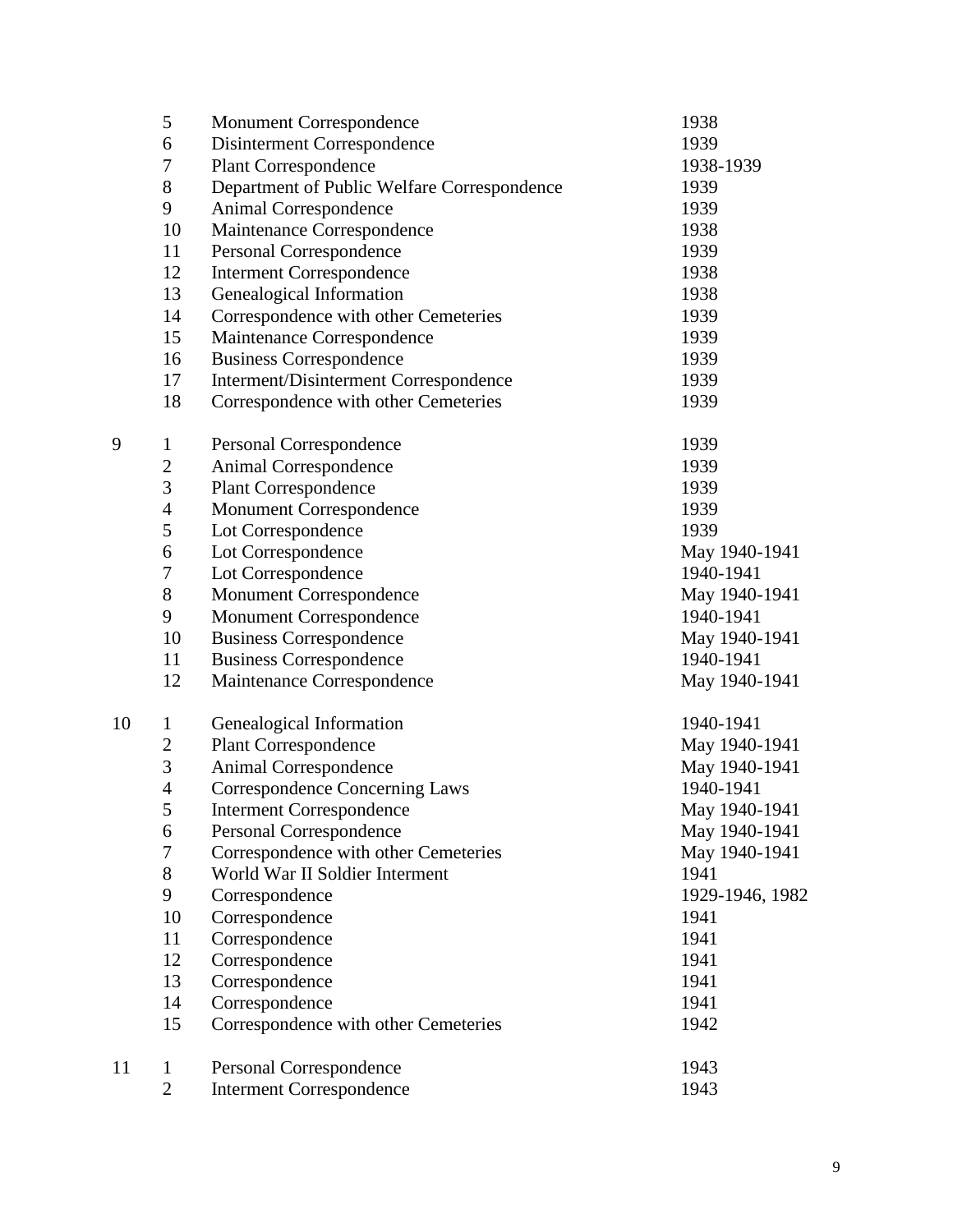|    | 3                | <b>Plant Correspondence</b>      | 1943            |
|----|------------------|----------------------------------|-----------------|
|    | $\overline{4}$   | <b>Business Correspondence</b>   | 1943            |
|    | 5                | Animal Correspondence            | 1943            |
|    | 6                | Correspondence about Legislation | 1942            |
|    | $\boldsymbol{7}$ | Genealogical Correspondence      | 1943            |
|    | $8\,$            | Maintenance Correspondence       | 1943            |
|    | 9                | Lot Correspondence               | 1943            |
|    | 10               | Monument Correspondence          | 1943            |
|    | 11               | <b>Monument Correspondence</b>   | 1942-1943       |
|    | 12               | Correspondence                   | 1943-1944       |
|    | 13               | Correspondence                   | 1943-1944       |
| 12 | $\mathbf{1}$     | Correspondence                   | 1943-1944       |
|    | $\boldsymbol{2}$ | Correspondence                   | 1943-1944       |
|    | 3                | Correspondence                   | 1947            |
|    | $\overline{4}$   | Correspondence                   | 1947            |
|    | 5                | Correspondence                   | 1947            |
|    | 6                | Correspondence                   | 1946-1947       |
| 13 | $\mathbf{1}$     | Correspondence                   | 1946-1947       |
|    | $\boldsymbol{2}$ | Correspondence                   | 1948            |
|    | $\overline{3}$   | Correspondence                   | 1948            |
|    | $\overline{4}$   | Correspondence                   | 1948            |
|    | 5                | Correspondence                   | 1948            |
| 14 | $\mathbf{1}$     | Correspondence (OACS&O)          | 1949-1950       |
|    | $\boldsymbol{2}$ | Correspondence (OACS&O)          | 1949-1950       |
|    | 3                | Correspondence (OACS&O)          | 1949-1950       |
|    | $\overline{4}$   | Correspondence A-B               | 1950-1951       |
|    | 5                | Correspondence C-D               | 1950-1951       |
|    | 6                | Correspondence E-J               | 1950-1951       |
| 15 | $\mathbf{1}$     | Correspondence K-M               | 1950-1951       |
|    | $\mathbf{2}$     | Correspondence N-R               | 1950-1951       |
|    | 3                | Correspondence S                 | 1950-1951       |
|    | $\overline{4}$   | Correspondence T-Z               | 1950-1951       |
|    | 5                | Correspondence                   | 1952            |
|    | 6                | Correspondence                   | 1952            |
|    | $\boldsymbol{7}$ | Correspondence                   | 1952            |
|    | $8\,$            | Correspondence                   | 1952            |
|    | 9                | Correspondence A-B               | 1940, 1948-1956 |
| 16 | $\mathbf{1}$     | Correspondence C-G               | 1954-1955       |
|    | $\mathbf{2}$     | Correspondence H-M               | 1954-1956       |
|    | 3                | Correspondence N-R               | 1954-1955       |
|    | $\overline{4}$   | Correspondence S-Z               | 1952-1955       |
|    |                  |                                  |                 |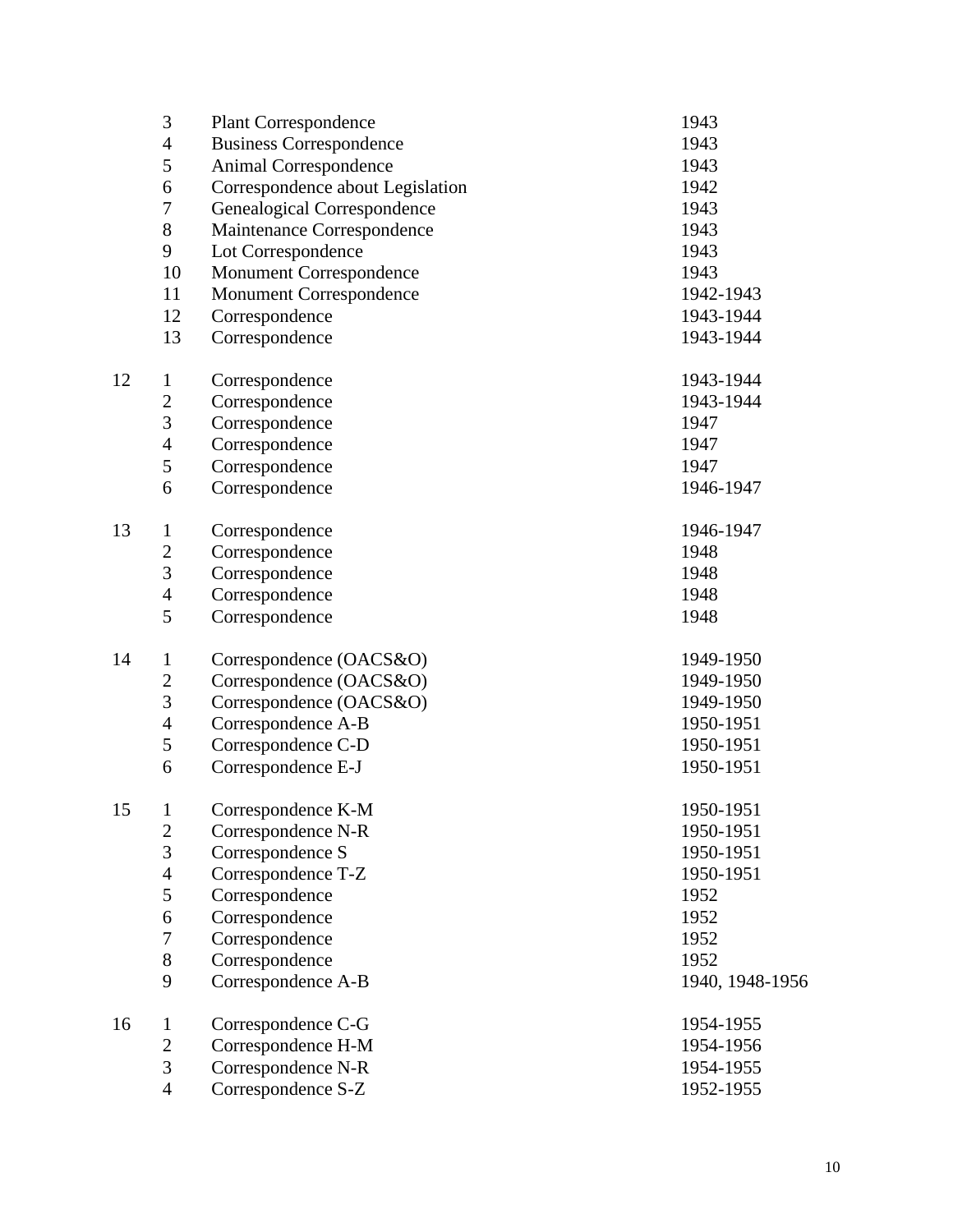|    | 5                       | Correspondence A-C | 1956-1958 |
|----|-------------------------|--------------------|-----------|
|    | 6                       | Correspondence D-J | 1956-1957 |
|    | $\boldsymbol{7}$        | Correspondence K-O | 1956-1958 |
|    | $8\,$                   | Correspondence P-S | 1956-1958 |
|    | 9                       | Correspondence T-Z | 1956-1958 |
|    | 10                      | Correspondence A-B | 1958-1959 |
|    |                         |                    |           |
| 17 | $\mathbf{1}$            | Correspondence C-D | 1958-1959 |
|    | $\sqrt{2}$              | Correspondence E-G | 1958-1959 |
|    | 3                       | Correspondence H-L | 1958-1959 |
|    | $\overline{4}$          | Correspondence M-O | 1958-1959 |
|    | $\mathfrak s$           | Correspondence P-R | 1958-1959 |
|    | 6                       | Correspondence S-V | 1958-1959 |
|    | $\boldsymbol{7}$        | Correspondence W-Z | 1958-1959 |
|    | 8                       | Correspondence     | 1959-1960 |
|    | 9                       | Correspondence     | 1959-1960 |
|    |                         |                    |           |
| 18 | $\mathbf{1}$            | Correspondence     | 1959-1960 |
|    | $\overline{c}$          | Correspondence     | 1959-1960 |
|    | $\overline{3}$          | Correspondence     | 1959-1960 |
|    | $\overline{4}$          | Correspondence     | 1961-1962 |
|    | $\mathfrak s$           | Correspondence     | 1961-1962 |
|    | 6                       | Correspondence     | 1961-1962 |
| 19 | $\mathbf{1}$            | Correspondence     | 1961-1962 |
|    | $\overline{\mathbf{c}}$ | Correspondence     | 1961-1962 |
|    | $\overline{3}$          | Correspondence     | 1963-1964 |
|    | $\overline{4}$          | Correspondence     | 1963-1964 |
|    | 5                       | Correspondence     | 1963-1964 |
|    | 6                       | Correspondence     | 1963-1964 |
|    |                         |                    |           |
| 20 | $\mathbf{1}$            | Correspondence     | 1963-1964 |
|    | $\sqrt{2}$              | Correspondence     | 1965-1966 |
|    | 3                       | Correspondence     | 1965-1966 |
|    | $\overline{4}$          | Correspondence     | 1965-1966 |
|    | 5                       | Correspondence     | 1965-1966 |
|    | 6                       | Correspondence     | 1965-1966 |
|    |                         |                    |           |
| 21 | $\mathbf{1}$            | Correspondence A   | 1967-1969 |
|    | $\boldsymbol{2}$        | Correspondence B-C | 1967-1969 |
|    | 3                       | Correspondence D-F | 1967-1969 |
|    | $\overline{4}$          | Correspondence G-J | 1967-1969 |
|    | 5                       | Correspondence K-M | 1967-1969 |
|    | 6                       | Correspondence N-S | 1967-1969 |
|    | $\boldsymbol{7}$        | Correspondence T-Z | 1967-1969 |
|    | 8                       | Correspondence     | 1969-1970 |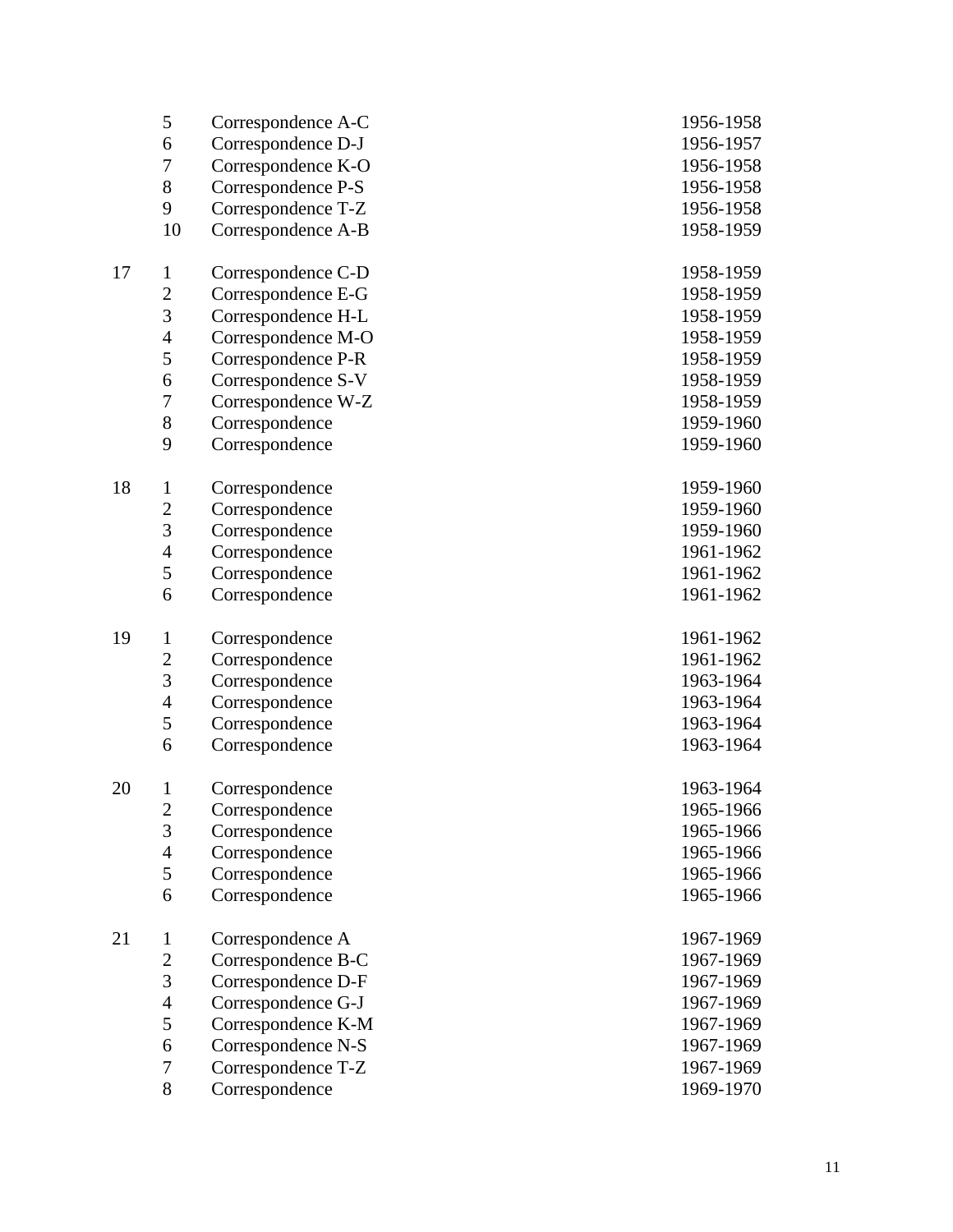|    | 9                | Correspondence     | 1969-1970 |
|----|------------------|--------------------|-----------|
| 22 | $\mathbf{1}$     | Correspondence     | 1969-1970 |
|    | $\boldsymbol{2}$ | Correspondence     | 1969-1970 |
|    | 3                | Correspondence     | 1969-1970 |
|    | $\overline{4}$   | Correspondence     | 1970-1971 |
|    | $\mathfrak s$    | Correspondence     | 1970-1971 |
|    | 6                |                    | 1970-1971 |
|    |                  | Correspondence     |           |
| 23 | $\mathbf{1}$     | Correspondence A-C | 1972-1973 |
|    | $\boldsymbol{2}$ | Correspondence D-G | 1972      |
|    | 3                | Correspondence H-L | 1972      |
|    | $\overline{4}$   | Correspondence M-R | 1972      |
|    | 5                | Correspondence S-Z | 1972      |
|    | 6                | Correspondence A-C | 1973      |
|    | $\boldsymbol{7}$ | Correspondence D-J | 1972-1973 |
|    | $8\,$            | Correspondence K-R | 1973      |
|    | 9                | Correspondence S-Z | 1972-1974 |
|    | 10               | Correspondence A-B | 1974      |
|    | 11               | Correspondence C-F | 1974      |
|    | 12               | Correspondence G-L | 1974      |
|    | 13               | Correspondence M-R | 1974      |
|    | 14               | Correspondence S-Z | 1974      |
|    |                  |                    |           |
| 24 | $\mathbf{1}$     | Correspondence     | 1975      |
|    | $\overline{c}$   | Correspondence     | 1975      |
|    | 3                | Correspondence     | 1975      |
|    | $\overline{4}$   | Correspondence     | 1975      |
|    | 5                | Correspondence A-D | 1976      |
|    | 6                | Correspondence E-I | 1976      |
|    | $\overline{7}$   | Correspondence J-N | 1976      |
|    | 8                | Correspondence O-T | 1976      |
|    | 9                | Correspondence U-Z | 1976      |
|    |                  |                    |           |
| 25 | $\mathbf{1}$     | Correspondence A-C | 1977      |
|    | $\boldsymbol{2}$ | Correspondence D-G | 1977      |
|    | 3                | Correspondence H-M | 1977      |
|    | $\overline{4}$   | Correspondence N-R | 1977      |
|    | 5                | Correspondence S-Z | 1977      |
|    | 6                | Correspondence A-B | 1978      |
|    | $\tau$           | Correspondence C-F | 1978      |
|    | $8\,$            | Correspondence G-L | 1978      |
|    | 9                | Correspondence M-R | 1978      |
|    | 10               | Correspondence S-Z | 1978      |
|    | 11               | Correspondence A-B | 1979-1980 |
|    | 12               | Correspondence C-D | 1979-1980 |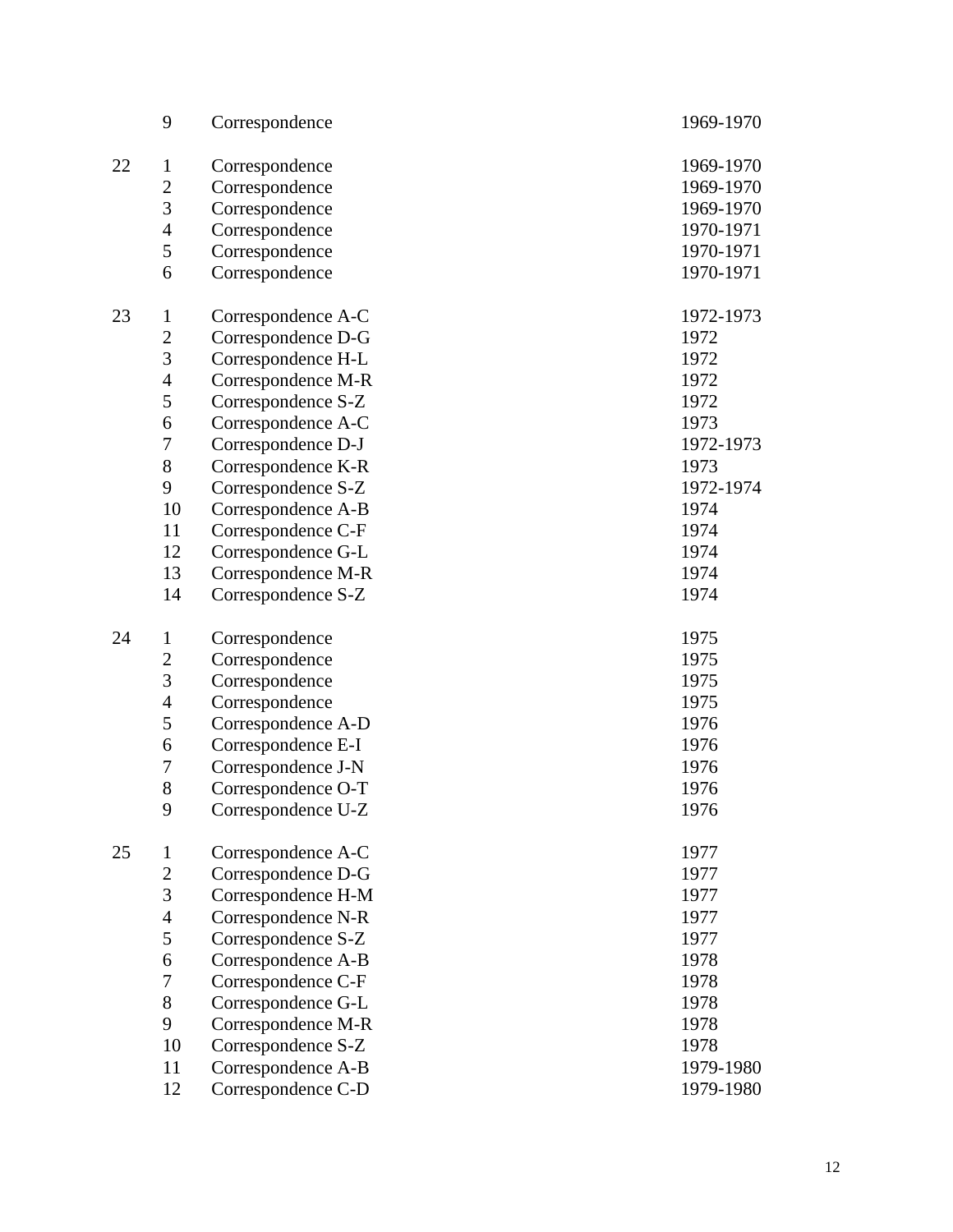| 26 |    | Correspondence E-J | 1979-1980 |
|----|----|--------------------|-----------|
|    | 2  | Correspondence K-M | 1979-1980 |
|    | 3  | Correspondence N-R | 1979-1980 |
|    | 4  | Correspondence S   | 1979-1980 |
|    | 5  | Correspondence T-Z | 1979-1980 |
|    | 6  | Correspondence A-B | 1981-1983 |
|    |    | Correspondence C-F | 1981-1983 |
|    | 8  | Correspondence G-J | 1981-1983 |
|    | 9  | Correspondence K-O | 1981-1983 |
|    | 10 | Correspondence P-R | 1981-1983 |
|    | 11 | Correspondence S   | 1981-1983 |
|    | 12 | Correspondence T-Z | 1981-1983 |

# **Series II Historical Records**

# **Subseries IIA: General Records**

| <u>Box</u> | File           | Description                                                | Date               |
|------------|----------------|------------------------------------------------------------|--------------------|
| 27         | $\mathbf{1}$   | Articles of Association (See Oversize Location 55, File 1) | 25 Jan. 1841       |
|            | $\overline{c}$ | Wording of Charter and Articles of Incorporation           | 25 Jan. 1841       |
|            | $\overline{3}$ | Original Charter to Incorporate Woodland Cemetery          | 1842               |
|            |                | Association                                                |                    |
|            | $\overline{4}$ | WCA: Triennial Report, Rules, Regulations                  | 1884               |
|            | 5              | WCA: Historical Sketch Triennial Report, Rules,            | 1893               |
|            |                | Resolutions, etc.                                          |                    |
|            | 6              | <b>WCA: Rules and Regulations</b>                          | 1897               |
|            | $\sqrt{ }$     | List of Cemetery Employee Names                            | 1899               |
|            | 8              | Amendments to WCA Rules and Regulations                    | 1902               |
|            | 9              | Amendments to WCA Rules and Regulations                    | 1903               |
|            | 10             | <b>WCA Book of Rules</b>                                   | 1909               |
|            | 11             | <b>WCA Rules and Regulations</b>                           | Nov. 1916          |
|            | 12             | <b>WCA Rules and Regulations</b>                           | 1936               |
|            | 13             | <b>WCA Rules and Regulations</b>                           | 1937               |
|            | 14             | <b>WCA Rules and Regulations</b>                           | 1942               |
|            | 15             | <b>WCA Rules and Regulations</b>                           | 1946               |
|            | 16             | <b>WCA Rules and Regulations</b>                           | Dec. 1946, Undated |
|            | 17             | <b>WCA Rules and Regulations</b>                           | 1953               |
|            | 18             | <b>WCA Rules and Regulations</b>                           | 1960               |
|            | 19             | <b>Condensed Rules and Regulations</b>                     | 1 Aug. 1973        |
|            | 20             | <b>WCA Rules &amp; Regulations</b>                         | 1996               |
|            | 21             | <b>Rules and Regulations</b>                               | Undated            |
|            | 22             | Memorandum as to Proposed Changes and Additions to         | Undated            |
|            |                | <b>WCA Rules and Regulations</b>                           |                    |
|            | 23             | Woodland Sign Drawings (See Oversize Location 101, File    | 1969, Undated      |
|            |                |                                                            |                    |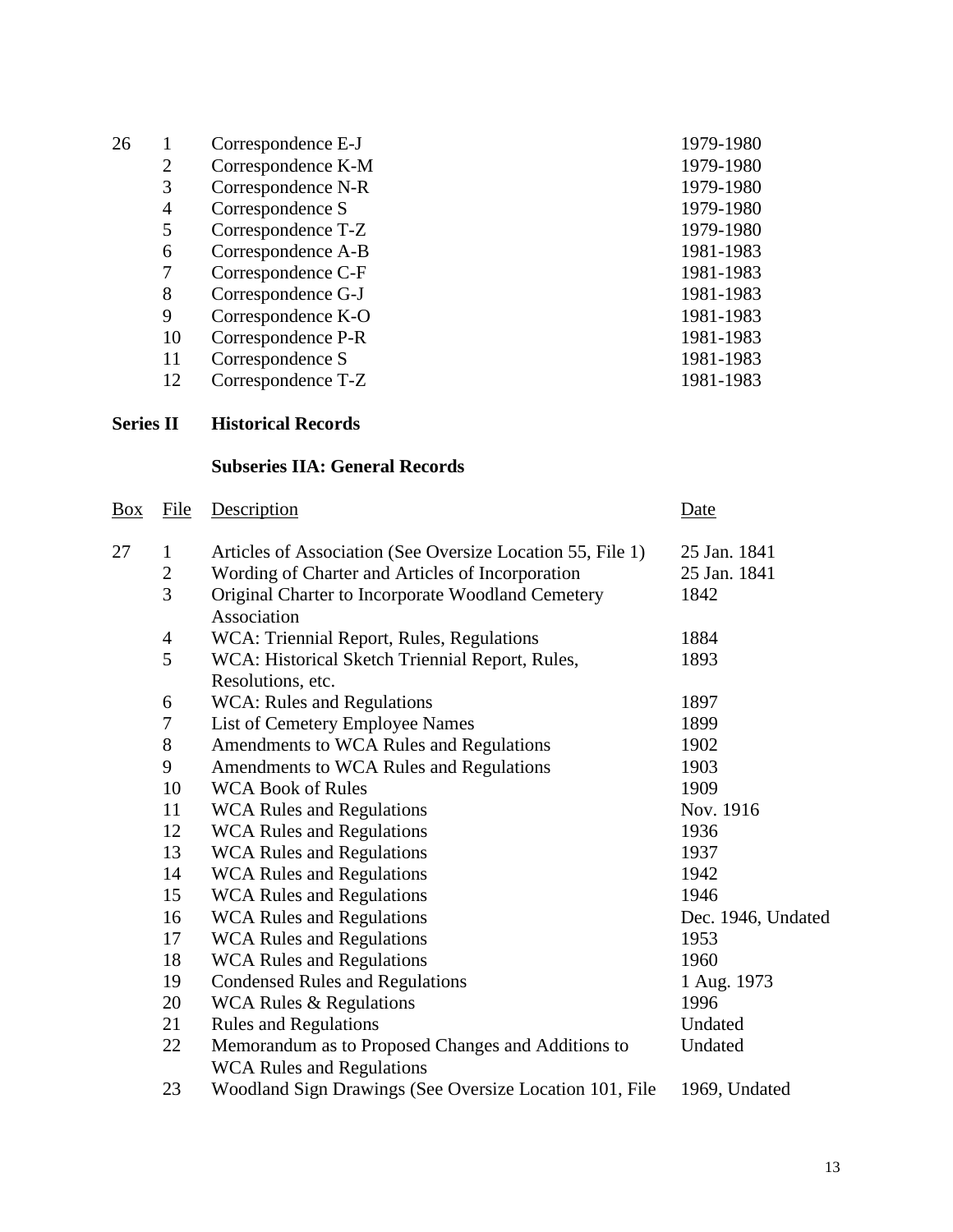1)

|    | 24             | Architectural Drawings (See Oversize Location 101, File 2)                            | 1961-1991     |
|----|----------------|---------------------------------------------------------------------------------------|---------------|
|    | 25             | Administration Building Restoration & Addition (See<br>Oversize Location 101, File 3) | 1991          |
|    | 26             | Stable Blueprints (See Oversize Location 101, File 4)                                 | Undated       |
|    | 27             | General Blueprints (See Oversize Location 101, File 5)                                | Undated       |
|    | 28             | Maintenance Facilities (See Oversize Location 101, File 6)                            | Undated       |
|    | 29             | "Sylva of the Cemetery Ground" / Trees Found in Cemetery                              | 1843, 1967    |
|    | 30             | Request to have Cemetery Lot Deeds Filed in the Office of                             | 1870s         |
|    |                | the County Records                                                                    |               |
|    | 31             | Annual Meeting of the Stockholder                                                     | 1880          |
|    | 32             | Reports for Year Ending 1 Feb 1881                                                    | 1881          |
|    | 33             | <b>Woodland Cemetery Reports</b>                                                      | 1881          |
|    | 34             | Trustees, Secretary, Treasurer List                                                   | c. 1890       |
|    | 35             | Triennial Meeting of the Stockholders                                                 | 18 Feb. 1899  |
|    | 36             | "Deceased Members of Old Guard Corps"                                                 | c. 1900       |
|    | 37             | WCA Membership Form: Ira Crawford                                                     | 11 Jan. 1902  |
|    | 38             | Triennial Meeting of the Stockholder                                                  | 15 Feb. 1902  |
|    | 39             | <b>WCA Booklet</b>                                                                    | 1903          |
|    | 40             | C. C. Dubel Receipts and Admit Card (Photocopies)                                     | 1889, 1904    |
|    | 41             | "Extracts from the Bye-Laws of the Dublin Cemeteries"                                 | 1906          |
|    |                | Committee                                                                             |               |
| 28 | $\mathbf{1}$   | Dedication of Lakewood Cemetery Chapel                                                | 1910          |
|    | $\mathbf{2}$   | <b>Olmsted Brothers Map (photocopy)</b>                                               | Apr. 1911     |
|    | 3              | <b>Cemetery Blueprints</b>                                                            | 1914, Undated |
|    | $\overline{4}$ | Mount Auburn 83 <sup>rd</sup> Annual Report                                           | 1 Jan. 1915   |
|    | $\mathfrak s$  | Roster of Old Guard Woman's Relief Corps                                              | 1 Aug. 1915   |
|    | 6              | "When is Cemetery Operated for 'Pecuniary Gain?""                                     | c. 1921       |
|    | 7              | <b>Perpetual Care Regulations</b>                                                     | Nov. 1922     |
|    | $8\,$          | Admission Ticket (T. E. Heinrich)                                                     | 1922          |
|    | 9              | WCA vs. The City of Dayton et al Court Case                                           | 1926          |
|    | 10             | <b>Grave Vault and Prices</b>                                                         | 1927, Undated |
|    | 11             | <b>Lock Combinations: Wall Safe</b>                                                   | 1929, Undated |
|    | 12             | Harry Dries, Harry Kramer, and Martha Nye vs. Charles                                 | 1932          |
|    |                | Evans Cemetery Co. Court Case                                                         |               |
|    | 13             | <b>Resolution Committee Report</b>                                                    | 1941          |
|    | 14             | <b>Cemetery Admittance Cards</b>                                                      | 1897, c. 1926 |
|    | 15             | <b>Brower Mausoleum Drawing</b>                                                       | 29 Jun. 1928  |
|    | 16             | Mr. L. Cline Residence                                                                | 1928          |
|    | 17             | Luther Cline Blank Note Pad                                                           | 1920s         |
|    | 18             | "The Common Law Trust in Ohio"                                                        | c. 1920s      |
|    | 19             | "Soldiers of the American Revolution Buried in Woodland<br>Cemetery"                  | c. 1930       |
|    | 20             | <b>Workers Comp Forms</b>                                                             | 1917-1939     |
|    | 21             | <b>Workers Comp Forms</b>                                                             | 1930          |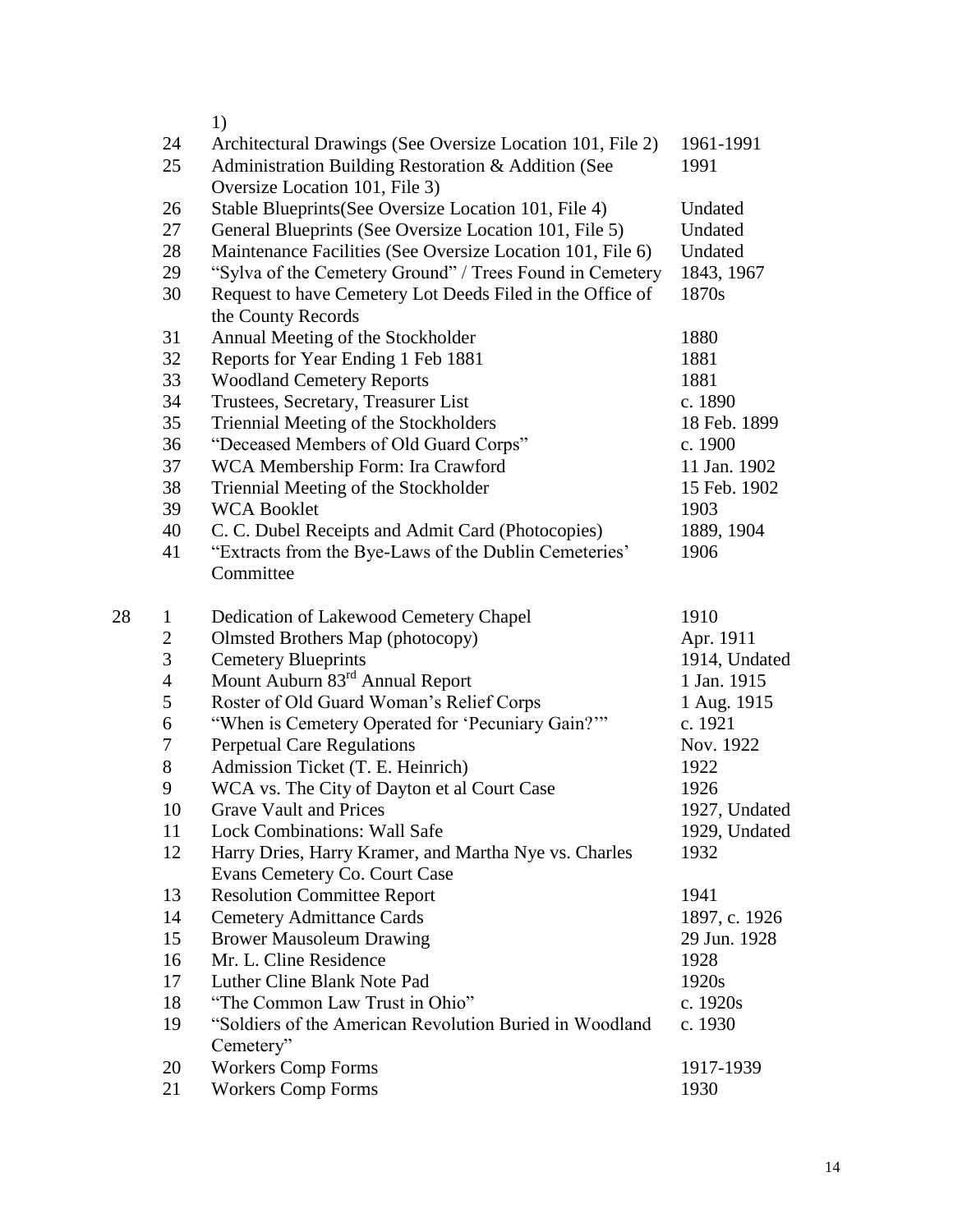|    | 22                       | Cemetery Laws of the State of Ohio                                                   | 1931             |
|----|--------------------------|--------------------------------------------------------------------------------------|------------------|
|    | 23                       | Crawford Family Lot Plan                                                             | c. 1934          |
|    | 24                       | <b>Outline of Coverage</b>                                                           | 29 Mar. 1939     |
|    | 25                       | Deed's Vault Design                                                                  | c. 1930s         |
|    | 26                       | Outline & "Results of Eliminating Wooden Boxes                                       | 1940             |
|    | 27                       | President's Reports                                                                  | 21 Feb. 1941     |
|    | 28                       | Luther Cline Invitation to 100 <sup>th</sup> Anniversary Event                       | Feb. 1941        |
|    | 29                       | Secretary's Report                                                                   | 14 Jun. 1941     |
|    | 30                       | <b>Auditing Committee Report</b>                                                     | 19 Jun. 1941     |
|    | 31                       | Request to President from Trustee for Formation of                                   | 1941             |
|    |                          | Committee                                                                            |                  |
|    | 32                       | "The Pioneers of Cemetery Administration in America"                                 | 1941             |
|    | 33                       | Nominating Committee Request for Candidate Approval                                  | c. 1941          |
|    | 34                       | <b>WCA Schedule of Prices</b>                                                        | 1 Jan. 1942      |
|    | 35                       | "The Cemeteries of Dayton, Ohio"                                                     | 1944             |
|    | 36                       | "Close to the Heart of Dayton"                                                       | 10 Sep. 1945     |
|    | 37                       | Map of Land Between Stewart St. and Irving Ave                                       | c. 1940s         |
|    | 38                       | Dayton Post Cards                                                                    | c. 1940s, 1952,  |
|    |                          |                                                                                      | Undated          |
|    | 39                       | "Town of Dayton in 1825"                                                             | 1952             |
|    | 40                       | University of Dayton Land Acquisition Info                                           | 1956-1957        |
|    | 41                       | Contents of Receptacle Placed Behind Corner Store in                                 | 28 Aug. 1965     |
|    |                          | Mausoleum                                                                            |                  |
|    | 42                       | Karl Bitter Architectural Sculptor 1867-1915                                         | 1967             |
|    | 43                       | FCC License for Land Mobile Radio Stations                                           | 1967-1968        |
|    | 44                       | <b>Construction Permit</b>                                                           | 1968             |
|    | 45                       | The Oak Grove Story                                                                  | c. 1968          |
|    | 46                       | Chapel, Office, Gateway Papers                                                       | 1899-1905, 1978- |
|    |                          |                                                                                      | 1979             |
|    | 47                       | <b>Board of Trustee Members Records</b>                                              | 1970-1979        |
| 29 | $\mathbf{1}$             |                                                                                      | 1979             |
|    | $\overline{\mathbf{c}}$  | <b>Woodland Cemetery on National Register</b><br><b>Woodland Cemetery Post Cards</b> | 1906, c. 1970s   |
|    | 3                        | Agreements with Dayton Power & Light Company                                         | 1970-1982        |
|    | $\overline{\mathcal{A}}$ | Appreciation Resolution for William P. Huffman                                       | 29 Jan. 1980     |
|    | 5                        | The Ohio Historical Review Featuring Montgomery Co.                                  | 1980             |
|    | 6                        | <b>WCA History 1841-1981</b>                                                         | 1981             |
|    | 7                        | <b>WCA Salaried Employees</b>                                                        | 1981             |
|    | $8\,$                    | David L. Rike                                                                        | 1981             |
|    | 9                        | "It's Your Choice" Funeral Planning Program                                          | 1982             |
|    | 10                       | <b>Woodland Association Membership Meeting</b>                                       | 8 Jun. 1982      |
|    | 11                       | Flight Path of the "Enterprise"                                                      | 18 May 1983      |
|    | 12                       | Woodland Cemetery Historical Highlights 1841-1976                                    | 1976, 1983       |
|    | 13                       | Thank you Notes from Tim Heaton's 4 <sup>th</sup> Grade Class,                       | 1983             |
|    |                          | Dayton Christian School                                                              |                  |
|    | 14                       | Inventory, Identification and Development of a Woody                                 | 23 Dec. 1985     |
|    |                          |                                                                                      |                  |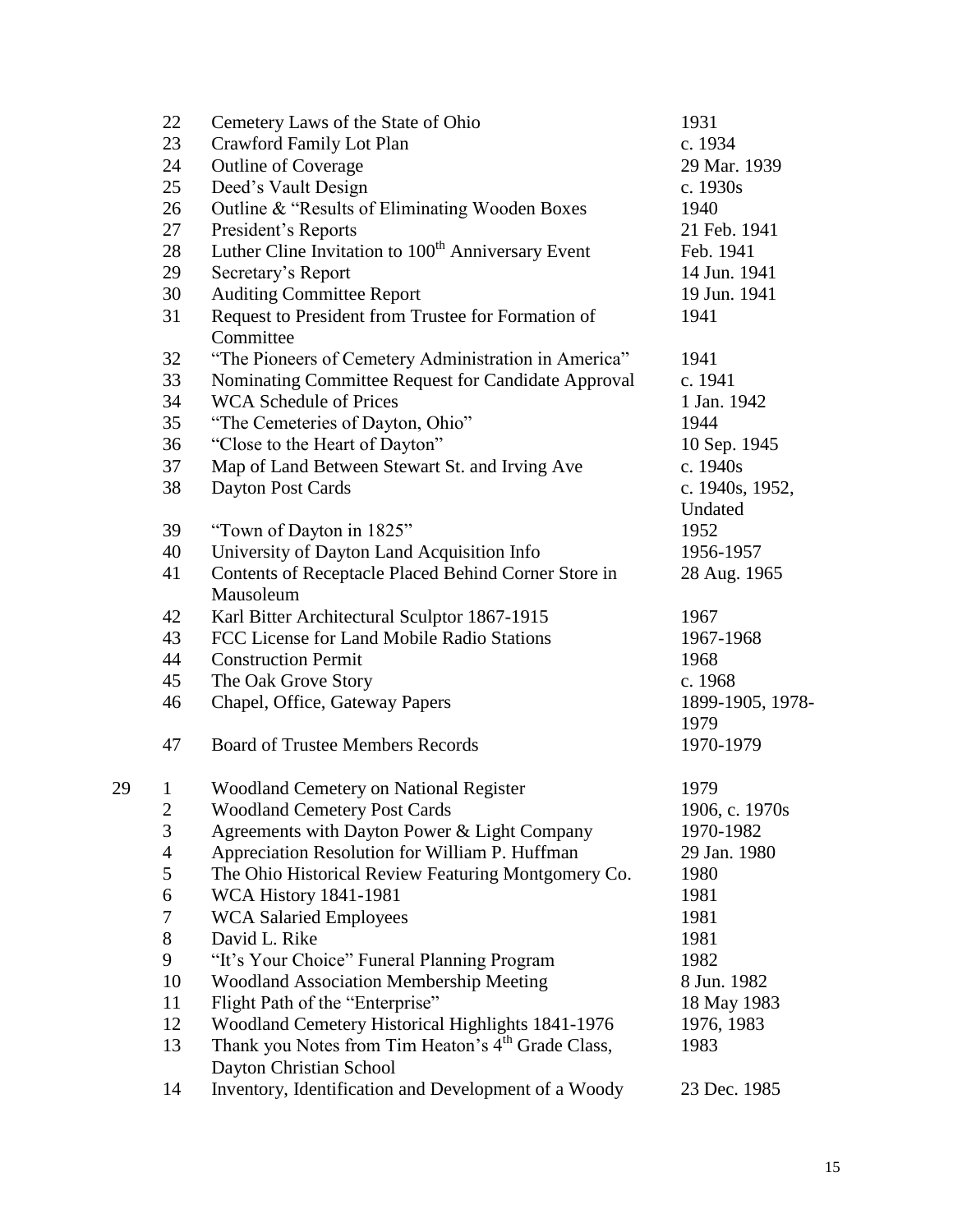|    |                  | Plant Collection at Woodland Cemetery                                 |                  |
|----|------------------|-----------------------------------------------------------------------|------------------|
|    | 15               | <b>Wright State Cemetery</b>                                          | 1977, 1987       |
|    | 16               | Charles W. Deeds Register Book and Funeral Program                    | 1987             |
| 30 | $\mathbf{1}$     | <b>Triennial Meetings</b>                                             | 1983-1989        |
|    | $\boldsymbol{2}$ | WCA Administration Building Restoration and Addition                  | 1 May 1991       |
|    | $\overline{3}$   | Ohio Valley Fire Protection Sheet                                     | 23 Oct. 1991     |
|    | $\overline{4}$   | Woodland Book- draft                                                  | 1991             |
|    | 5                | <b>Construction Permits and Inspection Procedures</b>                 | 1991-1992        |
|    | 6                | Geologic Glimpses from Around the World                               | 1992             |
|    | 7                | Discover Woodland Hunt                                                | 1997             |
|    | $8\,$            | <b>Board of Trustees Meeting</b>                                      | 16 Jan. 1998     |
|    | 9                | Woodland Arboretum Foundation (WAF) Board of Trustees<br>Minutes      | 1999             |
|    | 10               | <b>WAF Board of Trustees Minutes</b>                                  | Feb.-Dec. 2000   |
|    | 11               | Find a Grave Info                                                     | 1 Mar. 2000      |
|    | 12               | A Visit to Woodland Cemetery & Arboretum, Educator's<br>Guidebook     | 2000             |
|    | 13               | <b>WAF Board of Trustees Meetings</b>                                 | 2001             |
|    | 14               | Membership List                                                       | 2001             |
|    | 15               | <b>Cremation Info</b>                                                 | 2000-2001        |
|    | 16               | <b>Forest Hill Cemetery Newsletter</b>                                | Autumn 2000-2001 |
| 31 | $\mathbf{1}$     | <b>WAF Board of Trustees Minutes</b>                                  | 2002             |
|    | $\mathbf{2}$     | Four Season Garden Club                                               | 2002-2003        |
|    | 3                | Membership of the Garden Club of America                              | 2002-2003        |
|    | $\overline{4}$   | <b>WAF Board of Trustees Minutes</b>                                  | 2003             |
|    | $\mathfrak s$    | Woodland Ways Pending Edition                                         | 2003-2004        |
|    | 6                | <b>American Cemetery</b>                                              | Dec. 2004        |
|    | $\boldsymbol{7}$ | <b>Monument Dealer Inquiries</b>                                      | 1992-2007        |
|    | $8\,$            | Greek Orthodox Church (See Oversize Location 55, File 2)              | Undated          |
|    | 9                | Handwritten History of Cemetery                                       | Undated          |
|    | 10               | <b>Handwritten Notes</b>                                              | Undated          |
|    | 11               | Luther Cline Story                                                    | Undated          |
|    | 12               | <b>WCA Employee Handbook</b>                                          | Undated          |
|    | 13               | <b>Woodland Ways Extra/Unused Copy</b>                                | Undated          |
|    | 14               | Historic Woodland Chapel Info                                         | Undated          |
|    | 15               | "Before you Invest, Investigate: Community Mausoleum<br>Not Approved" | Undated          |
|    | 16               | <b>Woodland Mausoleum Stained Glass Windows</b>                       | Undated          |
|    | 17               | Application for Membership in Woodland                                | Undated          |
|    | 18               | Dayton Area Members                                                   | Undated          |
|    | 19               | Membership Info                                                       | Undated          |
|    | 20               | Volunteers                                                            | Undated          |
|    | 21               | <b>Lists of Names</b>                                                 | Undated          |
|    | 22               | <b>Discover Woodland Days</b>                                         | Undated          |
|    |                  |                                                                       |                  |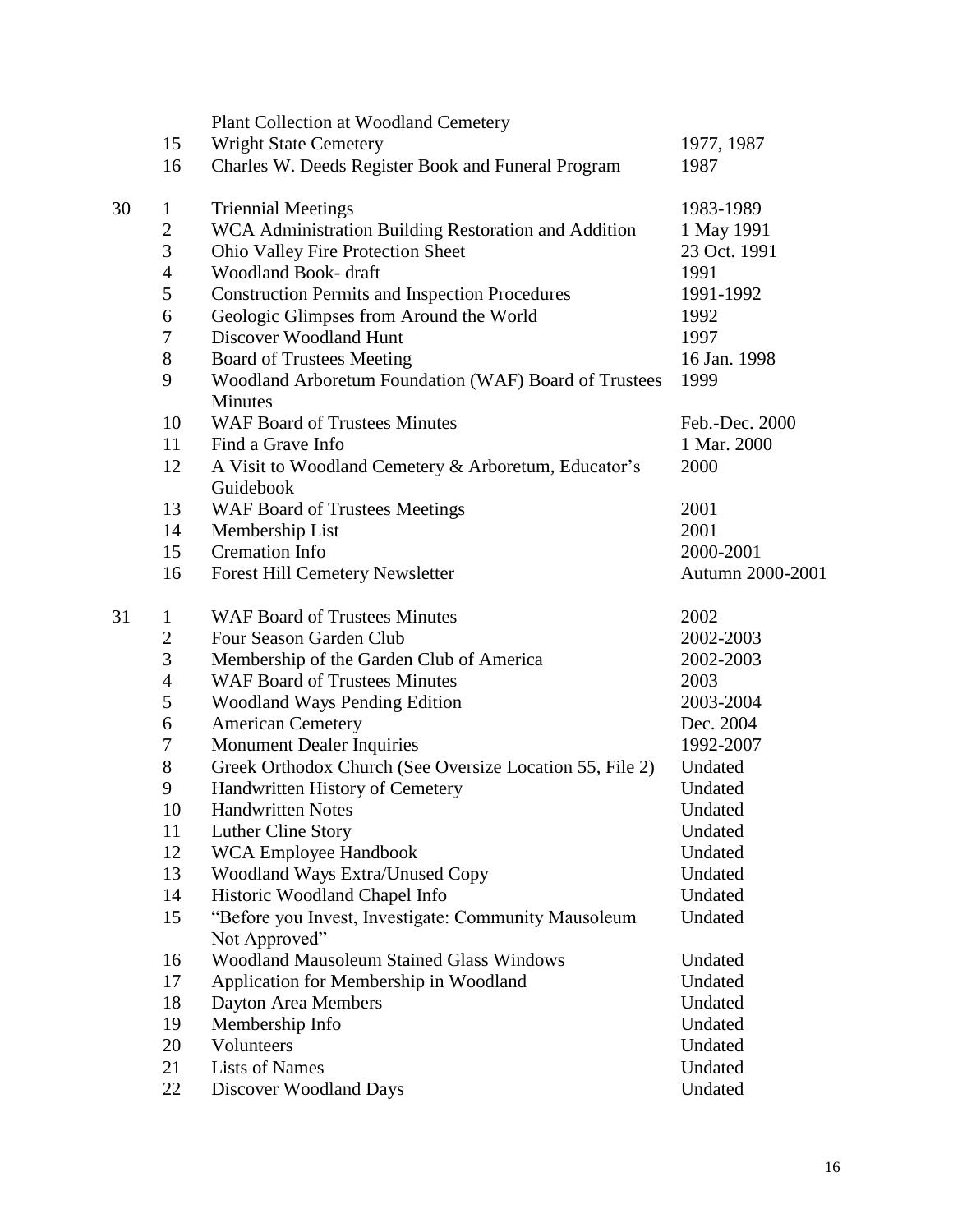|    | 23             | <b>Woodland Cemetery Trolley</b>                                                 | Undated            |
|----|----------------|----------------------------------------------------------------------------------|--------------------|
|    | 24             | <b>Wright Genealogy</b>                                                          | Undated            |
|    | 25             | <b>Speech to Dayton Rotary</b>                                                   | Undated            |
|    | 26             | <b>James Ritty Vault dimensions</b>                                              | Undated            |
|    | 27             | <b>Various Records</b>                                                           | Undated            |
|    | 28             | Woodland Development History: "Woodland Cemetery"                                | Undated            |
|    | 29             | "Recodification of the Cemetery Laws of the State of Ohio"                       | Undated            |
|    | 30             | "Facts You Should Know About Your Cemetery"                                      | Undated            |
|    | 31             | <b>Cemetery Terms</b>                                                            | Undated            |
|    | 32             | Cemetery Addition Maps (See Oversize Location 101, File                          | 1841-1938          |
|    |                | 7)                                                                               |                    |
|    | 33             | Topographical Maps (See Oversize Location 101, File 8)                           | 1954-2002          |
|    | 34             | Cemetery Technical Maps (See Oversize Location 102, File                         | 1958-1980          |
|    |                | 1)                                                                               |                    |
|    | 35             | Section Maps (See Oversize Location 55, Files 3-5 &                              | Undated            |
|    |                | Oversize Location 102, File 2-3)                                                 |                    |
|    | 36             | Wyrick's Master Woodland Plan (See Oversize Location                             | Undated            |
|    |                | 102, File 4)                                                                     |                    |
|    | 37             | Various Maps of the Cemetery                                                     | Undated            |
|    | 38             | "Important in the Event of Death"                                                | Undated            |
|    | 39             | "Special Care of Lots Endowments Bequests"                                       | Undated            |
|    | 40             | <b>Christian Outdoor Education Material</b>                                      | Undated            |
|    | 41             | "Landmarks and Points of Interest"                                               | Undated            |
|    | 42             | Woodman Field                                                                    | Undated            |
|    | 43             | Spanish War Veterans                                                             | Undated            |
|    | 44             | Conditions and Resolutions under which Lots are Sold in                          | Undated            |
|    |                | <b>Memorial Park Cemetery</b>                                                    |                    |
|    | 45             | <b>Funeral Homes and Directors</b>                                               | Undated            |
|    |                |                                                                                  |                    |
| 32 | $\mathbf{1}$   | <b>Funeral Planning Survey</b>                                                   | Undated            |
|    | $\overline{c}$ | Cemetery Preservation & Restoration                                              | Undated            |
|    | 3              | Map of Information-Fairmount Cemetery                                            | Undated            |
|    | 4              | Washington Park East Information, Indianapolis, IN                               | Undated            |
|    | 5              | "Druid Ridge Cemetery, Baltimore"                                                | Undated            |
|    | 6              | Decoration of Lots                                                               | Undated            |
|    | 7              | Grave Decorations- David's Cemetery Association of                               | Undated            |
|    | 8              | Kettering, Ohio                                                                  |                    |
|    |                | "The Evergreen Cemetery: For a More Attractive Cemetery,<br>Decorations of Lots" | Undated            |
|    | 9              | Notice Regarding Removal of Flowers by Cemetery                                  | Undated            |
|    |                |                                                                                  |                    |
|    |                | <b>Employees</b>                                                                 |                    |
|    | 10             | St. Paul's Episcopal Church Directory                                            | Undated            |
|    | 11<br>12       | Westminster Presbyterian Church Directory<br><b>Toledo Marble Park Brochure</b>  | Undated<br>Undated |
|    |                |                                                                                  |                    |
|    | 13             | Calvary Cemetery Association Deed to Lot                                         | Undated            |
|    | 14             | Miami Valley Hunt and Polo Clubs                                                 | Undated            |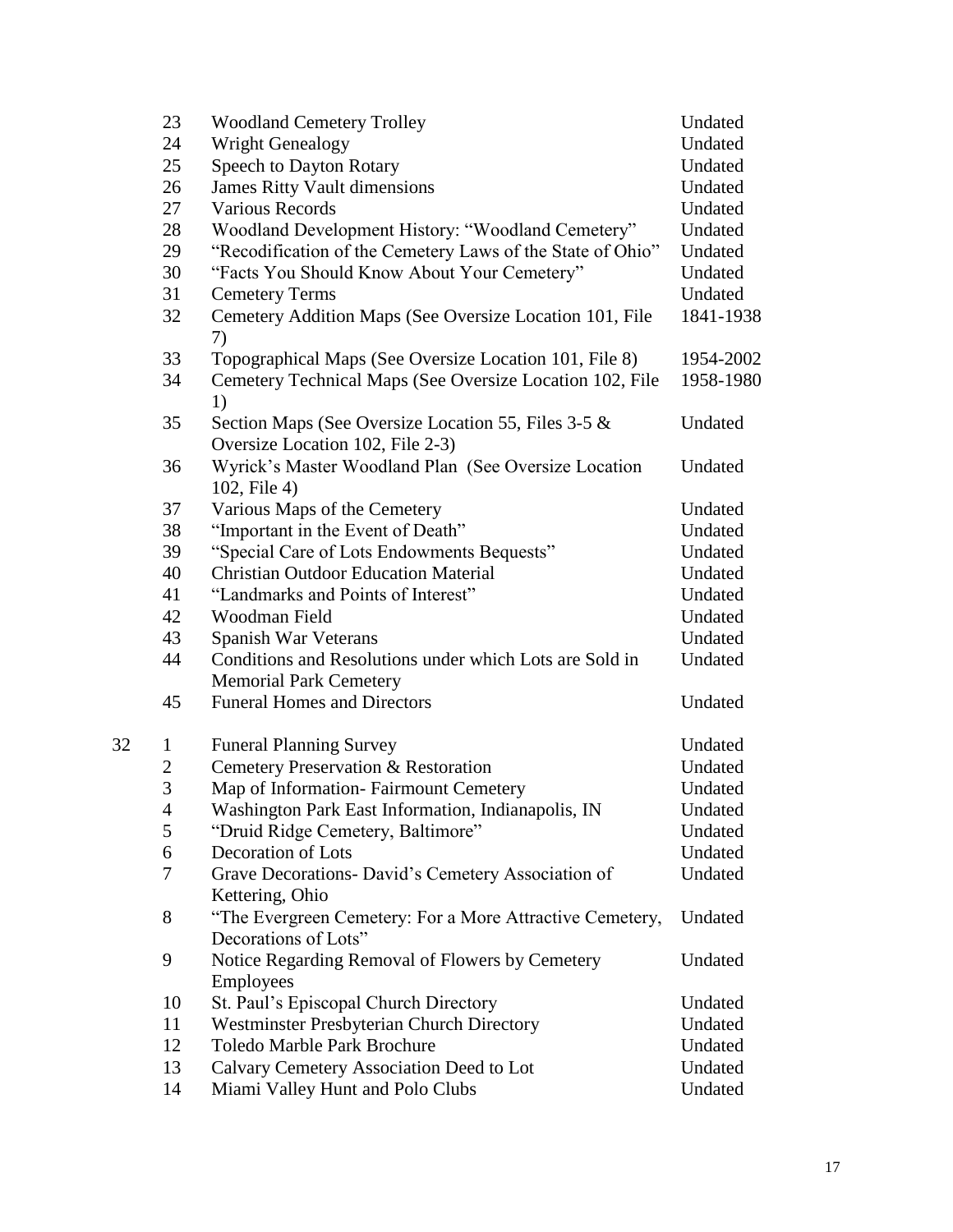|    | 15             | <b>Empty Envelopes</b>                                       | Undated             |
|----|----------------|--------------------------------------------------------------|---------------------|
|    | 16             | Transcription of DDN Article Regarding Chapel And            | 11 Mar. 1899        |
|    |                | <b>Future Crematory</b>                                      |                     |
|    | 17             | <b>News Clippings: Grounds</b>                               | 1924                |
|    | 18             | Transcription of DDN Article on Woodlands' 100 <sup>th</sup> | 16 Feb. 1941        |
|    |                | Anniversary                                                  |                     |
|    | 19             | Wright Brothers Newspaper Clippings                          | 1948                |
|    | 20             | Luther Cline Newspaper Clippings                             | 1922, 1940s,        |
|    |                |                                                              | Undated             |
|    | 21             | <b>UD/Woodland Land- News Clipping</b>                       | 1957, Undated       |
|    | 22             | "Third and Main" News Clipping                               | 1959, Undated       |
|    | 23             | <b>News Clippings: Veterans</b>                              | 1929-1960           |
|    | 24             | <b>Anniversary News Clippings</b>                            | 1941, 1961          |
|    | 25             | News Clippings: Wright Brothers & Family                     | 1948-1971           |
|    | 26             | Flora/Fauna Newspaper Clippings                              | 1930-1972, Undated  |
|    | 27             | News Clippings: Vandalism                                    | 1945-1973, Undated  |
|    | 28             | News Clippings about Grounds                                 | 1941, 1975, Undated |
|    | 29             | News Clippings: Memorial Day                                 | 1929-1979           |
|    | 30             | <b>Aviation Trail News Clipping</b>                          | c. 1970s            |
|    | 31             | News Clippings: Cremations/Caskets/Costs/Cremation           | 1930-1980, Undated  |
|    | 32             | Newspaper                                                    | 1980                |
|    | 33             | <b>Legal News Clippings</b>                                  | 1921, 1981, Undated |
|    | 34             | Events/Meetings News Clippings                               | 1941-1981, Undated  |
|    | 35             | <b>News Clippings: Court Cases</b>                           | 1961-1982           |
|    | 36             | <b>Cemetery Articles</b>                                     | Jun. 1962, May 1982 |
|    | 37             | <b>Mausoleum News Clippings</b>                              | 1969-1984           |
|    | 38             | <b>News Clippings: Monuments</b>                             | 1963-1986, Undated  |
|    | 39             | <b>News Clippings: Workers</b>                               | 1943-1987, Undated  |
|    | 40             | <b>Burial News Clippings</b>                                 | Undated             |
|    | 41             | <b>News Clippings: Burials</b>                               | Undated             |
|    | 42             | <b>Cemetery Crimes News Clippings</b>                        | Undated             |
|    | 43             | <b>Vandalism News Clippings</b>                              | Undated             |
|    | 44             | News Clippings: Morehouse, Johnny                            | Undated             |
|    | 45             | <b>WCA</b>                                                   | 1957-1958           |
|    | 46             | <b>WCA</b>                                                   | 1960-1963           |
|    | 47             | <b>WCA</b>                                                   | 1962                |
| 33 | $\mathbf{1}$   | <b>WCA</b>                                                   | 1964                |
|    | $\overline{c}$ | WCA Board Meetings (See shelf 1-1 for ledger)                | 1888-1909           |
|    | 3              | <b>WCA Meeting Minutes Ledger</b>                            | 1884-1901           |
|    | $\overline{4}$ | <b>WCA Meeting Minutes Ledger</b>                            | 1911-1920           |
|    | 5              | <b>WCA Meeting Minutes Ledger</b>                            | 1920-1931           |
|    | 6              | <b>WCA Meeting Minutes Ledger</b>                            | 1932-1938           |
|    |                |                                                              |                     |
| 34 | $\mathbf 1$    | <b>WCA Meeting Minutes</b>                                   | 1958                |
|    | $\overline{2}$ | <b>WCA Meeting Minutes</b>                                   | 1959                |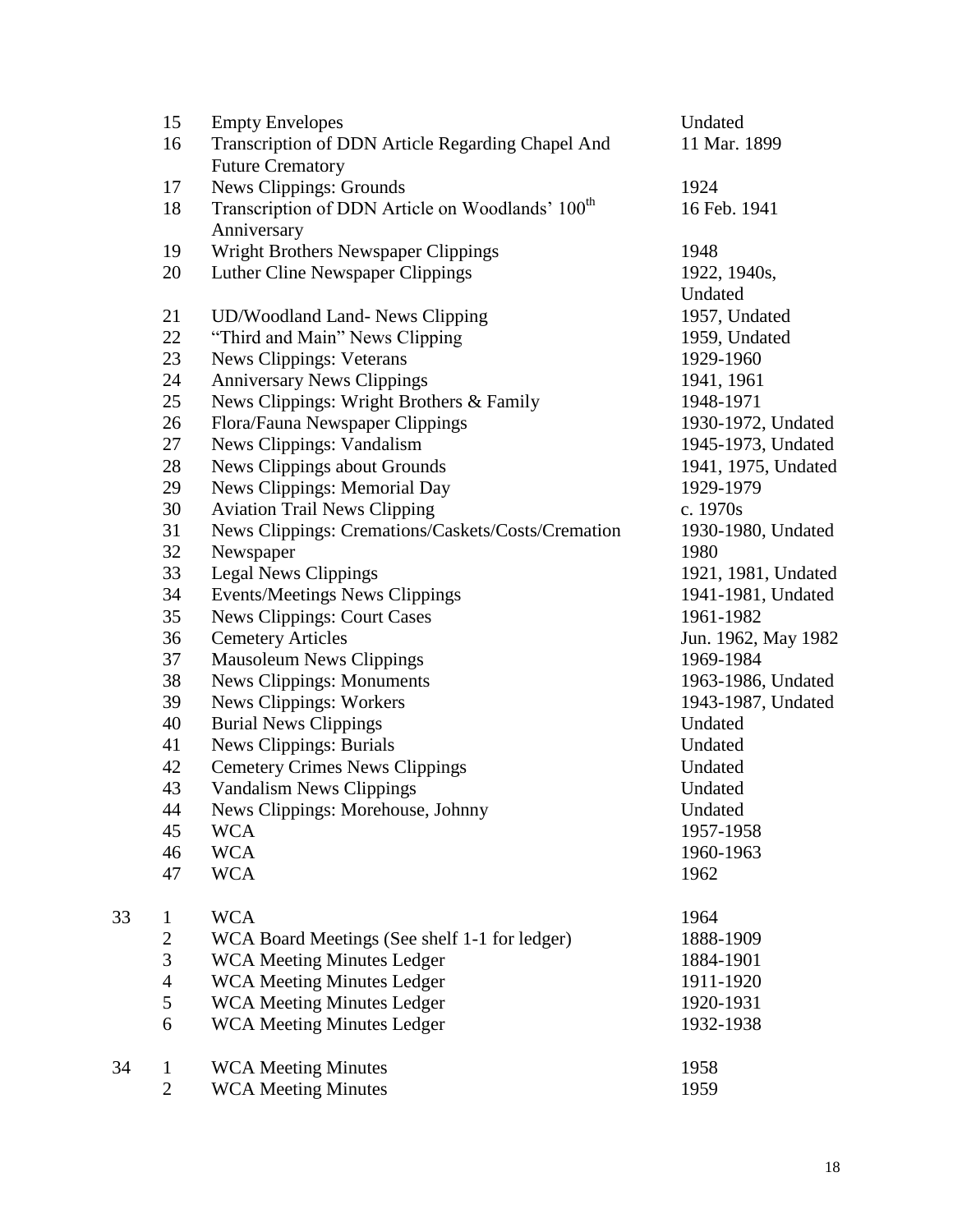| 3                              | <b>WCA Meeting Minutes</b>                                     | 1960           |
|--------------------------------|----------------------------------------------------------------|----------------|
| $\overline{4}$                 | <b>WCA Meeting Minutes</b>                                     | 1961           |
| 5                              | <b>WCA Meeting Minutes</b>                                     | 1962           |
| 6                              | <b>WCA Meeting Minutes</b>                                     | 1963           |
| 7                              | <b>WCA Meeting Minutes</b>                                     | 1964           |
| 8                              | <b>WCA Meeting Minutes</b>                                     | 1965           |
| 9                              | <b>WCA Meeting Minutes</b>                                     | 1966           |
| 10                             | <b>WCA Meeting Minutes</b>                                     | 1967           |
| 11                             | <b>WCA Meeting Minutes</b>                                     | 1968           |
| 12                             | <b>WCA Meeting Minutes</b>                                     | 1969           |
| 13                             | <b>WCA Meeting Minutes</b>                                     | 1970           |
| 14                             | <b>WCA Meeting Minutes</b>                                     | 1971           |
| 15                             | <b>WCA Meeting Minutes</b>                                     | 1972           |
| 16                             | <b>WCA Meeting Minutes</b>                                     | 1973           |
| 17                             | <b>WCA Meeting Minutes</b>                                     | 1978           |
| 18                             | <b>WCA Meeting Minutes</b>                                     | 1979           |
| 19                             | <b>WCA Meeting Minutes</b>                                     | 1980           |
| 20                             | <b>WCA Meeting Minutes</b>                                     | 1981           |
| 21                             | <b>WCA Meeting Minutes</b>                                     | 1982           |
| 22                             | <b>WCA Meeting Minutes</b>                                     | 1983           |
| 23                             | WCA Meeting Minutes & Agenda                                   | 1984, 1985     |
| 24                             | <b>Cemetery Legal Compass</b>                                  | Sep.-Dec. 1936 |
| 25                             | <b>Cemetery Legal Compass</b>                                  | 1937           |
| 26                             | <b>Cemetery Legal Compass</b>                                  | 1938           |
| 27                             | <b>Cemetery Legal Compass</b>                                  | 1939           |
| 28                             | <b>Cemetery Legal Compass</b>                                  | 1940           |
| 29                             | <b>Cemetery Legal Compass</b>                                  | 1941           |
| 30                             | <b>Cemetery Legal Compass</b>                                  | 1942           |
| 31                             | <b>Cemetery Legal Compass</b>                                  | Jan.-Jul. 1943 |
| 32                             | <b>Cemetery Legal Compass</b>                                  | Mar.-Dec. 1944 |
| 33                             | <b>Cemetery Legal Compass</b>                                  | 1945           |
|                                |                                                                |                |
| $\mathbf{1}$<br>$\overline{2}$ | <b>Cemetery Legal Compass</b>                                  | 1946<br>1947   |
| 3                              | <b>Cemetery Legal Compass</b><br><b>Cemetery Legal Compass</b> | 1948           |
| $\overline{4}$                 |                                                                | 1949           |
| 5                              | <b>Cemetery Legal Compass</b><br><b>Cemetery Legal Compass</b> | 1950           |
| 6                              | <b>Cemetery Legal Compass</b>                                  | 1951           |
| $\tau$                         | <b>Cemetery Legal Compass</b>                                  | 1952           |
| 8                              | <b>Cemetery Legal Compass</b>                                  | 1953           |
| 9                              |                                                                | 1954           |
| 10                             | <b>Cemetery Legal Compass</b>                                  | 1955           |
| 11                             | <b>Cemetery Legal Compass</b>                                  | 1956           |
| 12                             | <b>Cemetery Legal Compass</b><br><b>Cemetery Legal Compass</b> | 1957           |
| 13                             |                                                                | 1958           |
|                                | <b>Cemetery Legal Compass</b>                                  |                |
| 14                             | <b>Cemetery Legal Compass</b>                                  | 1959           |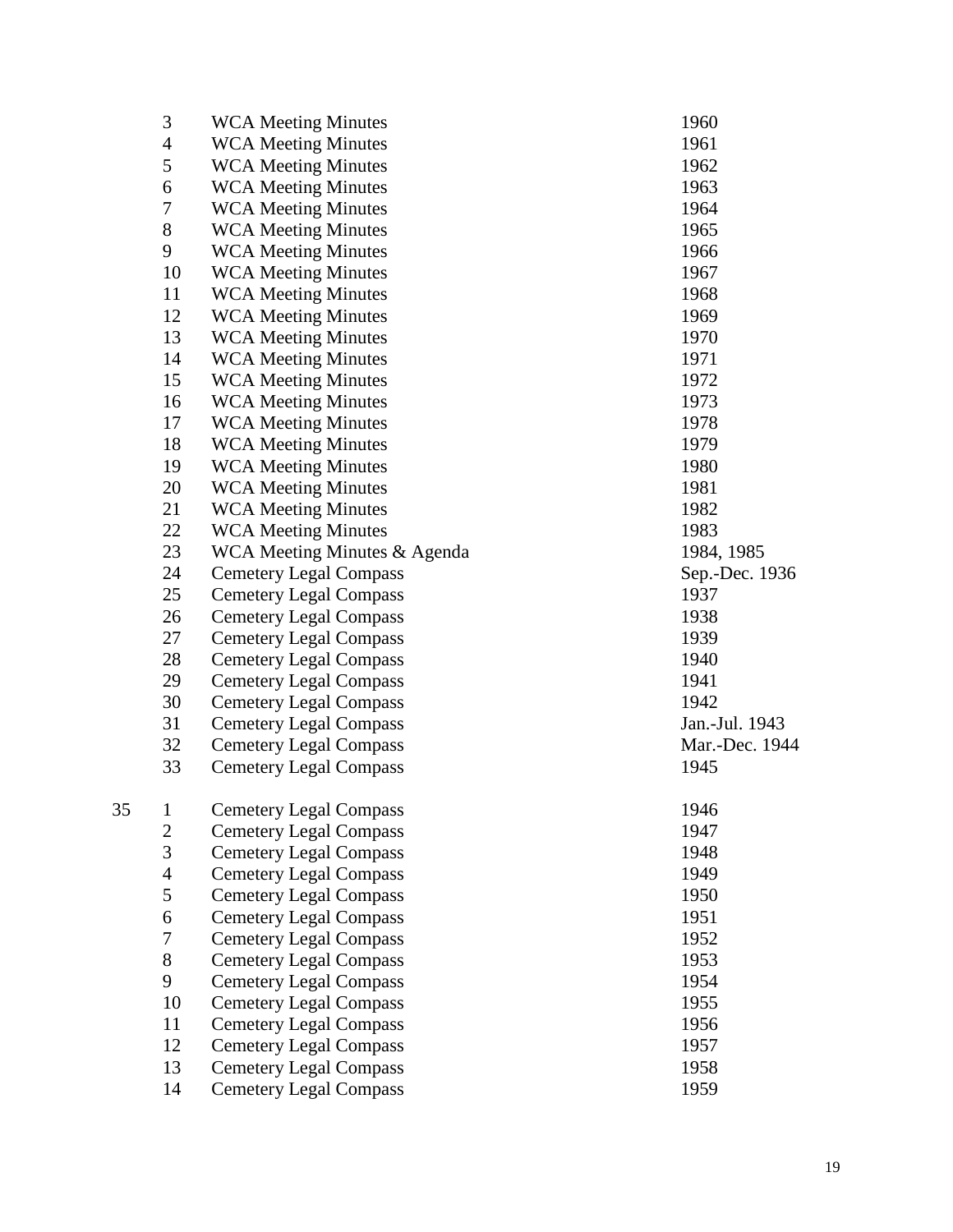|    | 15             | <b>Cemetery Legal Compass</b>                       | 1960           |
|----|----------------|-----------------------------------------------------|----------------|
|    | 16             | <b>Cemetery Legal Compass</b>                       | 1961           |
|    | 17             | <b>Cemetery Legal Compass</b>                       | 1962           |
|    | 18             | <b>Cemetery Legal Compass</b>                       | 1963           |
|    | 19             | <b>Cemetery Legal Compass</b>                       | 1964           |
|    | 20             | <b>Cemetery Legal Compass</b>                       | 1965           |
|    | 21             | <b>Cemetery Legal Compass</b>                       | 1966           |
|    | 22             | <b>Cemetery Legal Compass</b>                       | 1967           |
|    | 23             | <b>Cemetery Legal Compass</b>                       | 1968           |
|    | 24             | <b>Cemetery Legal Compass</b>                       | 1969           |
|    | 25             | <b>Cemetery Legal Compass</b>                       | 1970           |
|    | 26             | <b>Cemetery Legal Compass</b>                       | 1971           |
|    | 27             | <b>Cemetery Legal Compass</b>                       | 1972           |
|    | 28             | <b>Cemetery Legal Compass</b>                       | 1973           |
|    | 29             | <b>Cemetery Legal Compass</b>                       | Jan.-May 1974  |
|    | 30             | <b>Cemetery Legal Compass</b>                       | Jun.-Dec. 1974 |
|    | 31             | <b>Cemetery Legal Compass</b>                       | 1975           |
|    | 32             | <b>Cemetery Legal Compass</b>                       | 1976           |
|    | 33             | <b>Cemetery Legal Compass</b>                       | 1977           |
|    | 34             | <b>Cemetery Legal Compass</b>                       | 1978           |
| 36 | $\mathbf{1}$   | Cemetery Legal Compass: Five Year Index             | 1936-1941      |
|    | $\mathbf{2}$   | Cemetery Legal Compass: Index                       | 1936-1946      |
|    | 3              | <b>Cemetery Legal Compass: Index</b>                | 1946-1957      |
|    | $\overline{4}$ | <b>Cemetery Legal Compass: Index</b>                | 1960-1969      |
|    | $\mathfrak{S}$ | <b>Cemetery Legal Compass: Index</b>                | 1970-1971      |
|    | 6              | <b>Cemetery Legal Compass: Index</b>                | 1970-1972      |
|    | $\tau$         | <b>Cemetery Legal Compass: Index</b>                | 1970-1973      |
|    | 8              | <b>Cemetery Legal Compass: Index</b>                | 1960-1974      |
|    | 9              | <b>Cemetery Legal Compass: Index</b>                | 1960-1975      |
|    | 10             | <b>Cemetery Legal Compass: Index</b>                | 1976-1977      |
|    | 11             | <b>Cemetery Legal Compass: Index</b>                | 1976-1978      |
|    | 12             | Cemetery Legal Compass: State Law Amendments        | 1937           |
|    | 13             | <b>Cemetery Legal Compass: State Law Amendments</b> | 1938-1939      |
|    | 14             | <b>Cemetery Legal Compass: State Law Amendments</b> | 1940-1941      |
|    | 15             | <b>Cemetery Legal Compass: State Law Amendments</b> | 1942           |
|    | 16             | Cemetery Legal Compass: State Law Amendments        | 1943           |
|    | 17             | FCC Rules and Regulations part 87                   | Jan. 1970      |
|    | 18             | FCC Rules and Regulations part 89                   | Jan. 1970      |
|    | 19             | FCC Rules and Regulations part 91                   | Jan. 1970      |
|    | 20             | FCC Rules and Regulations part 93                   | Jan. 1970      |
|    | 21             | FCC Transmittal Sheet No. 1                         | Jan. 1970      |
|    | 22             | FCC Transmittal Sheet No. 2                         | Jan. 1970      |
|    | 23             | FCC Transmittal Sheet No. 3                         | Jan. 1970      |
|    | 24             | FCC Transmittal Sheet No. 4                         | Jan. 1970      |
|    | 25             | FCC Transmittal Sheet No. 5                         | Jan. 1970      |
|    |                |                                                     |                |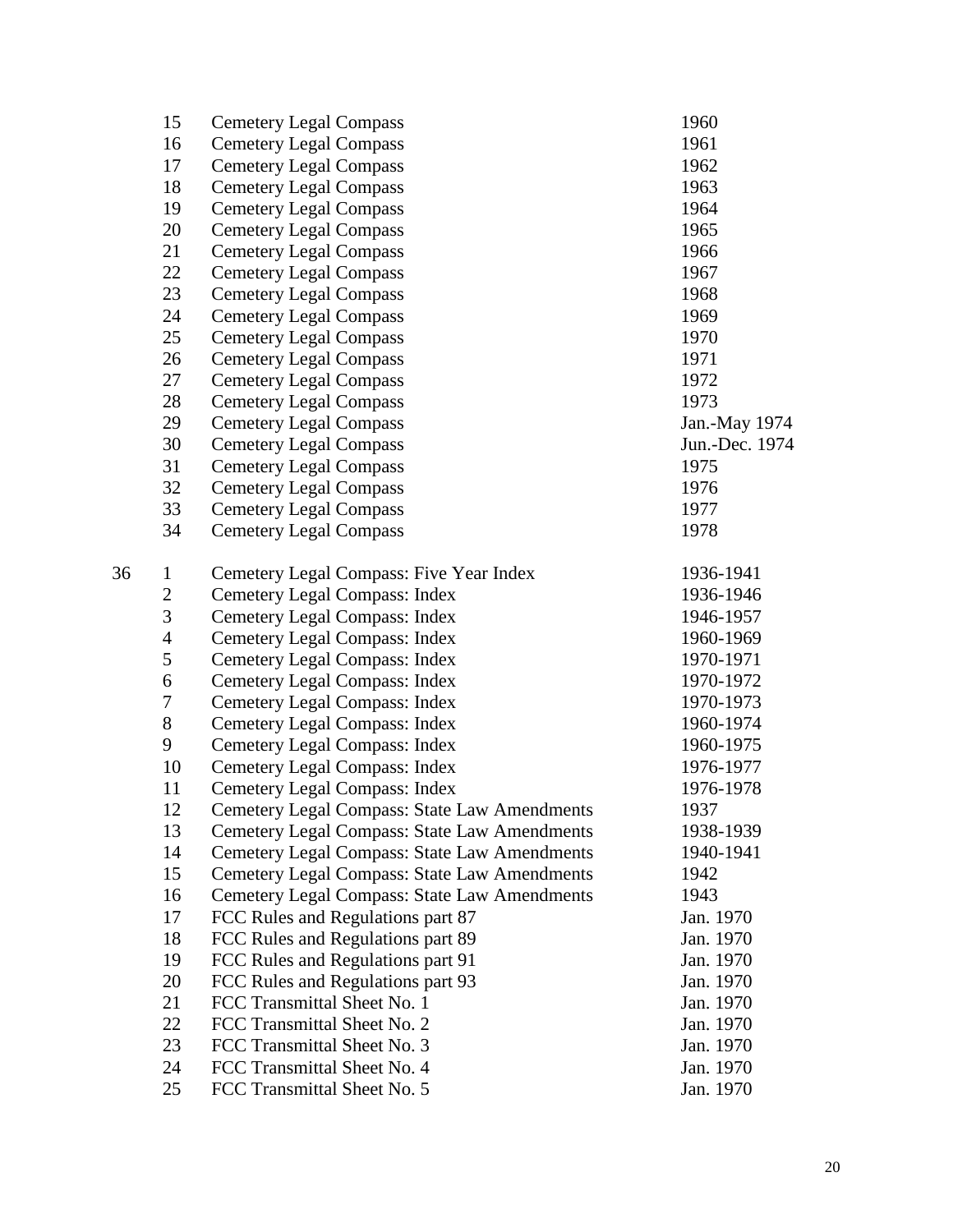|            | 26<br>27<br>28<br>29<br>30                                                               | FCC Transmittal Sheet No. 6<br>FCC Transmittal Sheet No. 7<br>FCC Transmittal Sheet No. 8<br>FCC Transmittal Sheet No. 9<br>FCC Transmittal Sheet No. 10                                                                                                                                                                                             | Jan. 1970<br>Jan. 1970<br>Jan. 1970<br>Jan. 1970<br>Jan. 1970                                                                                    |
|------------|------------------------------------------------------------------------------------------|------------------------------------------------------------------------------------------------------------------------------------------------------------------------------------------------------------------------------------------------------------------------------------------------------------------------------------------------------|--------------------------------------------------------------------------------------------------------------------------------------------------|
| 37         | $\mathbf{1}$<br>$\overline{2}$<br>3<br>$\overline{4}$<br>5<br>6<br>7<br>$8\,$<br>9<br>10 | FCC Transmittal Sheet No. 11<br><b>Woodland Newsletter</b><br>Update: Woodland newsletter<br>Update: Woodland newsletter<br>Update: Woodland newsletter<br>Update: Woodland newsletter<br>Update: Woodland newsletter<br>Update: Woodland newsletter<br>"150 Years" Newsletter (See Oversize Location 55, File 6)<br><b>Woodland Ways Newsletter</b> | Jan. 1970<br>30 Apr. 1982<br>Apr.-Nov. 1984<br>Feb.-Nov. 1985<br>1986<br>Jan.-Nov. 1987<br>Jan.-Nov. 1988<br>Jan.-Nov. 1989<br>1991<br>1995-2004 |
|            |                                                                                          | <b>Subseries IIB: Mausoleum Records</b>                                                                                                                                                                                                                                                                                                              |                                                                                                                                                  |
| <b>Box</b> | File                                                                                     | Description                                                                                                                                                                                                                                                                                                                                          | Date                                                                                                                                             |
| 37         | 11<br>12<br>13<br>14<br>15                                                               | Contracts (Owner-Architect, Owner-General Contractor)<br>Changes in Contract Sums due to Lunch Room Addition<br>Correspondence between Architects and Woodland<br>Correspondence between Architects and Prime Contractor<br>Correspondence with Subcontractors                                                                                       | 1968-1970<br>1969-1970<br>1968-1970<br>1968-1970<br>1968-1970                                                                                    |
| 38         | $\mathbf{1}$<br>$\mathbf{2}$<br>3                                                        | Correspondence: Architects and Woodland, Release of<br>Liens<br>Payments to Architects (On Contract)<br><b>Certifications for Payments</b>                                                                                                                                                                                                           | 1969-1973<br>1968-1970<br>1968-1971                                                                                                              |
|            | $\overline{4}$<br>5<br>6                                                                 | Cost Estimates, Specs, etc.<br><b>Budget Plan</b><br>Mausoleum: Malcolm R. Stirton, ALA Architect Job # 2008<br>(See Oversize Location 102, File 5)                                                                                                                                                                                                  | 1965-1969<br>1971<br>1968                                                                                                                        |

| 7             | Mausoleum (See Oversize Location 103, File 1)             | 1968      |
|---------------|-----------------------------------------------------------|-----------|
| 8             | Soil Boring-Data Plans-Outline Specifications             | 1968      |
| 9             | <b>Architects Plans-Superceded</b>                        | 1968      |
| <b>10</b>     | <b>Architects Drawings-Current</b>                        | 1968-1969 |
| <sup>11</sup> | Soil Boring Data Plans/Architectural Plans/Architectural  | 1968-1969 |
|               | Drawings – Current (See Oversize Location 103, File 2)    |           |
| 12            | <b>Stained Glass Windows Paperwork</b>                    | 1969-1970 |
| 13            | Stained Glass Windows (See Oversize Location 55, File 7)  | Undated   |
| 14            | <b>Mausoleum Blueprints</b>                               | Undated   |
| 15            | Floor Plan for Mausoleum (See Oversize Location 103, File | 1969      |
|               | 3)                                                        |           |
|               |                                                           |           |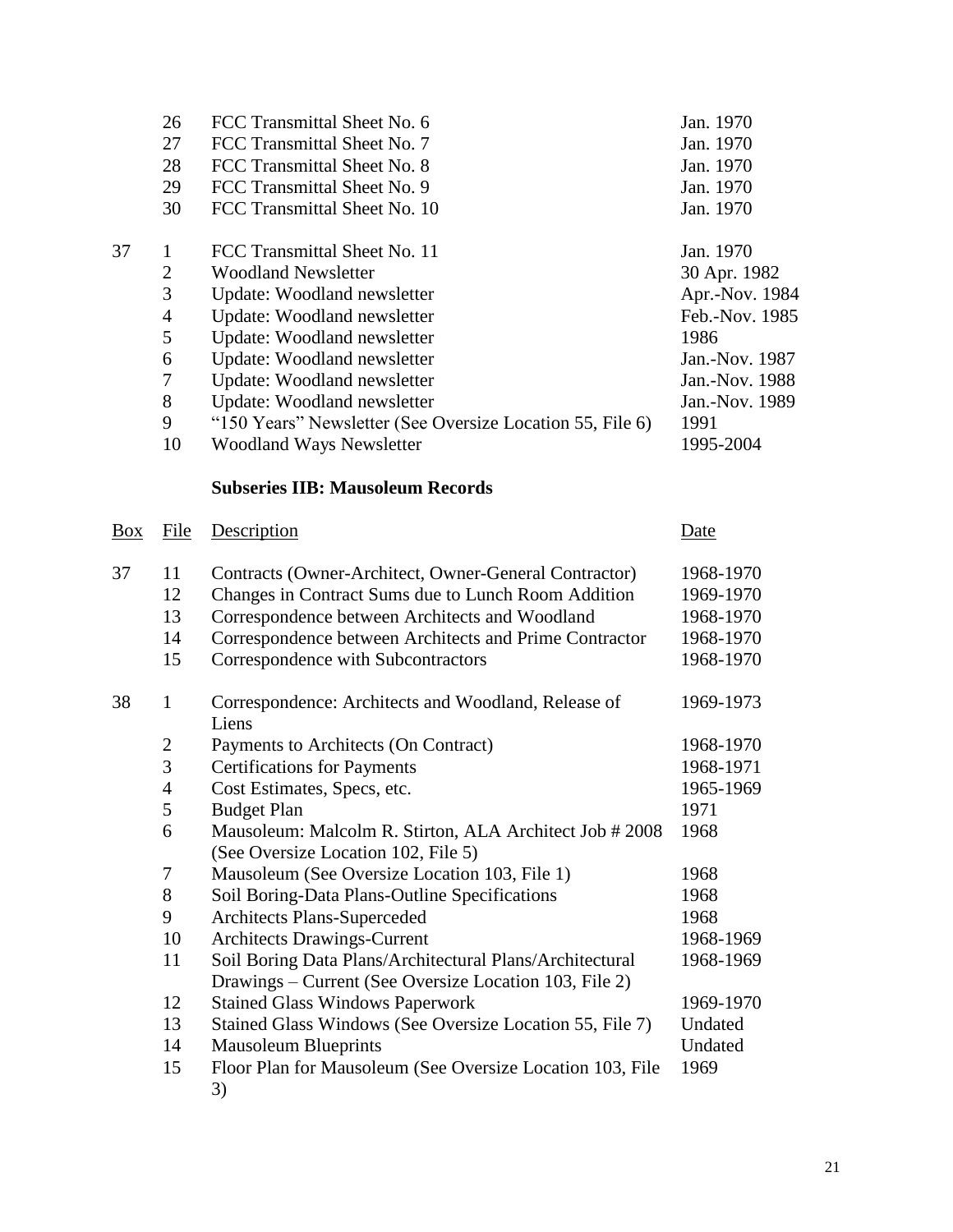|    | 16             | Field Repr. Daily Reports (Renner)                                   | 1969             |
|----|----------------|----------------------------------------------------------------------|------------------|
|    | 17             | Field Repr. Daily Reports (Renner)                                   | 1970             |
|    | 18             | <b>Mausoleum Dedication</b>                                          | 2 May 1971       |
|    | 19             | Garden Mausoleum (See Oversize Location 56, File 1)                  | 1974             |
|    | 20             | Mausoleum (See Oversize Location 103, File 4)                        | 1968-1977        |
|    | 21             | <b>Sales Summaries-Lawn Crypts</b>                                   | 1969, 1978-1980  |
| 39 | $\mathbf{1}$   | Mausoleum Plans Job #2305 (See Oversize Location 103,<br>File 5)     | 1975             |
|    | $\overline{2}$ | Mausoleum Addition (See Oversize Location 103, File 6)               | 1976             |
|    | 3              | <b>Job Progress Reports for Mausoleum Addition</b>                   | 1976-1978        |
|    | $\overline{4}$ | Mausoleum: J.C. Milne (See Oversize Location 103, File 7;            | 1981, 1984, 1987 |
|    |                | Oversize Location 104, File 1; Oversize Location 104, File           |                  |
|    |                | 2)                                                                   |                  |
|    | 5              | Mausoleum Addition Job # 8572 (See Oversize Location<br>104, File 3) | 1987             |
|    | 6              | Victoria Room Niches (See Oversize Location 56, File 2)              | 1998             |
|    | 7              | Baker Private Room (See Oversize Location 56, File 3)                | Undated          |
|    | 8              | Drawing of Interior of Mausoleum (See Oversize Location              | Undated          |
|    |                | 56, File 4)                                                          |                  |
|    | 9              | Mausoleum/Crypt Blueprints (See Oversize Location 104,               | Undated          |
|    |                | File 4)                                                              |                  |
|    | 10             | Foundation Plan Scharrer Mausoleum (See Oversize                     | Undated          |
|    |                | Location 56, File 5)                                                 |                  |
|    |                |                                                                      |                  |

# **Subseries IIC: Arboretum Records**

| Box | File           | Description                                        | Date               |
|-----|----------------|----------------------------------------------------|--------------------|
| 39  | 11             | <b>Arboretum Board Meetings</b>                    | 1996-1997          |
|     | 12             | <b>Arboretum Board Meetings</b>                    | 1998               |
|     | 13             | <b>Arboretum Board Meetings</b>                    | 1999               |
|     | 14             | <b>Arboretum Board Meetings</b>                    | 2000               |
|     | 15             | <b>Arboretum Board Meetings</b>                    | 2001               |
|     | 16             | <b>Arboretum Board Meetings</b>                    | 2002-2003          |
| 40  |                | <b>Arboretum Board Meetings</b>                    | 2004-2005          |
|     | $\mathbf{2}$   | $52nd$ Triennial Meeting of the Members of the WCA | 1998               |
|     | 3              | <b>Board of Trustees Meeting</b>                   | 1996               |
|     | $\overline{4}$ | "A Bridge to the Next Century"                     | 1996               |
|     | 5              | Rules and By-Laws                                  | 1996               |
|     | 6              | <b>Board Members</b>                               | 2003, Undated      |
|     | 7              | <b>Arboretum Volunteers</b>                        | 1997-2004          |
|     | 8              | <b>Arboretum Donation Membership</b>               | 1998-2002, Undated |
|     | 9              | Arboretum Membership                               | 1996-1998, Undated |
|     | 10             | <b>Event Guest Lists</b>                           | 1999, Undated      |
|     |                |                                                    |                    |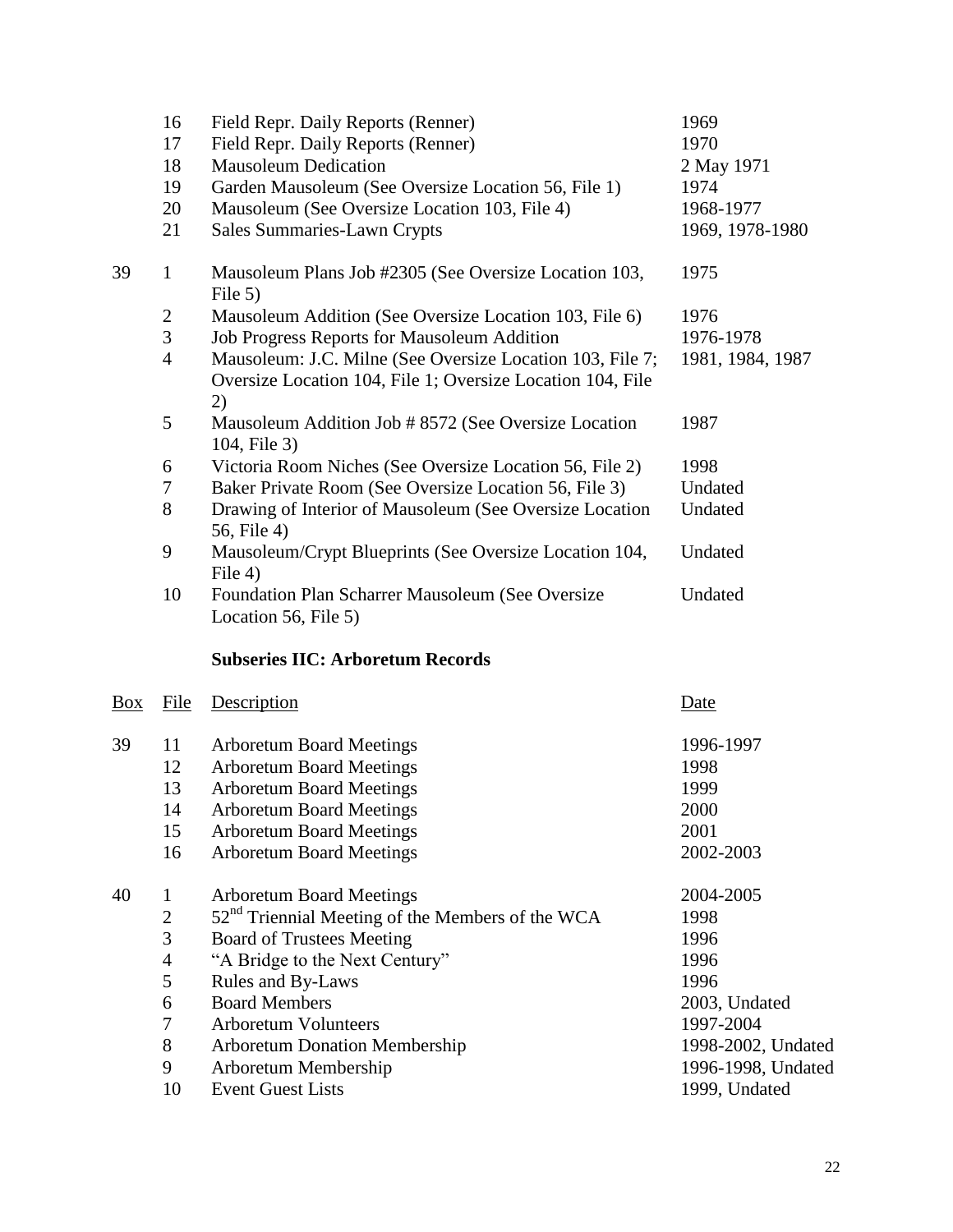|    | 11             | Site Development                                       | 1990               |
|----|----------------|--------------------------------------------------------|--------------------|
|    | 12             | Sesquicentennial Committee                             | 1990-1991          |
|    | 13             | American Association of Botanical Gardens and Arboreta | 1997-1998          |
|    | 14             | <b>Student Field Trip Responses</b>                    | 1998               |
|    | 15             | <b>Field Trip Information</b>                          | 2000               |
| 41 | $\mathbf{1}$   | Educator's Guide                                       | Undated            |
|    | $\overline{2}$ | <b>Gatehouse Renovation</b>                            | 2001               |
|    | 3              | <b>Arboretum Marketing</b>                             | Undated            |
|    | 4              | <b>Arboretum Foundation Budget</b>                     | 1995-2002          |
|    | 5              | <b>Woodland Day</b>                                    | 1997               |
|    | 6              | <b>Arboretum Events</b>                                | 1997-2005, Undated |
|    | 7              | <b>ONA</b> Tour                                        | Undated            |
|    | 8              | <b>Arboretum Tour Materials</b>                        | Undated            |
|    | 9              | News Clippings                                         | Undated            |
|    | 10             | Miami Conservancy District: River Corridor             | Undated            |
|    | 11             | <b>Ideas from Other Cemeteries and Arboretums</b>      | Undated            |
| 42 | 1              | <b>Local Historical Societies and Cemeteries</b>       | Undated            |
|    | $\overline{2}$ | <b>Arboretum Board Materials</b>                       | Undated            |
|    | 3              | <b>Arboretum Board Materials</b>                       | 1995-2005          |
|    | $\overline{4}$ | <b>Arboretum Board Materials</b>                       | 1996-2002, Undated |

# **Subseries IID: Meeting Minutes – Professional Associations**

| Box | File           | Description                                                                                                      | Date      |
|-----|----------------|------------------------------------------------------------------------------------------------------------------|-----------|
| 42  | 5              | <b>American Cemetery Superintendents</b>                                                                         | 1894-1895 |
|     | 6              | Proceedings of the 10 <sup>th</sup> Annual Convention-Association of<br>American Cemetery Superintendents (AACS) | 1896      |
|     | 7              | Proceedings of the AACS                                                                                          | 1898      |
| 43  | $\mathbf{1}$   | Proceedings of the $12th$ Annual Convention-AACS                                                                 | 1898      |
|     | $\overline{2}$ | Proceedings of the 13 <sup>th</sup> Annual Convention-AACS                                                       | 1899      |
|     | 3              | Proceedings of the 14 <sup>th</sup> Annual Convention-AACS                                                       | 1900      |
|     | $\overline{4}$ | Proceedings of the AACS                                                                                          | 1901      |
|     | 5              | Proceedings of the AACS                                                                                          | 1902      |
|     | 6              | Proceedings of the AACS                                                                                          | 1903      |
|     | 7              | Proceedings of the AACS                                                                                          | 1904      |
|     | 8              | Proceedings of the AACS                                                                                          | 1906      |
|     | 9              | Proceedings of the AACS                                                                                          | 1907      |
|     | 10             | Proceedings of the AACS                                                                                          | 1908      |
| 44  | 1              | Proceedings of the AACS                                                                                          | 1909      |
|     | $\overline{2}$ | Proceedings of the AACS                                                                                          | 1910      |
|     | 3              | AACS- Proceedings of the 24 <sup>th</sup> Annual Convention                                                      | 1910      |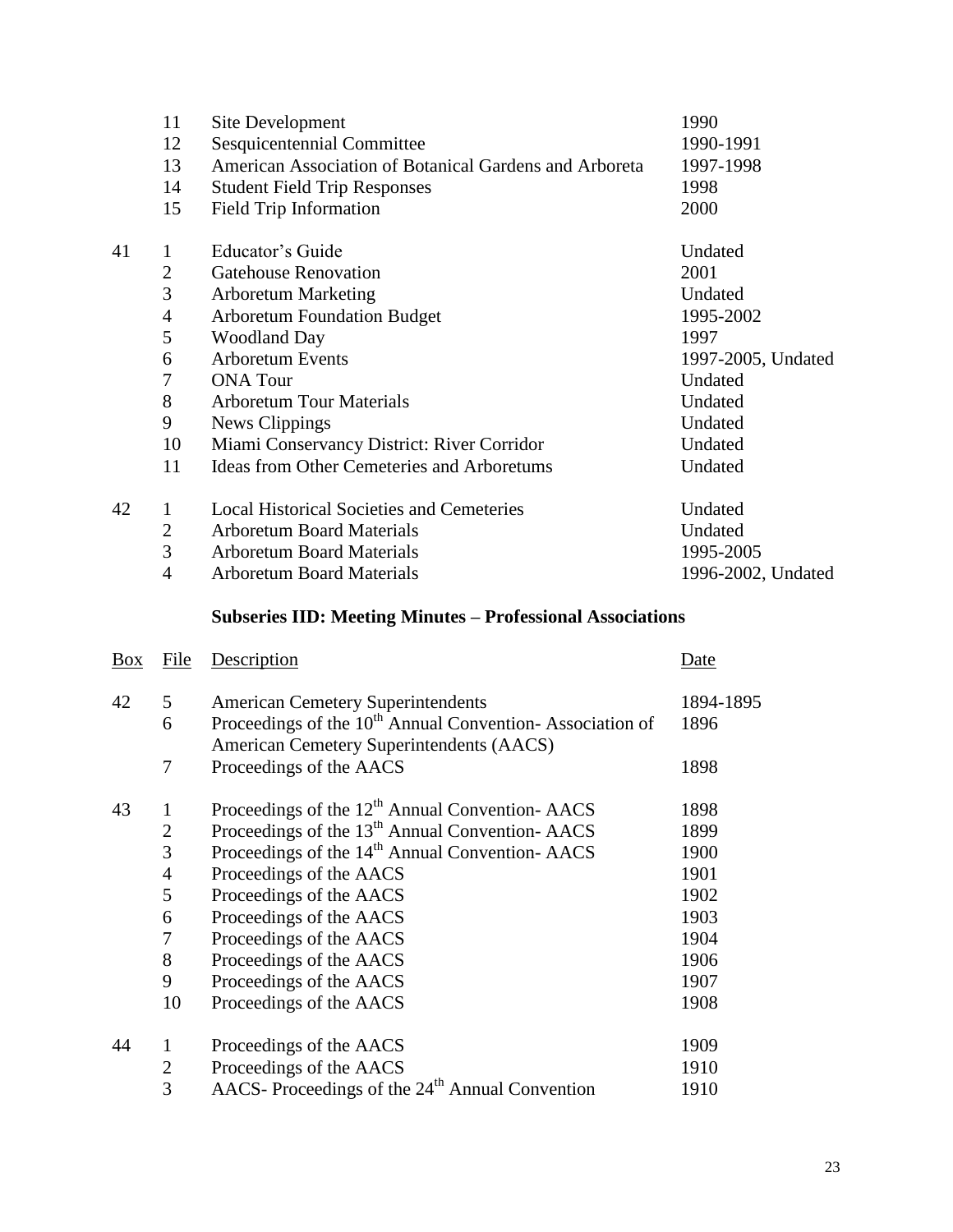|    | $\overline{4}$   | Proceedings of the AACS                                                                                                                 | 1911            |
|----|------------------|-----------------------------------------------------------------------------------------------------------------------------------------|-----------------|
|    | 5                | AACS-Proceedings of the 25 <sup>th</sup> Annual Convention                                                                              | 1911            |
|    | 6                | Proceedings of the AACS                                                                                                                 | 1912            |
|    | 7                | AACS-Proceedings of the 26 <sup>th</sup> Annual Convention                                                                              | 1912            |
|    | $8\,$            | Proceedings of the AACS                                                                                                                 | 1913            |
|    | 9                | Proceedings of the AACS                                                                                                                 | 1914            |
| 45 | $\mathbf{1}$     | AACS-Proceedings of the 28 <sup>th</sup> Annual Convention                                                                              | 6-8 Oct. 1914   |
|    | $\overline{c}$   | AACS Proceedings of the 29 <sup>th</sup> Annual Convention                                                                              | 24-26 Aug. 1915 |
|    | 3                | Proceedings of the AACS                                                                                                                 | 1915            |
|    | $\overline{4}$   | Proceedings of AACS                                                                                                                     | 1916            |
|    | 5                | AACS- Proceedings of the 30 <sup>th</sup> Annual Convention                                                                             | 22-24 Aug. 1916 |
|    | 6                | <b>AACS</b>                                                                                                                             | 28-31 Aug. 1917 |
|    | $\tau$           | AACS- Proceeding of the 31 <sup>st</sup> Annual Convention                                                                              | 28-31 Aug. 1917 |
|    | 8                | AACS                                                                                                                                    | 1918            |
| 46 | $\mathbf{1}$     | Proceedings of the AACS                                                                                                                 | 1919            |
|    | $\sqrt{2}$       | AACS- Proceedings of the 33 <sup>rd</sup> Annual Convention                                                                             | 24-26 Sep. 1919 |
|    | 3                | AACS Proceedings of the 34 <sup>th</sup> Annual Convention                                                                              | 7-10 Sep. 1920  |
|    | $\overline{4}$   | <b>AACS</b>                                                                                                                             | 18-21 Sep. 1922 |
|    | 5                | <b>AACS</b>                                                                                                                             | 20-23 Aug. 1923 |
|    | $\boldsymbol{6}$ | <b>AACS</b> Proceedings                                                                                                                 | 18-21 Aug. 1924 |
|    | $\boldsymbol{7}$ | Proceedings of AACS                                                                                                                     | 24-27 Aug. 1925 |
|    | $8\,$            | Proceedings of the AACS                                                                                                                 | 11-13 Oct. 1926 |
|    | 9                | Proceedings of the AACS                                                                                                                 | 20-25 Aug. 1927 |
|    | 10               | Proceedings of the AACS                                                                                                                 | 10-13 Sep. 1928 |
|    | 11               | Proceedings of the AACS                                                                                                                 | 3-6 Sep. 1929   |
|    | 12               | Proceedings of the AACS of the 44 <sup>th</sup> Annual Convention                                                                       | 8-11, Sep. 1930 |
|    | 13               | Proceedings of the AACS                                                                                                                 | 21-24 Sep. 1931 |
| 47 | $\mathbf{1}$     | Proceedings of the AACS of the 46 <sup>th</sup> Annual Convention                                                                       | 21-24 Aug. 1932 |
|    | $\overline{2}$   | Proceedings of the AACS 47 <sup>th</sup> Annual Convention                                                                              | 14-17 Aug. 1933 |
|    | 3                | Proceedings of the 48 <sup>th</sup> Annual Convention                                                                                   | 24-27 Sep. 1934 |
|    | $\overline{4}$   | Proceedings of the AACS of the 44 <sup>th</sup> Convention                                                                              | 9-12 Sep. 1935  |
|    | $\mathfrak s$    | Proceedings of the AACS of the 50 <sup>th</sup> Annual Convention                                                                       | 24-27 Aug. 1936 |
|    | 6                | Proceedings of the AACS 51 <sup>st</sup> Annual Convention                                                                              | 3-7 Oct. 1937   |
|    | $\tau$           | Proceedings of the AACS $52nd$ Annual Convention                                                                                        | 11-15 Sep. 1938 |
|    | 8                | AACS Proceedings of the 53 <sup>rd</sup> Convention                                                                                     | 17-19 Sep. 1939 |
|    | 9                | <b>AACS</b> Proceedings                                                                                                                 | 22-26 Sep. 1940 |
|    | 10               | AACS Proceedings of the 55 <sup>th</sup> Annual Convention                                                                              | 12-16 Oct. 1941 |
|    | 11               | AACS Bulletin No. 92 Section 2                                                                                                          | Jun. 1943       |
| 48 | $\mathbf{1}$     | Association of American Cemeteries (AAC) Bulletin;<br>Proceedings of the 58 <sup>th</sup> Annual Business Conference 22-24<br>Aug. 1944 | Oct. 1945       |
|    | 2                | The American Cemetery Association (ACA) Bulletin                                                                                        | Jul. 1948       |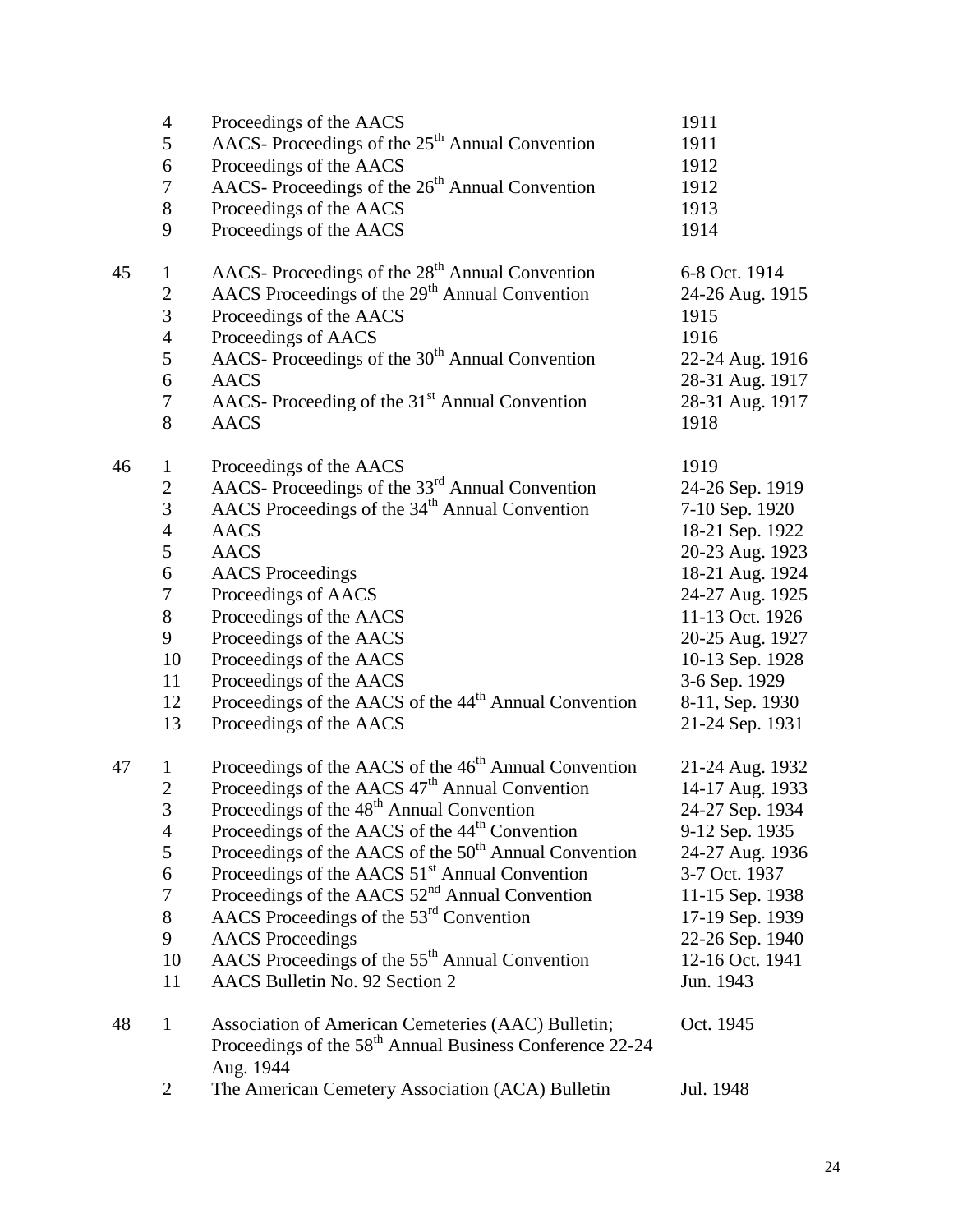|    | 3              | The ACA Bulletin                                                                     | Jul. 1949       |
|----|----------------|--------------------------------------------------------------------------------------|-----------------|
|    | $\overline{4}$ | The ACA Bulletin                                                                     | Feb. 1951       |
|    | 5              | The ACA Bulletin                                                                     | May 1956        |
|    | 6              | The ACA Bulletin                                                                     | Jul. 1957       |
|    | 7              | The ACA Bulletin                                                                     | Jul. 1959       |
|    | 8              | ACA Proceedings of the 60 <sup>th</sup> Annual Convention 3-6 Sep                    | Jun. 1947       |
|    |                | 1946                                                                                 |                 |
|    | 9              | ACA Bulletin-Proceedings of the 65 <sup>th</sup> Annual Conference<br>17-20 Sep 1951 | Apr. 1952       |
|    | 10             | ACA Bulletin-Proceedings of the 66 <sup>th</sup> Annual Convention<br>24-28 Aug 1952 | Aug. 1953       |
|    | 11             | ACA Convention Proceedings of the 67 <sup>th</sup> Annual                            | Jun. 1954       |
|    |                | Convention 8-11 Nov 1953                                                             |                 |
| 49 | $\mathbf{1}$   | ACA Bulletin- 68 <sup>th</sup> Convention 15-19 Aug 1954                             | Mar. 1955       |
|    | $\overline{2}$ | Ohio Association Cemetery Superintendents and Officials                              | 4 Sep. 1902     |
|    |                | (OACS&O) Bylaws                                                                      |                 |
|    | 3              | Proceedings of State Association of Cemetery                                         | 1903            |
|    |                | Superintendents and Officials                                                        |                 |
|    | $\overline{4}$ | State Association of Cemetery Superintendents and                                    | 8-9 Jun. 1904   |
|    |                | <b>Officials Convention</b>                                                          |                 |
|    | 5              | <b>Cemetery Superintendent and Officials</b>                                         | 14-15 Jun. 1905 |
|    | 6              | 5 <sup>th</sup> Convention OACS&O                                                    | 12-14 Jun. 1906 |
|    | 7              | $6th$ Convention OACS&O                                                              | 19-20 Jun. 1907 |
|    | 8              | 7 <sup>th</sup> Annual Convention OACS&O                                             | 23-24 Jun. 1908 |
|    | 9              | 8 <sup>th</sup> Convention OACS&O                                                    | 23-24 Jun. 1909 |
|    | 10             | 9 <sup>th</sup> Convention OACS&O                                                    | 22-23 Jun. 1910 |
|    | 11             | 10 <sup>th</sup> Convention OACS&O                                                   | 21-22 Jun. 1911 |
|    | 12             | Proceedings of the 11 <sup>th</sup> Annual Convention of Ohio                        | 26-27 Jun. 1912 |
|    |                | Superintendents and Officials                                                        |                 |
|    | 13             | Proceedings of the $12th$ Annual Convention of Ohio                                  | 1913            |
|    |                | <b>Cemetery Superintendents and Officials</b>                                        |                 |
|    | 14             | 13 <sup>th</sup> Convention-OCS&O                                                    | 24-25 Jun. 1914 |
|    | 15             | 14 <sup>th</sup> Convention-OCS&O                                                    | 9-10 Jun. 1915  |
|    | 16             | 15 <sup>th</sup> Annual Convention-OCS&O                                             | 9-10 Jun. 1916  |
|    | 17             | 16 <sup>th</sup> Annual Convention-OCS&O                                             | 20-21 Jun. 1917 |
| 50 | 1              | 17 <sup>th</sup> Convention of OCS&O                                                 | 26-27 Jun. 1918 |
|    | $\mathbf{2}$   | 18 <sup>th</sup> Convention of OCS&O                                                 | 24-25 Sep. 1919 |
|    | 3              | Proceedings of the 19 <sup>th</sup> Annual Convention of OCS&O                       | 8-9 Jul. 1920   |
|    | $\overline{4}$ | 20 <sup>th</sup> Convention OCS&O                                                    | 23-24 Jun. 1921 |
|    | 5              | 21 <sup>st</sup> Convention-OCS&O                                                    | 22-23 Jun. 1922 |
|    | 6              | <b>OACS&amp;O</b> Convention                                                         | 20-21 Jun. 1923 |
|    | 7              | OACS&O Convention                                                                    | 25-26 Jun. 1924 |
|    | 8              | <b>OACS&amp;O</b> Convention                                                         | 24-25 Jun. 1925 |
|    | 9              | <b>OACS&amp;O</b> Convention                                                         | 9-10 Jun. 1926  |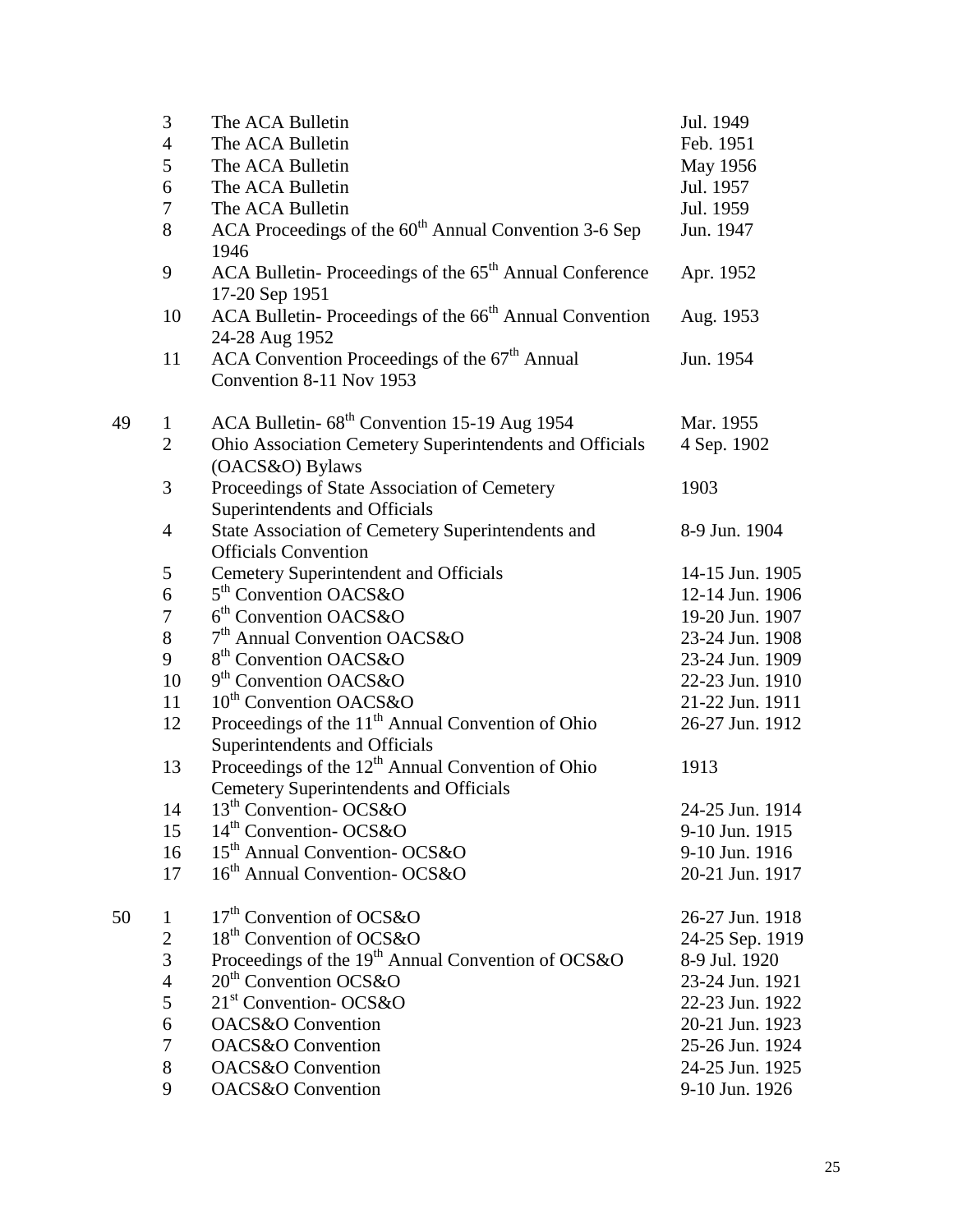| <u>Box</u>        | File           | Description                                                  | Date                |
|-------------------|----------------|--------------------------------------------------------------|---------------------|
| <b>Series III</b> |                | <b>Financial Records</b>                                     |                     |
| 52                | $---$          | Luther Cline pin at OACS&O                                   | 1941                |
|                   |                | of Cemeteries)                                               |                     |
|                   | 23             | Legal News of Interest to Cemeteries (National Association   | 1961                |
|                   | 22             | <b>Interment Association of California</b>                   | 1941                |
|                   | 21             | 62 <sup>nd</sup> Annual Convention-OACS&O                    | 13-15 Oct. 1963     |
|                   | 20             | <b>Convention-Ohio Cemetery Association</b>                  | 16-18 Jun. 1963     |
|                   | 19             | 61 <sup>st</sup> Convention-OACS&O                           | 30 Sep.-2 Oct. 1962 |
|                   | 18             | 60 <sup>th</sup> OACS&O Convention                           | 26-28 Jun. 1961     |
|                   | 17             | 58 <sup>th</sup> Convention-OACS&O                           | 4-6 Oct. 1959       |
|                   | 16             | OACS&O                                                       | 22-24 Jun. 1958     |
|                   |                |                                                              |                     |
|                   | 15             | 54 <sup>th</sup> Convention-OACS&O                           | 6-8 Oct. 1955       |
|                   | 14             | 52 <sup>nd</sup> Convention-OACS&O                           | 11-13 Oct. 1953     |
|                   | 13             | Proceedings of the 51 <sup>st</sup> Annual OACS&O Convention | 12-14 Oct. 1952     |
|                   | 12             | Programs and Buyers Guide of the OACS&O                      | 31 Oct.-2 Nov. 1951 |
|                   | 11             | 50 <sup>th</sup> Annual Convention-OACS&O                    | 31 Oct.-2 Nov. 1951 |
|                   | 10             | Proceedings of the 49 <sup>th</sup> Annual OACS&O Convention | 25-27 Oct. 1950     |
|                   | 9              | Proceedings of the 48 <sup>th</sup> Annual OACS&O Convention | 24-26 Oct. 1949     |
|                   | $8\,$          | Proceedings of the 47 <sup>th</sup> Annual OACS&O Convention | 13-15 Oct. 1948     |
|                   | $\overline{7}$ | Proceedings of the 46 <sup>th</sup> Annual OACS&O Convention | 23-25 Jun. 1947     |
|                   | 6              | Proceedings of the 45 <sup>th</sup> Annual OACS&O Convention | 21-23 Oct. 1946     |
|                   | 5              | 44 <sup>th</sup> Convention-OACS&O                           | 3-4 Oct. 1945       |
|                   | $\overline{4}$ | 40 <sup>th</sup> Annual Convention of OACS&O                 | 19 Jun. 1941        |
|                   | 3              | The Cremation "Bugaboo" OACS&O                               | 19 Jun. 1941        |
|                   | $\overline{2}$ | "OACS&O"                                                     | 18-20 Jun. 1941     |
| 51                | $\mathbf{1}$   | 40 <sup>th</sup> Convention-OACS&O                           | 18-20 Jun. 1941     |
|                   |                |                                                              |                     |
|                   | 23             | OACS&O 38 <sup>th</sup> Annual Convention                    | 11-14 Jun. 1939     |
|                   | 22             | OACS&O 37 <sup>th</sup> Annual Convention                    | 19-22 Jun. 1938     |
|                   | 21             | OACS&O 36 <sup>th</sup> Annual Convention                    | 27-30 Jun. 1937     |
|                   | 20             | Proceedings: 35 <sup>th</sup> Annual Convention OACS&O       | Jun. 1936           |
|                   | 19             | OACS&O Correspondence                                        | 14 Jan. 1936        |
|                   | 18             | <b>OACS&amp;O</b> Convention                                 | 9-12 Jun. 1935      |
|                   | 17             | <b>OACS&amp;O</b> Convention                                 | 12-14 Jun. 1934     |
|                   | 16             | OACS&O Convention                                            | 5-7 Jun. 1933       |
|                   | 15             | <b>OACS&amp;O</b> Convention                                 | 22-23 Jun. 1932     |
|                   | 14             | <b>OACS&amp;O</b> Convention                                 | 10-11 Jun. 1931     |
|                   | 13             | <b>OACS&amp;O</b> Convention                                 | 19-20 Jun. 1930     |
|                   | 12             | OACS&O Convention                                            | 19-21 Jun. 1929     |
|                   | 11             | <b>OACS&amp;O</b> Convention                                 | 6-7 Jun. 1928       |
|                   | 10             | <b>OACS&amp;O</b> Convention                                 | 22-23 Jun. 1927     |
|                   |                |                                                              |                     |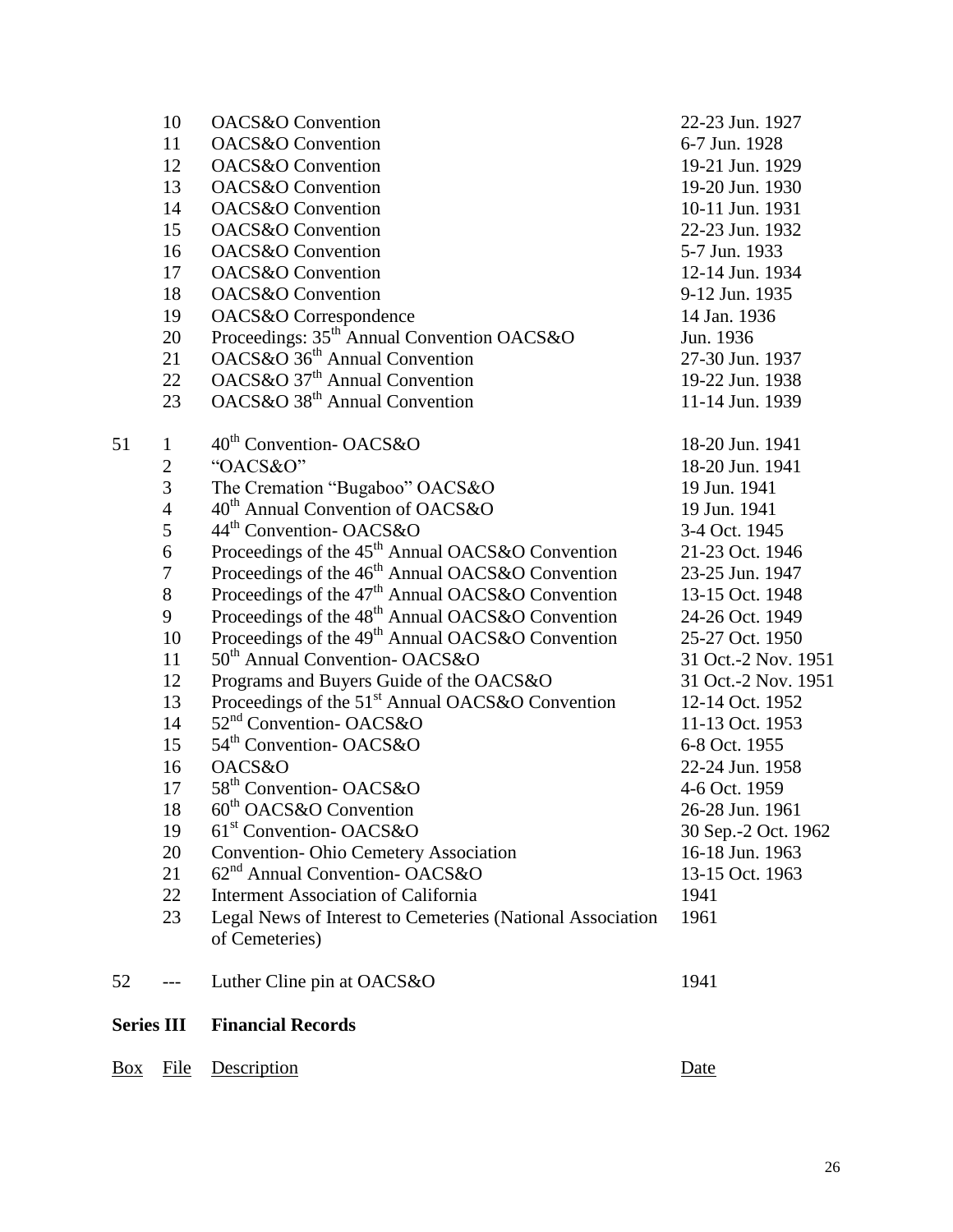| 53 |                  | <b>Records of Sales</b>                                | 1926-1931         |
|----|------------------|--------------------------------------------------------|-------------------|
| 54 | $\mathbf 1$      | <b>Notes on Sales Prices</b>                           | 1865-1902         |
|    | $\overline{2}$   | "Speculative Cemetery Lot Sales"                       | May 1926          |
|    | 3                | Sales and Receipts Sheets                              | 1945              |
|    | $\overline{4}$   | Sales and Receipts Sheets                              | 1946              |
|    | 5                | <b>Sales Totals</b>                                    | 1990-2000         |
|    | 6                | Receipt for Wall                                       | 1 Dec. 1842       |
|    | $\boldsymbol{7}$ | Lot Sales (See shelf 1-12 for ledger)                  | Undated           |
|    | $8\,$            | Lot Records & Bank Records (See shelf 1-12 for ledger) | Aug. 1856-Jun.    |
|    |                  |                                                        | 1861; 1856-1858   |
|    | 9                | <b>Cemetery Association Lot Receipts</b>               | 1863, 1868, 1900- |
|    |                  |                                                        | 1903              |
| 55 | 1                | Lot Receipts                                           | 1939              |
|    | $\overline{2}$   | Lot Receipts                                           | Jan.-Jun. 1940    |
|    | 3                | Lot Receipts                                           | Mar., Nov. 1942   |
|    | $\overline{4}$   | Lot Receipts                                           | 1943              |
|    | 5                | Lot Receipts                                           | 1944              |
|    | 6                | Lot Receipts                                           | Jan.-Nov. 1945    |
|    | 7                | Lot Receipts                                           | 1946              |
|    | $8\,$            | Lot Receipts                                           | Jan.-Jun. 1947    |
|    | 9                | Lot Receipts                                           | Jul.-Dec. 1947    |
|    | 10               | Lot Receipts                                           | 1948              |
|    | 11               | Lot Receipts                                           | 1949              |
| 56 | $\mathbf{1}$     | Lot Receipts                                           | Jan.-Jun. 1949    |
|    | $\overline{c}$   | Lot Receipts                                           | Jan.-Jun. 1950    |
|    | 3                | Lot Receipts                                           | Jul.-Dec. 1950    |
|    | 4                | Lot Receipts                                           | Jan.-Jun. 1951    |
|    | 5                | Lot Receipts                                           | Jul.-Dec. 1951    |
|    | 6                | Lot Receipts                                           | Jan.-Jun. 1952    |
|    | 7                | Lot Receipts                                           | Jul.-Dec. 1952    |
| 57 | $\mathbf 1$      | Lot Receipts                                           | Jan.-Jun. 1953    |
|    | $\sqrt{2}$       | Lot Receipts                                           | Jul.-Dec. 1953    |
|    | 3                | Lot Receipts                                           | 1954              |
|    | $\overline{4}$   | Lot Receipts                                           | 1955              |
|    | 5                | Lot Receipts                                           | 1956              |
|    | 6                | Lot Receipts                                           | 1957              |
|    | $\boldsymbol{7}$ | Lot Receipts                                           | 1958              |
|    | $8\,$            | Lot Receipts                                           | 1959              |
|    | 9                | Lot Receipts                                           | 1961-1963         |
|    | 10               | Pre-Need Single Lot Sales                              | 1978-1982         |
|    | 11               | Certificates for Pre-Need Single Lot Sales             | 1983-1988         |
|    | 12               | <b>Single Lot Sales</b>                                | 1988-1991         |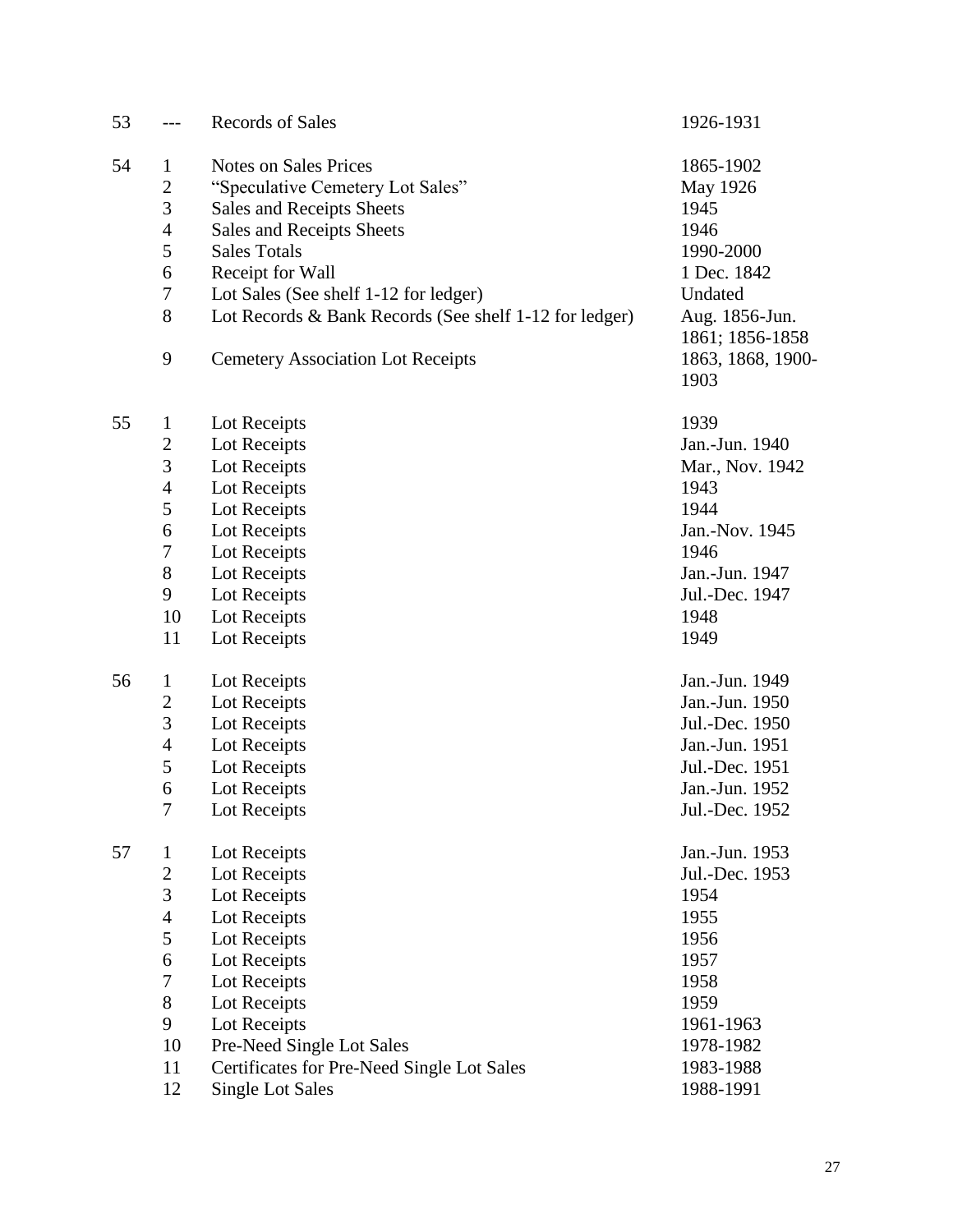|    | 13                      | <b>Single Lot Sales</b>                              | 1991-1993       |
|----|-------------------------|------------------------------------------------------|-----------------|
|    | 14                      | <b>Single Lot Sales</b>                              | 1993            |
|    |                         |                                                      |                 |
| 58 | $---$                   | <b>Receipt Book</b>                                  | 1962-1965       |
|    |                         | Receipt Book                                         | 1965-1968       |
|    | ---                     | Receipt Book                                         | 1968-1970       |
|    | $---$                   | Receipt Book                                         | 1970-1973       |
|    |                         |                                                      |                 |
| 59 | ---                     | <b>Receipt Book</b>                                  | 1921-1946       |
|    | ---                     | Receipt Book                                         | 1944-1947       |
|    | ---                     | Receipt Book                                         | 1950-1952       |
|    | $---$                   | <b>Receipt Book</b>                                  | 1952-1955       |
|    | $---$                   | Receipt Book                                         | 1955-1957       |
|    | ---                     | Receipt Book                                         | 1956-1957       |
|    | ---                     | Receipt Book                                         | 1960-1962       |
|    | ---                     | Receipt Book                                         | 1973-1977       |
|    | $---$                   | Receipt Book                                         | 1975-1976       |
|    |                         |                                                      |                 |
| 60 | $\mathbf{1}$            | Sales & Cash Receipts (See shelf 1-13 for ledger)    | 1977-1981       |
|    | $\overline{\mathbf{c}}$ | Records of Payments (See shelf 1-8 for ledger)       | 1874-1883       |
|    | 3                       | Records of Payments (See shelf 1-8 for ledger)       | 1884-1893       |
|    | $\overline{4}$          | Records of Bills Received (See shelf 1-8 for ledger) | 1888-1903       |
|    | 5                       | Receipts and Expenditures                            | 1896            |
|    | 6                       | Cash Receipts/Charges (See shelf 1-12 for ledger)    | 1929-1938       |
|    | $\sqrt{ }$              |                                                      | 1905, 1913      |
|    |                         | Receipts                                             | 1907-1913       |
|    | 8                       | Receipts                                             |                 |
|    | 9                       | Receipts                                             | 1917-1950       |
|    | 10                      | Receipts                                             | 1923-1929       |
| 61 | $\mathbf{1}$            | Receipts                                             | 1958-1960       |
|    | $\overline{2}$          | Receipts                                             | Mar. 1972, Nov. |
|    |                         |                                                      | 1975            |
|    | 3                       |                                                      | Jan., Mar. 1983 |
|    |                         | Receipts                                             |                 |
|    | 4                       | Receipts                                             | Apr.-May 1983   |
|    | 5                       | Receipts                                             | Jun.-Jul. 1983  |
| 62 | $\mathbf{1}$            | Receipts                                             | Aug.-Sep. 1983  |
|    | $\overline{c}$          |                                                      | Oct.-Nov. 1983  |
|    |                         | Receipts                                             |                 |
| 63 | $\mathbf 1$             | Receipts                                             | Dec. 1983       |
|    | $\overline{c}$          | Receipts                                             | 1996            |
|    | 3                       | Receipt for WCA Membership Fees                      | 28 Apr. 1843    |
|    | $\overline{4}$          | Treasurer's Reports                                  | 17 Feb. 1853    |
|    | 5                       | <b>Secretary Financial Reports</b>                   | 1899-1916       |
|    | 6                       |                                                      | 1917-1927       |
|    |                         | <b>Secretary Financial Reports</b>                   |                 |
|    | 7                       | <b>Secretary Financial Reports</b>                   | 1928-1937       |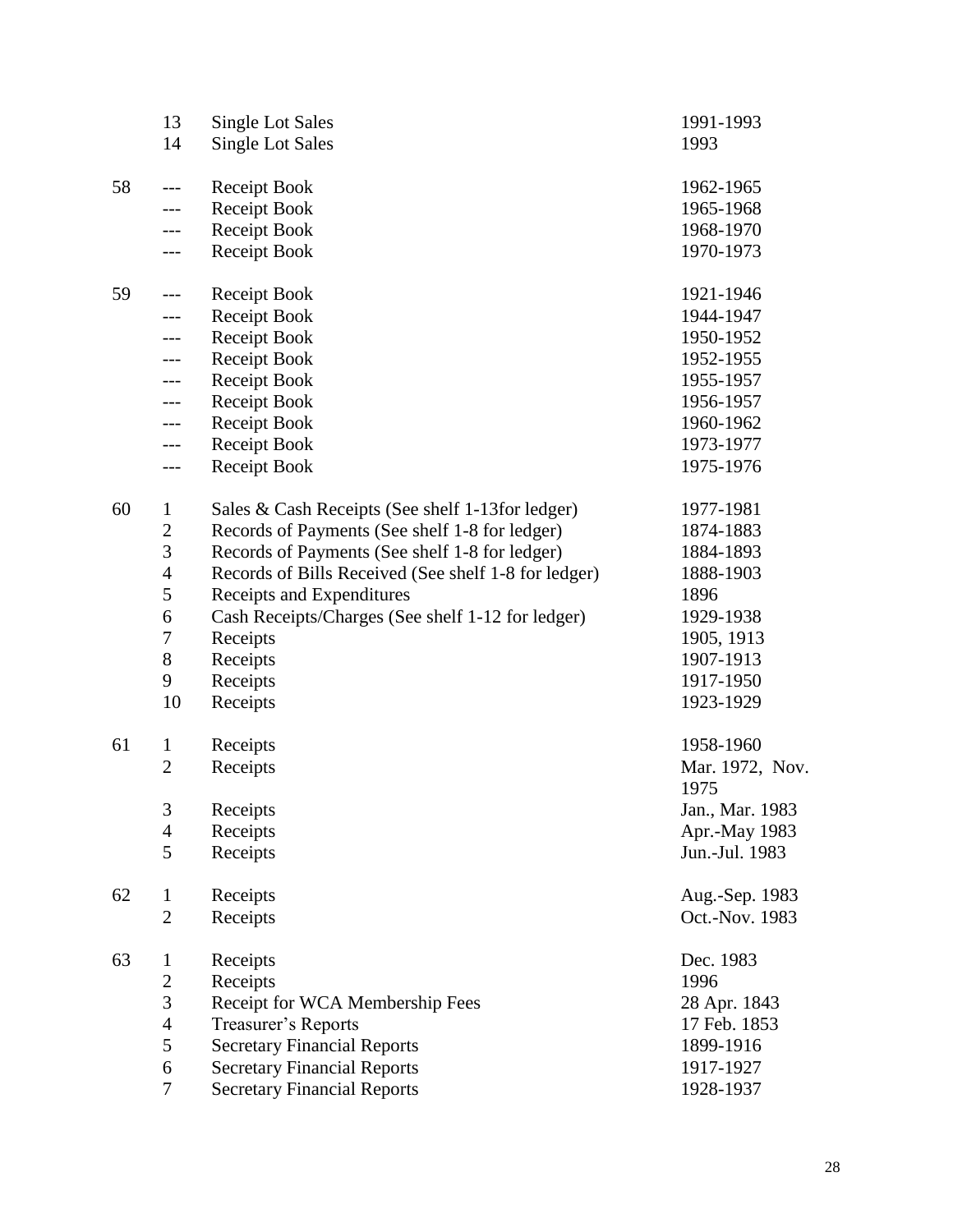|    | $8\,$                   | Treasurer's Cash Journal                               | 1936-1937           |
|----|-------------------------|--------------------------------------------------------|---------------------|
|    | 9                       | <b>WCA Financial Reports</b>                           | 1913-1916           |
|    | 10                      | <b>WCA Financial Reports</b>                           | 1917-1920           |
|    | 11                      | <b>WCA Financial Reports</b>                           | 1921-1924           |
| 64 | $\mathbf{1}$            | <b>WCA Financial Reports</b>                           | 1925-1928           |
|    | $\overline{c}$          | <b>WCA Financial Reports</b>                           | 1929-1932           |
|    | $\overline{3}$          | <b>WCA Financial Reports</b>                           | 1934-1937           |
|    | $\overline{4}$          | <b>Supplemental Report</b>                             | Dec. 1932           |
|    | 5                       | <b>Cemetery Account Information</b>                    | 1841                |
|    | 6                       | Account Book and Articles of Agreement (See shelf 1-12 | Jan. 1844-Mar. 1900 |
|    |                         | for ledger)                                            |                     |
|    | 7                       | <b>Account Records</b>                                 | 1848-1853           |
|    | $8\,$                   | <b>Account Records</b>                                 | 1859-1887           |
|    | 9                       | <b>Account Records</b>                                 | 1870-1874           |
|    | 10                      | <b>Account Records</b>                                 | 1874-1877           |
|    | 11                      | <b>Account Records</b>                                 | 1877-1879           |
| 65 | $\mathbf{1}$            | <b>Account Records</b>                                 | 1879-1881           |
|    | $\overline{2}$          | <b>Account Records</b>                                 | 1881-1883           |
|    | 3                       | <b>Account Records</b>                                 | 1883-1885           |
|    | $\overline{4}$          | <b>Account Records</b>                                 | 1885-1887           |
|    | 5                       | <b>Account Records</b>                                 | 1887-1889           |
|    | 6                       | <b>Account Records</b>                                 | 1889-1891           |
| 66 | $\mathbf{1}$            | <b>Account Records</b>                                 | 1891-1892           |
|    | $\overline{c}$          | <b>Account Records</b>                                 | 1892-1893           |
|    | 3                       | <b>Account Records</b>                                 | 1893-1897           |
|    | $\overline{4}$          | <b>Account Records</b>                                 | 1894                |
|    | 5                       | <b>Account Records</b>                                 | 1875-1885           |
| 67 | 1                       | <b>Account Records</b>                                 | 1874-1888           |
|    | $\overline{\mathbf{c}}$ | <b>Account Records</b>                                 | 1874-1890           |
|    | 3                       | <b>Account Records</b>                                 | 1894-1915           |
|    | $\overline{4}$          | <b>Account Records</b>                                 | 1895-1896           |
| 68 | $\mathbf 1$             | <b>Account Records</b>                                 | 1897-1898           |
|    | $\overline{c}$          | <b>Account Records</b>                                 | 1898                |
|    | 3                       | <b>Account Records</b>                                 | 1898-1901           |
|    | $\overline{4}$          | <b>Account Records</b>                                 | 1899-1900           |
|    | 5                       | <b>Account Records</b>                                 | 1900                |
| 69 | $\mathbf{1}$            | <b>Account Records</b>                                 | 1901                |
|    | $\overline{2}$          | <b>Account Records</b>                                 | 1901-1904           |
|    | 3                       | <b>Account Records</b>                                 | 1902-1903           |
|    | $\overline{4}$          | <b>Account Records</b>                                 | 1903                |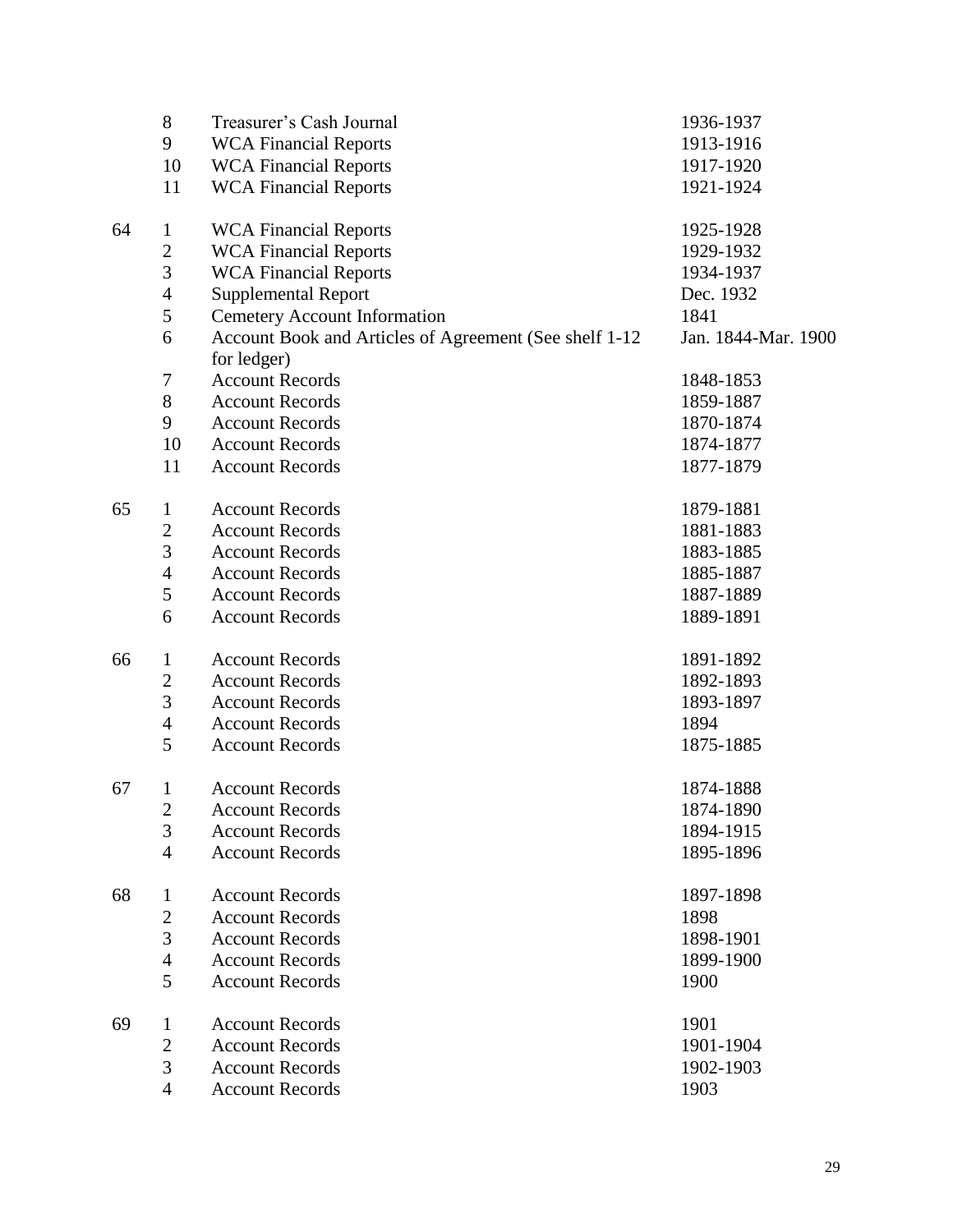| Account Records (See shelf 1-12 for ledger)<br>Account Records (See shelf 1-12 for ledger)<br>1908-1911<br>Account Records (See shelf 1-12 for ledger)<br>1912-1914<br>1898-1911<br>1912<br>1915-1916<br>1917-1918<br>1919-1920<br>1907-1920<br>1921-1923<br>1921-1929<br>Jun. 1923-Dec. 1926<br>1927-1931<br>1932-1936<br>1937-1941<br>1942-1946<br>Financial Records (See shelf 1-12 for ledger)<br>1929-1938<br>1915-1938 |
|------------------------------------------------------------------------------------------------------------------------------------------------------------------------------------------------------------------------------------------------------------------------------------------------------------------------------------------------------------------------------------------------------------------------------|
|                                                                                                                                                                                                                                                                                                                                                                                                                              |
|                                                                                                                                                                                                                                                                                                                                                                                                                              |
|                                                                                                                                                                                                                                                                                                                                                                                                                              |
|                                                                                                                                                                                                                                                                                                                                                                                                                              |
|                                                                                                                                                                                                                                                                                                                                                                                                                              |
|                                                                                                                                                                                                                                                                                                                                                                                                                              |
|                                                                                                                                                                                                                                                                                                                                                                                                                              |
|                                                                                                                                                                                                                                                                                                                                                                                                                              |
|                                                                                                                                                                                                                                                                                                                                                                                                                              |
|                                                                                                                                                                                                                                                                                                                                                                                                                              |
|                                                                                                                                                                                                                                                                                                                                                                                                                              |
|                                                                                                                                                                                                                                                                                                                                                                                                                              |
|                                                                                                                                                                                                                                                                                                                                                                                                                              |
|                                                                                                                                                                                                                                                                                                                                                                                                                              |
|                                                                                                                                                                                                                                                                                                                                                                                                                              |
|                                                                                                                                                                                                                                                                                                                                                                                                                              |
|                                                                                                                                                                                                                                                                                                                                                                                                                              |
| 1915-1938                                                                                                                                                                                                                                                                                                                                                                                                                    |
| 1915-1938                                                                                                                                                                                                                                                                                                                                                                                                                    |
| 1930, 1937, 1944                                                                                                                                                                                                                                                                                                                                                                                                             |
| 1978-1982                                                                                                                                                                                                                                                                                                                                                                                                                    |
| 3 Jul. 1946<br>Report of Woodland's Accounting Record and System by                                                                                                                                                                                                                                                                                                                                                          |
| 1946                                                                                                                                                                                                                                                                                                                                                                                                                         |
| Dec. 1947                                                                                                                                                                                                                                                                                                                                                                                                                    |
| Dec. 1948                                                                                                                                                                                                                                                                                                                                                                                                                    |
| 1952-1964                                                                                                                                                                                                                                                                                                                                                                                                                    |
| 1931-1965                                                                                                                                                                                                                                                                                                                                                                                                                    |
| 1931-1965                                                                                                                                                                                                                                                                                                                                                                                                                    |
| 1931-1965                                                                                                                                                                                                                                                                                                                                                                                                                    |
| WCA Journal Book #4 (See shelf 1-12 for ledger)<br>Apr. 1955-Aug.<br>1960                                                                                                                                                                                                                                                                                                                                                    |
| 1952-1979                                                                                                                                                                                                                                                                                                                                                                                                                    |
| 1965-1971                                                                                                                                                                                                                                                                                                                                                                                                                    |
|                                                                                                                                                                                                                                                                                                                                                                                                                              |
| 1955                                                                                                                                                                                                                                                                                                                                                                                                                         |
| 1957                                                                                                                                                                                                                                                                                                                                                                                                                         |
| 1963                                                                                                                                                                                                                                                                                                                                                                                                                         |
| 1966                                                                                                                                                                                                                                                                                                                                                                                                                         |
|                                                                                                                                                                                                                                                                                                                                                                                                                              |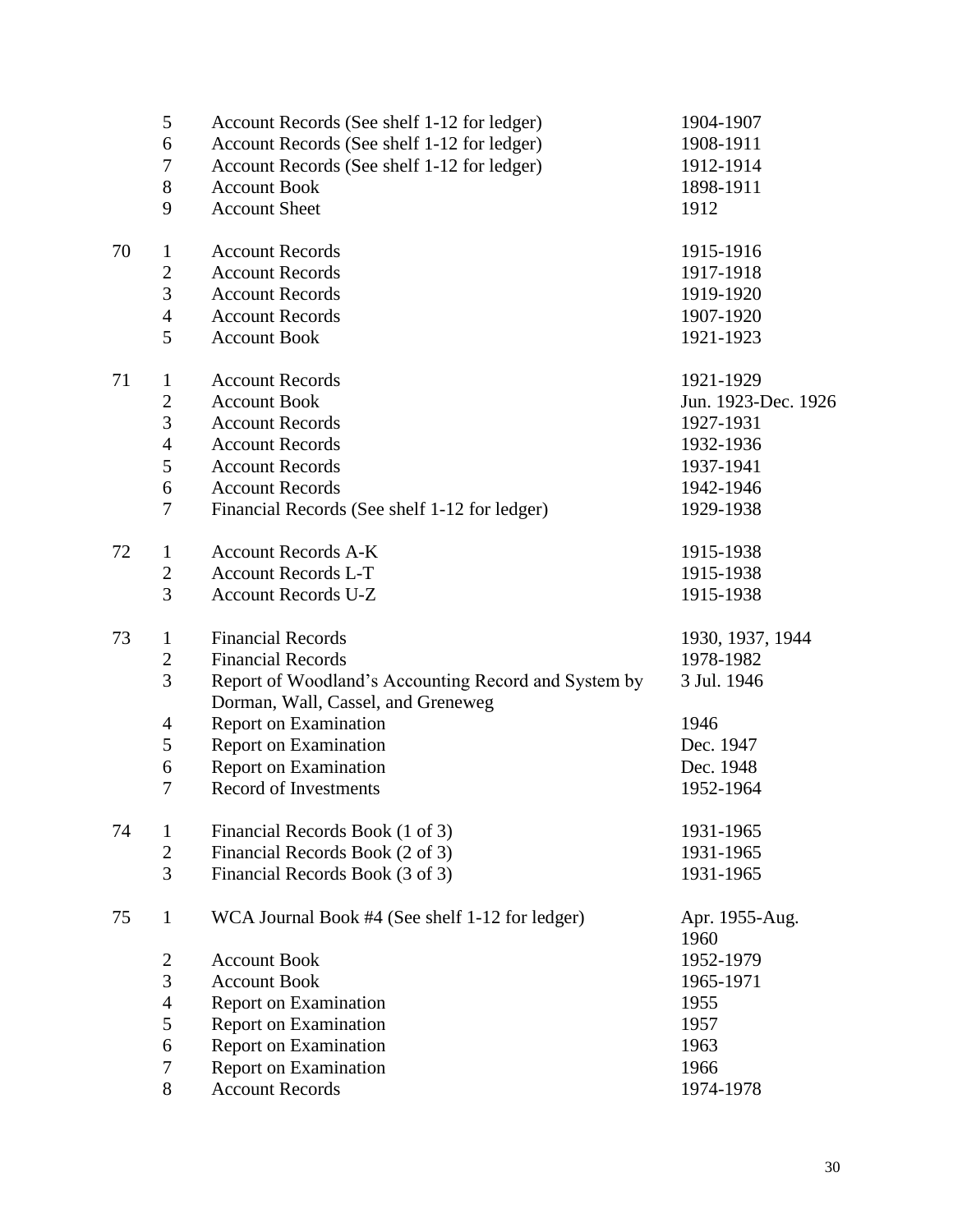|    | 9               | <b>Account Records</b>                                | 1975-1981         |
|----|-----------------|-------------------------------------------------------|-------------------|
|    | 10              | Mausoleum Estimates for addition                      | 1975              |
|    | 11              | Mausoleum Addition- Contractor financial agreements   | 1976              |
|    | 12              | Lawn Crypts Contracts & Invoices                      | 1977-1980         |
|    | 13              | <b>Account Records</b>                                | 1980-1982         |
|    | 14              | Financial Day Book (See shelf 1-8 for ledger)         | 1985              |
|    | 15              | <b>Schedule of Charges</b>                            | 1 Oct. 1950, Jun. |
|    |                 |                                                       | 1966, Jul. 1968   |
|    | 16              | Fee Schedules and Prices                              | 2000-2005         |
| 76 | 1               | Disbursements A-K                                     | 1981              |
|    | $\overline{c}$  | Disbursements L-Z                                     | 1981              |
|    | 3               | Disbursements                                         | 1982              |
|    | $\overline{4}$  | <b>Financial Record Book- Receipts</b>                | 1914-1921         |
|    | 5               | <b>Financial Record Book</b>                          | 1929-1935         |
|    | 6               | <b>Financial Record Book</b>                          | 1954-1966         |
|    | 7               | <b>Balance Sheets</b>                                 | 1949              |
|    | 8               | <b>Balance Sheets</b>                                 | 1958              |
| 77 | $\mathbf{1}$    | <b>Balance Sheets</b>                                 | 1959              |
|    | $\overline{c}$  | <b>Balance Sheets</b>                                 | 1960              |
|    | 3               | <b>Balance Sheets</b>                                 | 1961              |
|    | 4               | <b>Balance Sheets</b>                                 | 1962              |
|    | 5               | <b>Balance Sheets</b>                                 | 1963              |
|    | 6               | <b>Balance Sheets</b>                                 | 1964              |
|    | 7               | <b>Information Regarding Trust Fund Income</b>        | Undated           |
|    | $8\,$           | <b>Audit Reports</b>                                  | 1923              |
|    | 9               | <b>Audit Reports</b>                                  | 1945-1950         |
|    | 10              | <b>Audit Reports</b>                                  | 1951-1954         |
|    | 11              | <b>Audit Reports</b>                                  | 1955-1956, 1958   |
|    | 12              | <b>Audit Reports</b>                                  | 1960, 1962        |
|    | 12a             | Ohio Department of Taxation-Assessments               | 1963              |
|    | 12 <sub>b</sub> | <b>Ohio Department of Taxation-Assessments</b>        | 1963              |
|    | 12c             | Ohio Department of Taxation-Application for Refund of | 1967-1968         |
|    |                 | Motor Vehicle Fuel Tax                                |                   |
|    | 12d             | Ohio Workman's Compensation Insurance-Financial       | 1967-1971         |
|    |                 | <b>Statements and Renewal Certificates</b>            |                   |
|    | 12e             | Property Damage and Repair Costs                      | 1963-1968         |
|    | 13              | <b>Budget Reports/Plans</b>                           | 1983-1989         |
| 78 | $\mathbf{1}$    | <b>Budget Presentation</b>                            | 28 Jan. 1999      |
|    | $\mathbf{2}$    | <b>Budget Presentation</b>                            | 3 Feb. 2000       |
|    | 3               | <b>Consolidated Financial Statements</b>              | 2001              |
|    | $\overline{4}$  | <b>Consolidated Financial Statements</b>              | 2002              |
|    | 5               | <b>Stained Glass Windows</b>                          | 1976-1983         |
|    | 6               | <b>Printing Orders</b>                                | 1999-2001         |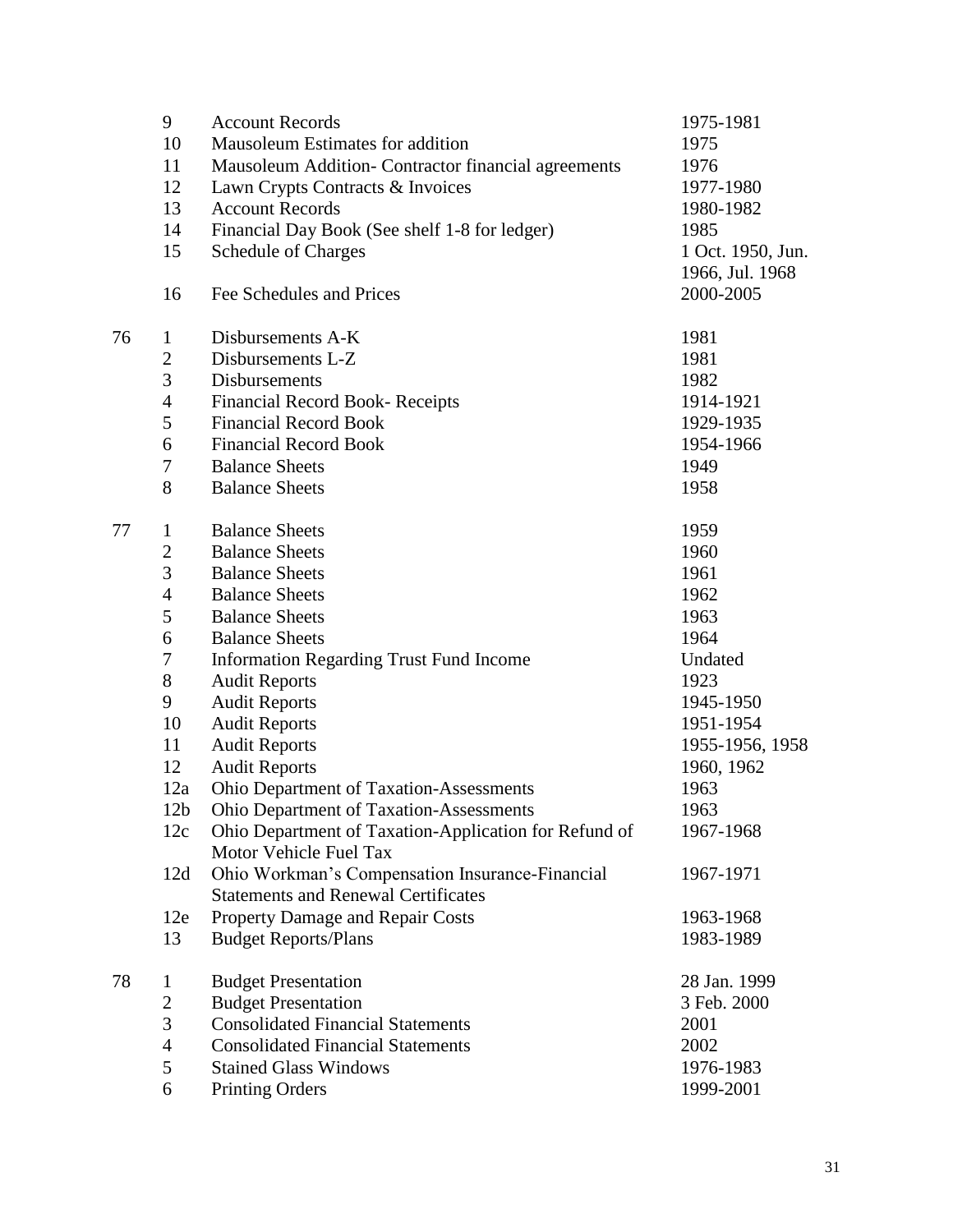|    | $\tau$         | <b>Printing Orders</b>                                  | 2002-2003              |
|----|----------------|---------------------------------------------------------|------------------------|
|    | $8\,$          | <b>Printing Orders</b>                                  | 2004-2005              |
|    | 9              | <b>Brochure Orders</b>                                  | 2001-2002              |
|    | 10             | Prearrangement Brochure Orders                          | 2000                   |
|    | 11             | <b>Flower Card Orders</b>                               | 2002                   |
|    | 12             | Early Express Mail Services Orders                      | 2002-2003              |
|    | 13             | <b>Summit Sounds Orders</b>                             | Undated                |
|    | 14             | Software                                                | 2002-2005              |
|    | 15             | Matthews-Crypt Letters                                  | 1970-1982              |
| 79 | $\mathbf{1}$   | Lettering Records                                       | 1977                   |
|    | $\mathbf{2}$   | Completed Lettering (1 of 2)                            | 2005                   |
|    | 3              | Completed Lettering (2 of 2)                            | 2005                   |
|    | $\overline{4}$ | Niche Plate Info                                        | 1969-1981              |
|    | 5              | <b>Trinity Niche Plate Invoices</b>                     | 1980-1982              |
|    | 6              | <b>Bronze Death Scrolls</b>                             | 2002-2006              |
|    | $\tau$         | <b>Monument Order Records</b>                           | 2006                   |
|    | $8\,$          | Time Books (See shelf 1-8 for books)                    | 1949-1969              |
|    | 8a             | Booklet-How Earnings Affect Social Security Benefit     | <b>July 1957</b>       |
|    |                | Payments (U.S. Government Printing Office)              |                        |
|    | 8b             | Publications-Workman's Compensation Act of the State of | 1958-1959              |
|    |                | Ohio                                                    |                        |
|    | 9              | Pay Roll                                                | Jun. 1874-Sep. 1886    |
|    | 10             | Pay Roll                                                | Jan. 1894-Jul. 1899    |
|    | 11             | Pay Roll                                                | Sep. 1899-Oct. 1904    |
|    | 12             | Pay Roll                                                | Apr. 1923-Nov.         |
|    |                |                                                         | 1924                   |
| 80 | $\mathbf{1}$   | Pay Roll                                                | Dec. 1924-Oct. 1926    |
|    | $\overline{2}$ | Pay Roll                                                | Oct. 1926-Jul. 1928    |
|    | $\overline{3}$ | Pay Roll                                                | Aug. 1928-May          |
|    |                |                                                         | 1930                   |
|    | 4              | Pay Roll                                                | Jun. 1930-Mar. 1932    |
|    | 5              | Pay Roll                                                | Apr. 1932-Dec.         |
|    |                |                                                         | 1935                   |
|    | 6              | Pay Roll                                                | Jan. 1936-Jul. 1939    |
| 81 | $\bf{l}$       | Pay Roll                                                | Aug. 1939-Jan. 1945    |
|    | $\sqrt{2}$     | Pay Roll                                                | Jan. 1945-Sep. 1949    |
|    | 3              | Pay Roll                                                | May 1969-Feb. 1970     |
|    | $\overline{4}$ | Pay Roll                                                | 1970                   |
|    | 5              | Pay Roll                                                | Jan. 1971-Aug. 1971    |
|    | 6              | Pay Roll                                                | Sep. 1971-Mar.<br>1972 |
|    | 7              | Pay Roll                                                | Oct. 1972-May 1973     |
|    |                |                                                         |                        |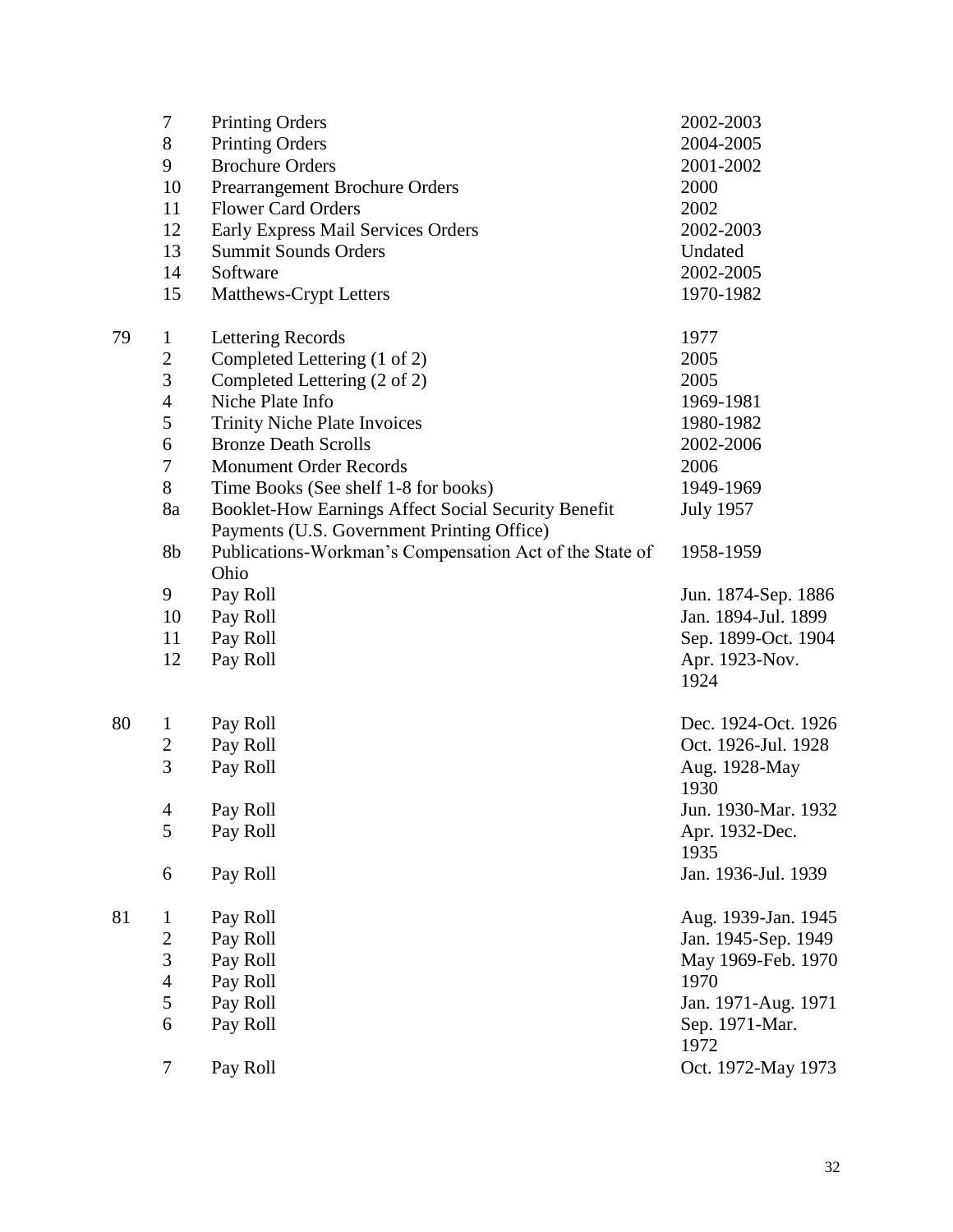| 82               | $\mathbf{1}$   | Pay Roll                                                 | May 1973-Nov.<br>1973 |
|------------------|----------------|----------------------------------------------------------|-----------------------|
|                  | $\overline{c}$ | Pay Roll                                                 | Jul. 1974-Apr. 1975   |
|                  | $\overline{3}$ | Pay Roll                                                 | Oct. 1975-Jun. 1976   |
|                  | $\overline{4}$ | Pay Roll                                                 | Jan. 1977-Sep. 1977   |
|                  | 5              | Pay Roll                                                 | Sep. 1977-Jun. 1978   |
|                  | 6              | Pay Roll                                                 | Mar. 1972-Sep.        |
|                  |                |                                                          | 1972                  |
|                  | $\tau$         | Pay Roll                                                 | Nov. 1973-Jul. 1974   |
|                  | 8              | Pay Roll                                                 | Apr.-Oct. 1975        |
|                  | 9              | Pay Roll                                                 | Jul. 1976-Jan. 1977   |
|                  | 10             | Pay Roll                                                 | Jun.-Dec. 1978        |
|                  | 11             | Pay Roll                                                 | 1979                  |
|                  | 12             | Pay Roll                                                 | Aug. 1979-Apr.        |
|                  |                |                                                          | 1980                  |
|                  | 13             | <b>Grant Documentation</b>                               | 1970-1980             |
|                  | 14             | <b>Stock Holder Information</b>                          | 1910-1915             |
|                  | 15             | "Farmer William Bay of Sylvania Township Creates a Trust | Jun. 1922             |
|                  |                | Account"                                                 |                       |
|                  | 16             | Contract: Ira Crawford                                   | 1936                  |
|                  | 17             | Jacob Wynick Patent                                      | Undated               |
| <b>Series IV</b> |                | <b>Marketing and Sales Administrative Records</b>        |                       |
|                  |                | <b>Subseries IVA: General Marketing Records</b>          |                       |
| <b>Box</b>       | <b>File</b>    | Description                                              | Date                  |
| 83               | $\mathbf{1}$   | <b>Woodland Flyers</b>                                   | c. 1930               |
|                  | $\overline{c}$ | <b>WCA Promotional Ads</b>                               | 1945-1950             |
|                  | $\overline{3}$ | <b>Woodland Flower Policy Brochures</b>                  | 1971-1974, 1993-      |
|                  |                |                                                          | 1996, Undated         |
|                  | 4              | News Clippings                                           | 1979, undated         |
|                  | 5              | Advertisements                                           | 1981                  |
|                  | 6              | Proofs of Fundraiser Brochure for Woodland Arboretum     | 1991                  |
|                  |                | Foundation                                               |                       |
|                  | 7              | <b>Woodland Schedule of Charged Brochures</b>            | 1995-2003             |
|                  | $8\,$          | Dayton Daily News (DDN) Newspaper Ads                    | 1999                  |
|                  |                |                                                          |                       |
|                  | 9              | <b>DDN</b> Newspaper Ads                                 | 2000                  |
|                  | 10             | <b>Woodland Website</b>                                  | Mar. 2001             |
|                  | 11             | <b>DDN</b> Newspaper Ads                                 | 2001                  |
|                  | 12             | <b>DDN</b> Newspaper Ads                                 | 2002                  |
|                  | 13             | 2003 Centennial of Flight News Clippings                 | 2003                  |
|                  | 14             | <b>DDN</b> Newspaper Ads                                 | 2003                  |
|                  | 15             | <b>DDN</b> Newspaper Ads                                 | 2004                  |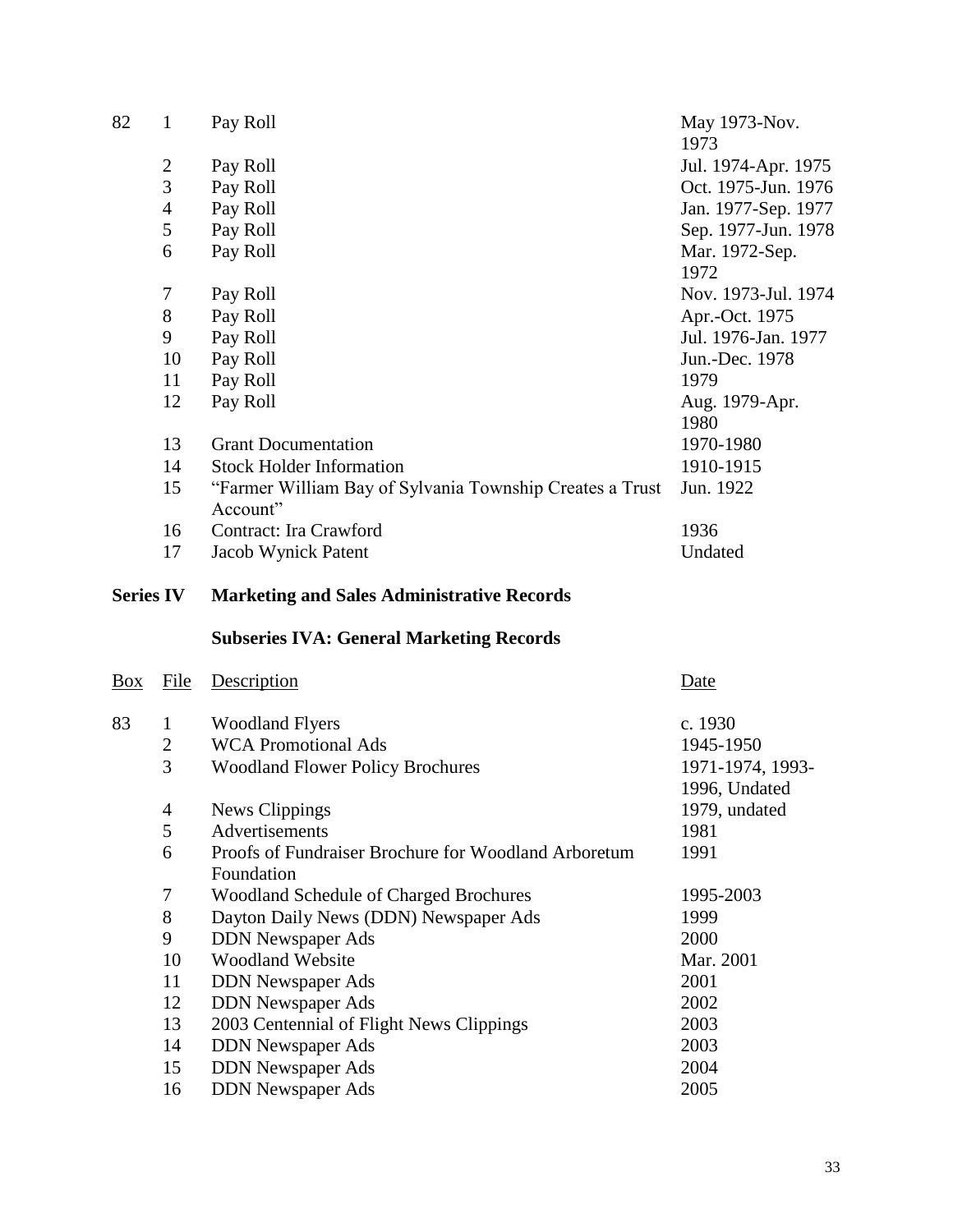|    | 17             | <b>Woodland Brochures</b>                               | Undated             |
|----|----------------|---------------------------------------------------------|---------------------|
|    | 18             | <b>Woodland Mausoleum Advertisement</b>                 | Undated             |
|    | 19             | Whitman Bros Funeral Home Advertisement                 | c. 1970             |
|    | 20             | <b>Spring Grove Cemetery</b>                            | 1985, 1999, Undated |
|    | 21             | <b>Chippiannock Cemetery</b>                            | 1991-1996           |
|    | 22             | Crown Hill Cemetery                                     | 1995, 2000          |
|    | 23             | <b>Woodside Cemetery</b>                                | 1999, 2001, Undated |
|    | 24             | <b>Other Cemeteries' Publications</b>                   | 1996-1999           |
|    | 25             | Other Cemeteries' Brochures                             | Undated             |
| 84 | $\mathbf{1}$   | "Enduring Memorials of Granite. Marble, and Bronze"     | c. 1920             |
|    | $\sqrt{2}$     | "Sooner or Later"                                       | 1959                |
|    | 3              | <b>Cremation Brochures</b>                              | 1986, Undated       |
|    | $\overline{4}$ | "Foolish Reasons" Brochures                             | 2000                |
|    | 5              | <b>Prearrangement Brochures</b>                         | Undated             |
|    | 6              | "What My Family Should Know"                            | Undated             |
|    | $\tau$         | <b>General Brochures</b>                                | Undated             |
|    | $8\,$          | <b>Assist America Brochures</b>                         | Undated             |
|    | 9              | Gates & Sons, Inc. (See Oversize Location 56, File 6)   | 1988                |
|    | 10             | <b>Casket Price List</b>                                | 1991                |
|    | 11             | <b>Matthews Bronze Mausoleum Products</b>               | 1994                |
|    | 12             | Pathways Brochures                                      | 1997                |
|    | 13             | <b>Memorial/Marker Brochures</b>                        | 1994-1998, Undated  |
|    | 14             | A. Rifkin Co. Brochures                                 | 1999                |
|    | 15             | Matthews' Cremation Garden Products                     | 1999                |
|    | 16             | <b>Care Notes</b>                                       | 1999, 2001          |
|    | 17             | Roberts & Downey Chapel Equipment, Inc.: Dave Kolby     | 1999-2005           |
|    |                | (Messenger)                                             |                     |
|    | 18             | Wilbert Manufacturing Website                           | Mar. 2001           |
|    | 19             | <b>Eternal Memories by Sinosource</b>                   | 2001                |
|    | 20             | <b>Barre Life Magazine</b>                              | 2001-2002           |
|    | 21             | Catalog of Funeral Home & Cemetery Supplies             | 2002                |
|    | 22             | Halo International Corp. Memorial Urns                  | 2002                |
|    | 23             | American Funeral Supply Co.                             | 2004                |
|    | 24             | WCA Application for Nomination to the National Register | 9 Apr. 2010         |
|    |                | of Historic Places                                      |                     |
| 85 | $\bf{l}$       | Legal Description Acquisition Parcels by ECA            | Oct. 2010           |
|    | $\sqrt{2}$     | "Monuments and Markers" draft                           | Undated             |
|    | 3              | Remembrance Wreath Pin                                  | Undated             |
|    | $\overline{4}$ | <b>Cremation Memorials</b>                              | Undated             |
|    | 5              | <b>Mausoleum Care Products</b>                          | Undated             |
|    | 6              | Williamsburg Bronze Corp Brochures                      | Undated             |
|    | $\tau$         | <b>Design Mart Brochures</b>                            | Undated             |
|    | $8\,$          | <b>Burrows Consulting/Cemetery Mapping Services</b>     | Undated             |
|    | 9              | <b>General Marketing and Sales Materials</b>            | 1929, Undated       |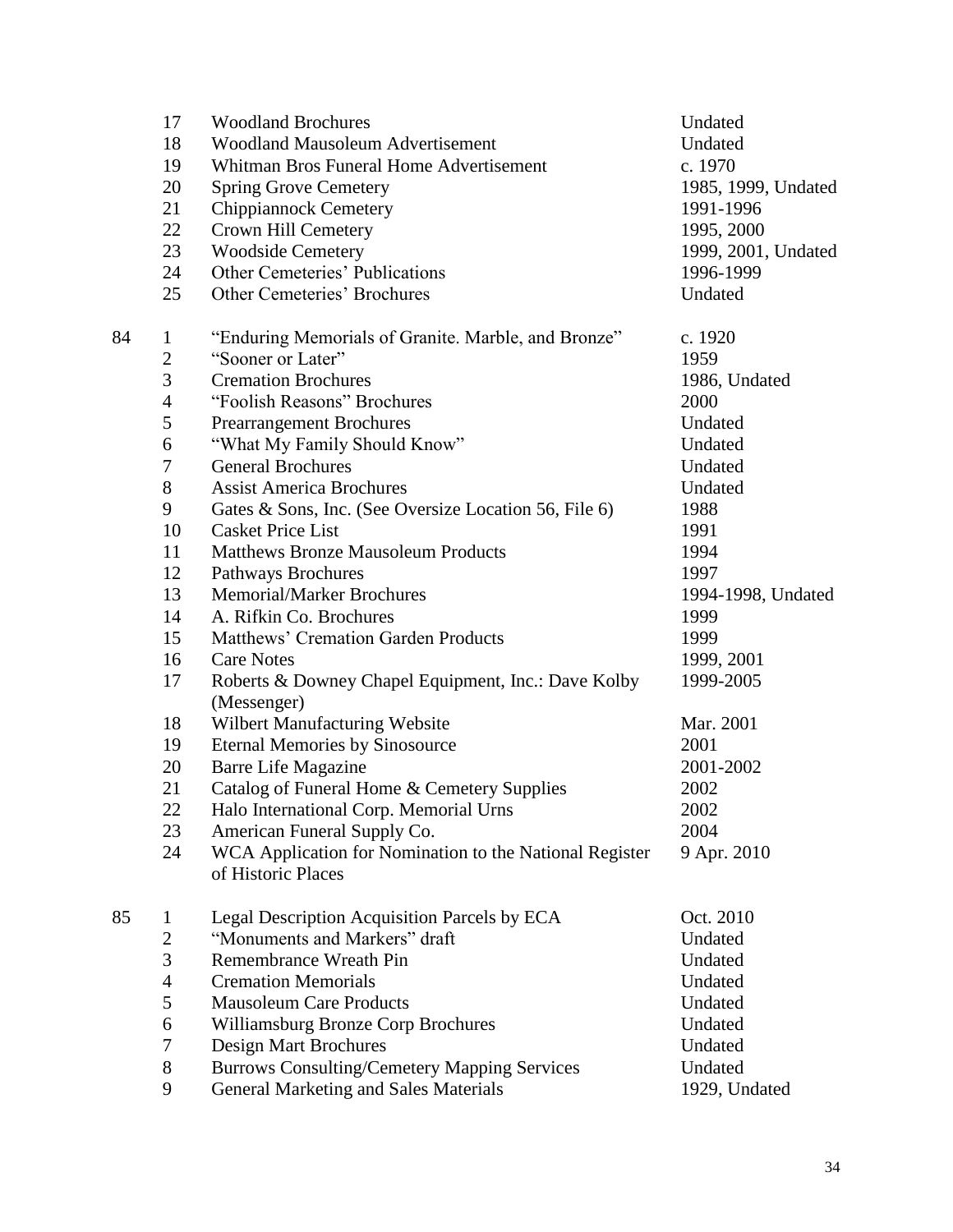# Box File Description Date 85 10 Advertising Schedule and Notes 1945 WCA Master Plan 22 Jan. 1985 12 WCA Master Plan 1986-1998 "A Bridge to the Next Century" 1996 14 WCA Marketing & Sales Function 1998 Sales and Marketing Plan: In Support of Woodland's Budget and Strategic Direction for 1999 15 Feb. 1999 Sales & Marketing Plan 1999 Grounds & Facilities Project Prioritization 1999 18 Marketing 2000 2000 Summary Annual Report 2000 Business Plan: Proposed Budget Business Strategies and Support Initiatives for Calendar Year 2001 Jan. 2001 Business Plan: Proposed Budget Business Strategy and Support Initiatives for Calendar Year 2002 Dec. 2001 Strategic Plan- Memorandum 31 Mar. 2002 Joint Marketing Proposal 2002 1 Business Plan 2002 Business Plan: Proposed Budget, Business Strategy and Supporting Initiatives for Calendar Year 2003 WCA Profit Sharing Plan 2003 4 WCA Profit Sharing Plan Undated Sales Meetings & Memorandums 1999 Sales Meetings & Memorandums 2000 Sales Meetings & Memorandums 2001 Sales Meetings & Memorandums 2002 Woodland Cemetery and Foundation 2007: Strategic Plan 24 Mar. 2003 Sales Meetings & Memorandums 2003 Budget/Business Plan 2003 Sales Meetings & Memorandums 2004 Budget/Business Plan 2004 WCA Agency Proposition/Advertising Recommendations Undated Woodland Sales Policy Handbook Undated Proposed Packages Undated **Subseries IVC: Rubicon Park** Box File Description Date

**Subseries IVB: Sales Team Meetings, Minutes, Plans**

# 86 17 Rubicon Park Business Association (RPBA) Master Plan Mar. 1999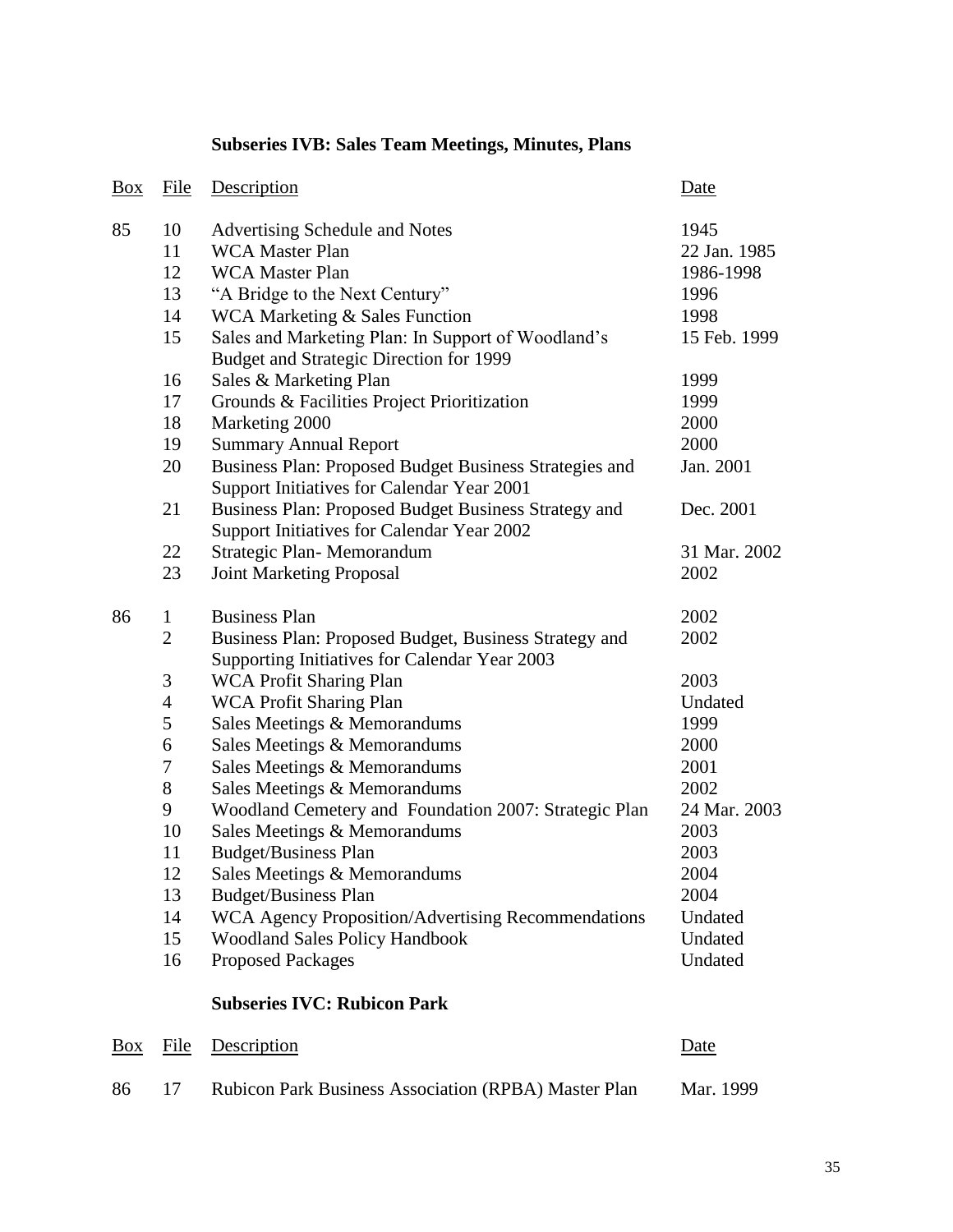|                 | 18             | Dayton Aviation Heritage Corridor                                | 1999               |
|-----------------|----------------|------------------------------------------------------------------|--------------------|
|                 | 19             | <b>RPBA Student Report</b>                                       | 1999               |
|                 | 20             | <b>RPBA Visitors Strategy Luncheon</b>                           | 2000               |
|                 | 21             | <b>RPBA</b> Marketing                                            | 2000               |
|                 | 22             | <b>RPBA House</b>                                                | 2000               |
|                 | 23             | <b>Brown Warren Newsletters</b>                                  | 2001-2002          |
| 87              | $\mathbf{1}$   | RPBA Newsletters & Meeting Minutes                               | 2002-2003          |
|                 | $\overline{2}$ | <b>RPBA</b> Materials                                            | 2004, Undated      |
| <b>Series V</b> |                | <b>Interment and Disinterment Records</b>                        |                    |
|                 |                | <b>Subseries VA: Lot Records</b>                                 |                    |
| Box             | File           | Description                                                      | Date               |
| 87              | 3              | Alphabetical Record of Lot Owners (See shelf 1-15 for<br>ledger) | 1843-1905          |
|                 | $\overline{4}$ | Lot Records (See shelf 1-15 for ledgers)                         | 1843-1845, Undated |
|                 | 5              | Veterans Interred in Woodland                                    | Undated            |
|                 | 6              | List of people interred at Woodland                              | Undated            |
|                 | 7              | Permission to Bury on Lots                                       | 1908               |
|                 | $8\,$          | Permission to Bury on Lots                                       | 1910               |
|                 | 9              | Permission to Bury on Lots                                       | 1913               |
|                 | 10             | Permission to Bury on Lots                                       | 1914               |
|                 | 11             | Permission to Bury on Lots                                       | 1918               |
|                 | 12             | Permission to Bury on Lots                                       | 1919               |
|                 | 13             | Permission to Bury on Lots                                       | 1920               |
|                 | 14             | Permission to Bury on Lots                                       | 1921               |
|                 | 15             | Permission to Bury on Lots                                       | 1922               |
|                 | 16             | Permission to Bury on Lots                                       | 1923               |
|                 | 17             | Permission to Bury on Lots                                       | 1924               |
|                 | 18             | Permission to Bury on Lots                                       | 1925               |
|                 | 19             | Permission to Bury on Lots                                       | 1926               |
|                 | 20             | Permission to Bury on Lots                                       | 1927               |
|                 | 21             | Permission to Bury on Lots                                       | 1928               |
|                 | 22             | Permission to Bury on Lots                                       | 1929               |
|                 | 23             | Permission to Bury on Lots                                       | 1930               |
|                 | 24             | Permission to Bury on Lots                                       | 1931               |
| 88              | $\mathbf{1}$   | Permission to Bury on Lots                                       | Undated            |
|                 | $\sqrt{2}$     | <b>Lot Purchase Notes</b>                                        | 1845-1855          |
|                 | $\overline{3}$ | <b>Woodland Cemetery Lot Deeds</b>                               | 1848-1849          |
|                 | $\overline{4}$ | Cemetery Lot Deeds (G-M)                                         | 1850-1859          |
|                 | 5              | Woodland Cemetery Deeds (N-Y)                                    | 1850-1859          |
|                 | 6              | Daniel Storms Lot Deed                                           | 13 Jun. 1853       |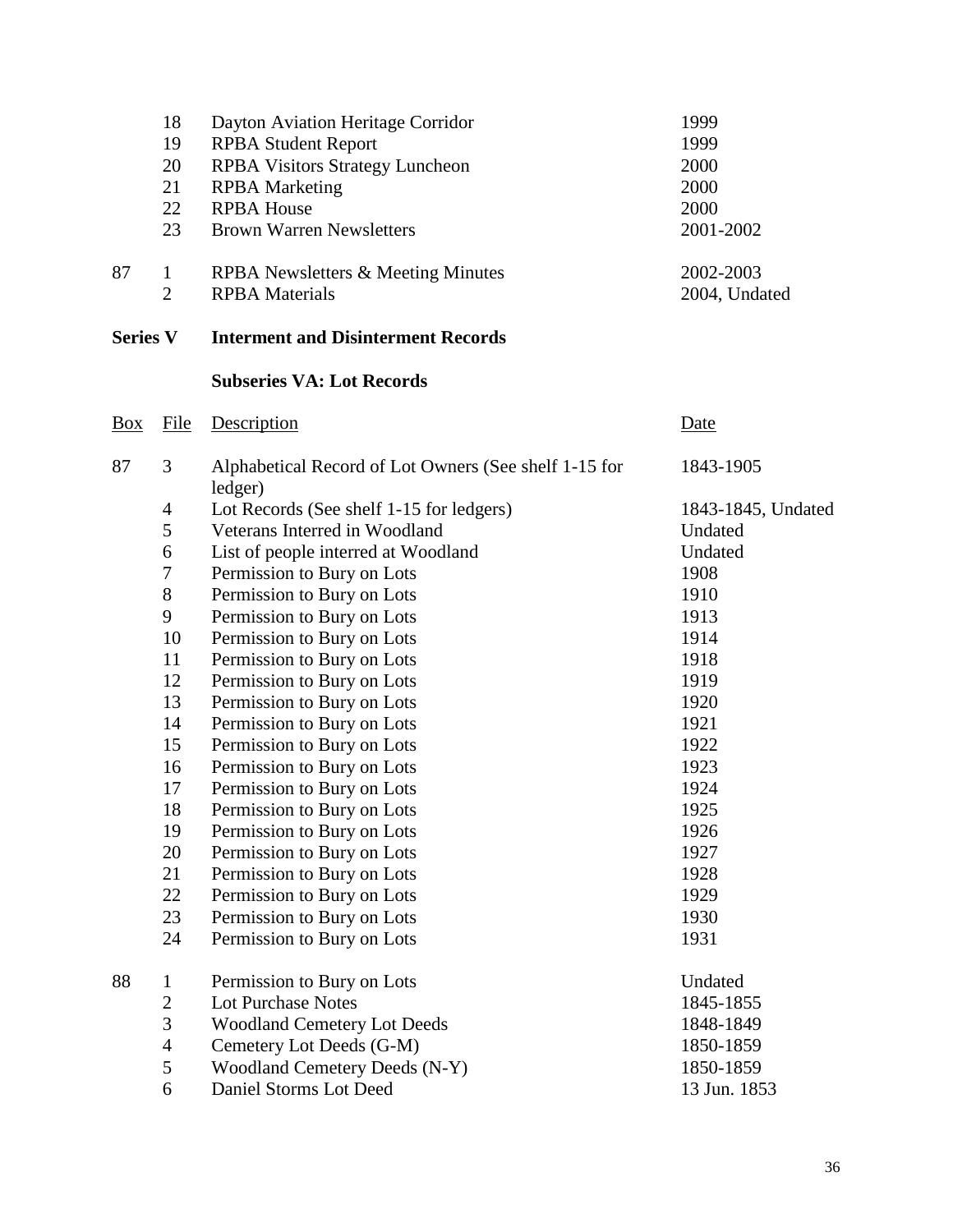|    | $\boldsymbol{7}$ | Cemetery Lot Deeds (G-L)                                            | 1860-1869          |
|----|------------------|---------------------------------------------------------------------|--------------------|
|    | 8                | Woodland Cemetery Lot Deeds (M-W)                                   | 1860-1869          |
|    | 9                | George H. Patterson Lot Deed                                        | 27 Jun. 1864       |
|    | 10               | <b>Woodland Cemetery Lot Deeds</b>                                  | 1870               |
|    | 11               | <b>Woodland Cemetery Lot Deeds</b>                                  | 1880               |
|    | 12               | Woodland Cemetery Lot Deeds (D-L)                                   | 1890-1899          |
|    | 13               | Woodland Cemetery Lot Deeds (M-W)                                   | 1890-1899          |
|    | 14               | John H. Patterson Lot Deed                                          | 15 Jul. 1894       |
|    | 15               | Woodland Cemetery Lot Deeds (A-L)                                   | 1900-1909          |
|    | 16               | Woodland Cemetery (Mc-W)                                            | 1900-1909          |
|    | 17               | <b>Woodland Real Estate Deed</b>                                    | 1850s              |
|    | 18               | <b>Woodland Real Estate Deed</b>                                    | 1860s              |
|    | 19               | <b>Woodland Real Estate Deed</b>                                    | 1870s              |
|    | 20               | <b>Woodland Real Estate Deed</b>                                    | 1880s              |
|    | 21               | <b>Woodland Real Estate Deed</b>                                    | 1890-1898          |
|    | 22               | <b>Woodland Real Estate Deed</b>                                    | 1900s              |
| 89 | $\mathbf{1}$     | <b>Woodland Real Estate Deed</b>                                    | 1910               |
|    | $\mathbf{2}$     | Single Grave Records (See shelf 1-15 for ledger)                    | Undated            |
|    | $\overline{3}$   | Wills                                                               | Undated            |
|    | $\overline{4}$   | Permission of Lots                                                  | Undated            |
|    | 5                | Re-deeded Lot                                                       | Undated            |
|    | 6                | Woodland Cemetery Lot Deeds (G-Mc)                                  | 1910-1919          |
|    | $\boldsymbol{7}$ | Woodland Cemetery Lot Deeds (M-W)                                   | 1910-1919          |
|    | $8\,$            | <b>Woodland Cemetery Lot Deeds</b>                                  | 1920               |
|    | 9                | <b>Woodland Cemetery Lot Deeds</b>                                  | 1930               |
|    | 10               | <b>Woodland Cemetery Lot Deeds</b>                                  | 1944               |
|    | 11               | <b>Woodland Cemetery Lot Deeds</b>                                  | Undated            |
| 90 | $\mathbf{1}$     | Deeds (See Oversize location 56, File 7)                            | 1841-1969, Undated |
|    | $\mathbf{2}$     | Deed Records (See shelf 1-15 for ledger)                            | 1843-1983          |
|    | $\overline{3}$   | Susan Houghtetive and husband Deed                                  | 1873               |
|    | 4                | <b>Charles and Florence Ware Deeds</b>                              | 1890-1891          |
|    | 5                | Nellie E. Soward Deed                                               | 1893               |
|    | 6                | Heirs of Mary Ann Winters Deed                                      | 11 Jul. 1895       |
|    | 7                | Laura J. Garver to Geo Bautelle Deed                                | 29 Nov. 1897       |
|    | 8                | George & Loretta Boutell Deed                                       | 20 May 1898        |
|    | 9                | Minnesota DeGraff Berkey Deed                                       | 15 Sep. 1899       |
|    | 10               | Paul J. Sorg Deed                                                   | 12 Apr. 1922       |
|    | 11               | Joseph Braun Deed                                                   | 1922               |
|    | 12               | <b>Edward Deeds's Deed</b>                                          | 1922               |
|    | 13               | Mary Bell Westfall Deed                                             | 1933               |
|    | 14               | Drawings Feudanberger Crypt (See Oversize Location 56,<br>File 8)   | Nov. 1938          |
|    | 15               | Sarah A. Brown Plot Blueprint (See Oversize Location 56,<br>File 9) | 1951               |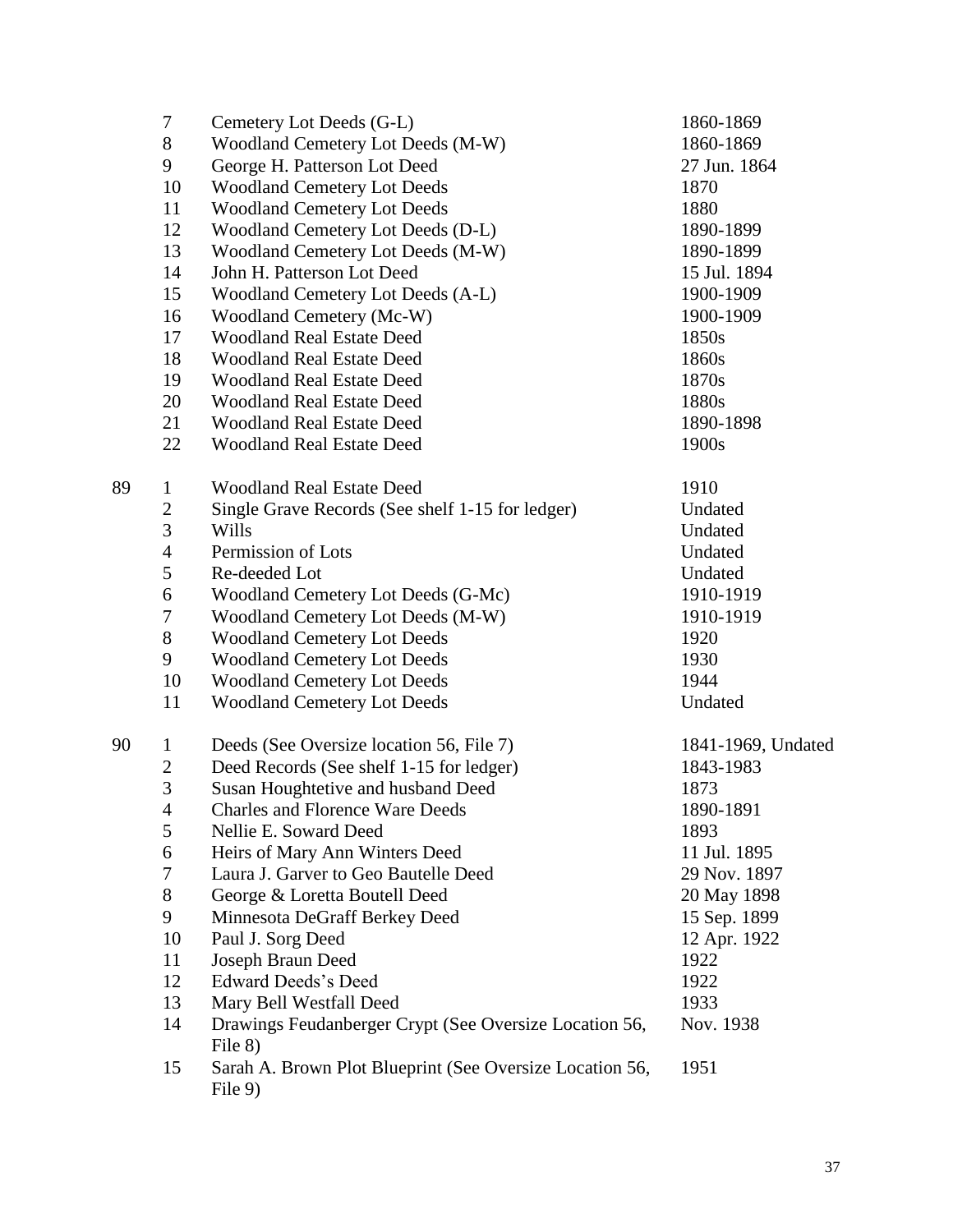|                | 16<br>17<br>18<br>19<br>20<br>21                                                                                                      | Interior of Brown Vault (See Oversize Location 56, File 10)<br>Lot Records<br>Lot Records<br>Lot Records<br>Lot Records<br>Lot Records $[1-270]$                                                                                                                                                                                                                                                                                                                                                                                                                                                                                                                                                                                                                               | Undated<br>Oct. 1904-Jul. 1910<br>1932-1967<br>1961-1971<br>Undated<br>Undated                                                                                                                                                                                                        |
|----------------|---------------------------------------------------------------------------------------------------------------------------------------|--------------------------------------------------------------------------------------------------------------------------------------------------------------------------------------------------------------------------------------------------------------------------------------------------------------------------------------------------------------------------------------------------------------------------------------------------------------------------------------------------------------------------------------------------------------------------------------------------------------------------------------------------------------------------------------------------------------------------------------------------------------------------------|---------------------------------------------------------------------------------------------------------------------------------------------------------------------------------------------------------------------------------------------------------------------------------------|
| 91             | $\mathbf{1}$<br>$\overline{c}$<br>$\overline{3}$                                                                                      | Lot Records [248-123]<br>Lot Records Organized by Section<br>Lot Records Organized by Section                                                                                                                                                                                                                                                                                                                                                                                                                                                                                                                                                                                                                                                                                  | Undated<br>Undated<br>Undated                                                                                                                                                                                                                                                         |
|                |                                                                                                                                       | <b>Subseries VB: Interment Orders</b>                                                                                                                                                                                                                                                                                                                                                                                                                                                                                                                                                                                                                                                                                                                                          |                                                                                                                                                                                                                                                                                       |
| $\frac{Box}{}$ | File                                                                                                                                  | Description                                                                                                                                                                                                                                                                                                                                                                                                                                                                                                                                                                                                                                                                                                                                                                    | Date                                                                                                                                                                                                                                                                                  |
| 92             | $---$                                                                                                                                 | <b>Interment Deed Records</b>                                                                                                                                                                                                                                                                                                                                                                                                                                                                                                                                                                                                                                                                                                                                                  | 1843-1900                                                                                                                                                                                                                                                                             |
| 93             | $\mathbf 1$<br>$\overline{c}$<br>3<br>$\overline{4}$<br>5<br>6<br>$\boldsymbol{7}$<br>$8\,$<br>9<br>10<br>11<br>11A<br>12<br>13<br>14 | Records of Interment (See shelf 1-23 for ledger)<br>Records of Interment (See shelf 1-23 for ledger)<br>Interment Records (See shelf 1-23 for ledger)<br>Interment Records A-P (See shelf 1-23 for ledger)<br>Interment Records A-F (See shelf 1-23 for ledger)<br>Interment Records G-M (See shelf 1-23 for ledger)<br>Interment Records (See shelf 1-23 for ledger)<br>Interment Records (See shelf 1-23 for ledger)<br>Interment Records (See shelf 1-24 for ledger)<br>Interment Records (See shelf 1-24 for ledger)<br>Interment Records (See shelf 1-24 for ledger)<br>Internment Records (See shelf 1-24 for ledger)<br>Interment Records (See shelf 1-24 for ledger)<br>Interment Records (See shelf 1-24 for ledger)<br>Interment Records (See shelf 1-24 for ledger) | 1843-1869<br>1869-1882<br>1843-1887<br>1843-1891<br>1843-1905<br>1843-1905<br>Dec. 1845-Feb. 1905<br>May 1876-Sep. 1944<br>Jul. 1909-Nov. 1910<br>Aug. 1910-Dec.<br>1918<br>Nov. 1910-Aug.<br>1912<br>1912-1913<br>Dec. 1916-May<br>1918<br>Jan. 1926-Apr. 1928<br>May 1928-Jan. 1931 |
| 94             |                                                                                                                                       | <b>Interment Records</b><br><b>Interment Records</b><br><b>Interment Records</b>                                                                                                                                                                                                                                                                                                                                                                                                                                                                                                                                                                                                                                                                                               | Jul. 1933-Dec. 1940<br>Dec. 1940-1949<br>Jan. 1950-Jun. 1960                                                                                                                                                                                                                          |
| 95             |                                                                                                                                       | <b>Interment Records</b><br><b>Interment Records</b>                                                                                                                                                                                                                                                                                                                                                                                                                                                                                                                                                                                                                                                                                                                           | Jun. 1960-Dec. 1968<br>Feb. 1968-1982                                                                                                                                                                                                                                                 |
| 96             | $\bf{l}$<br>$\overline{c}$<br>3                                                                                                       | Interment Records (See shelf 1-24 for ledger)<br>Copy of Record of $1st$ Interment<br><b>Interment Records</b>                                                                                                                                                                                                                                                                                                                                                                                                                                                                                                                                                                                                                                                                 | Jan. 1983-Dec. 1984<br>c. 1843<br>1843-1860                                                                                                                                                                                                                                           |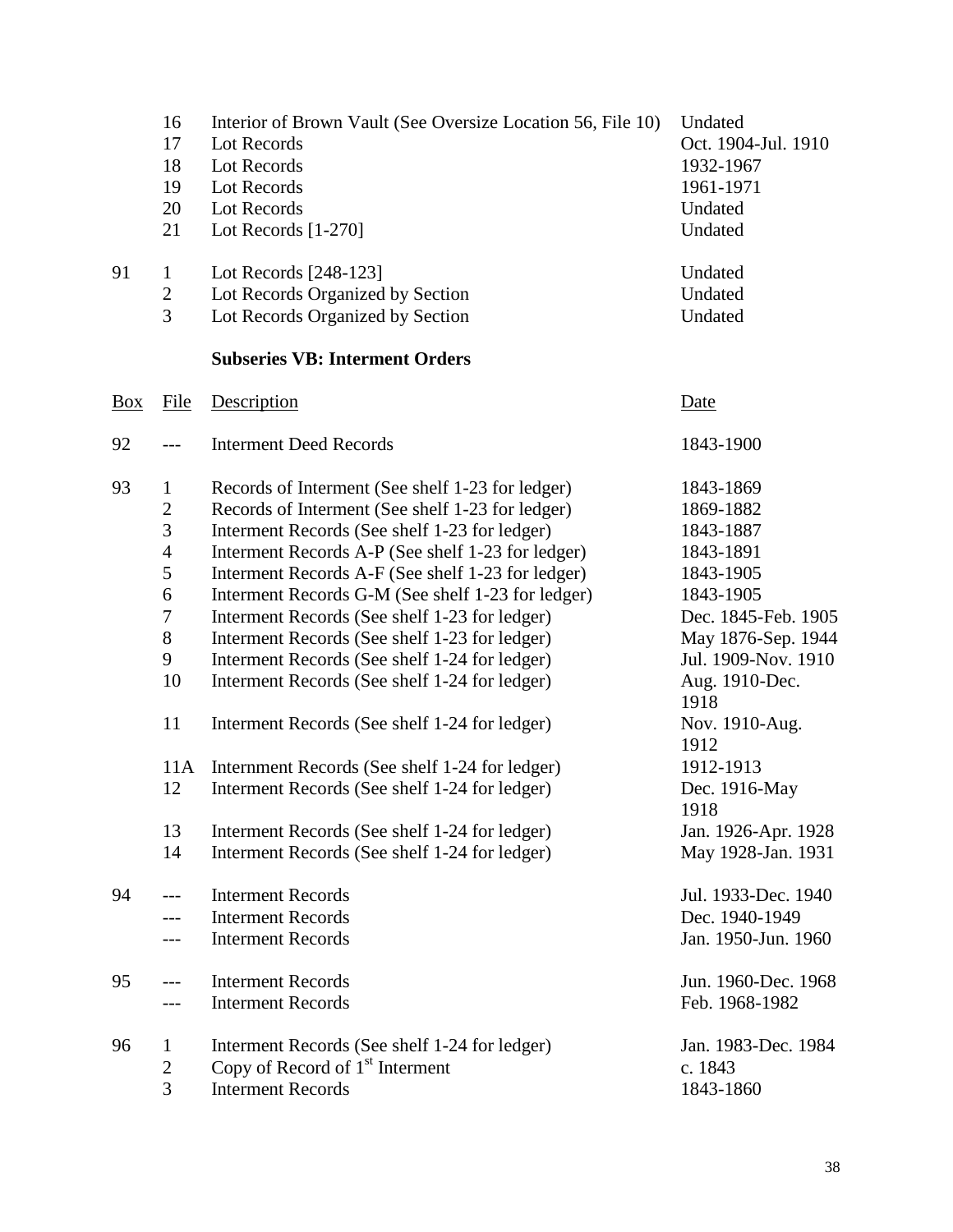|     | $\overline{4}$ | <b>Interment Records</b> | 1860s               |
|-----|----------------|--------------------------|---------------------|
|     | 5              | <b>Interment Records</b> | Mar. 1881-Sep.      |
|     |                |                          | 1889                |
|     | 6              | <b>Interment Records</b> | Dec. 1888-Apr.      |
|     |                |                          | 1889                |
|     | $\overline{7}$ | <b>Interment Records</b> | Aug. 1890-Jun. 1892 |
|     | 8              | <b>Interment Records</b> | Jun. 1892-Aug. 1894 |
| 97  | $\mathbf{1}$   | <b>Interment Records</b> | Sep. 1894-Feb.1897  |
|     | $\mathbf{2}$   | <b>Interment Records</b> | Dec. 1895-Sep. 1904 |
|     | 3              | <b>Interment Records</b> | Feb. 1897-Sep. 1898 |
|     | $\overline{4}$ | <b>Interment Records</b> | Sep. 1898-Jul. 1900 |
|     | 5              | <b>Interment Records</b> | Jul. 1900-May 1901  |
| 98  | $\mathbf{1}$   | <b>Interment Records</b> | May 1901-Nov.       |
|     |                |                          | 1902                |
|     | $\overline{2}$ | <b>Interment Records</b> | Dec. 1902-Feb. 1904 |
|     | 3              | <b>Interment Records</b> | Feb. 1904-Nov.      |
|     |                |                          | 1905                |
|     | $\overline{4}$ | <b>Interment Records</b> | Nov. 1905-Nov.      |
|     |                |                          | 1906                |
|     | 5              | <b>Interment Records</b> | Nov. 1906-Apr.      |
|     |                |                          | 1908                |
|     | 6              | <b>Interment Records</b> | Apr. 1908-Jul. 1909 |
| 99  | $\mathbf{1}$   | <b>Interment Records</b> | Jan. 1914-Jul. 1915 |
|     | $\overline{2}$ | <b>Interment Records</b> | Aug. 1915-Dec.      |
|     |                |                          | 1916                |
|     | $\mathfrak{Z}$ | <b>Interment Records</b> | Jun. 1918-Dec. 1919 |
|     | $\overline{4}$ | <b>Interment Records</b> | Jan. 1920-Oct. 1921 |
|     | 5              | <b>Interment Records</b> | Oct. 1921-Oct. 1923 |
| 100 | $\mathbf{1}$   | <b>Interment Records</b> | Oct. 1923-Dec. 1926 |
|     | $\overline{2}$ | <b>Interment Records</b> | Jan. 1931-Jun. 1933 |
|     | $\mathfrak{Z}$ | Interment Orders (A)     | 1986                |
|     | $\overline{4}$ | Interment Orders (B)     | 1986                |
|     | 5              | Interment Orders (C)     | 1986                |
|     | 6              | Interment Orders (D)     | 1986                |
|     | 7              | Interment Orders (E)     | 1986                |
|     | $8\,$          | Interment Orders (F)     | 1986                |
|     | 9              | Interment Orders (G)     | 1986                |
|     | 10             | Interment Orders (H)     | 1986                |
|     | 11             | Interment Orders (I-J)   | 1986                |
|     | 12             | Interment Orders (K)     | 1986                |
|     | 13             | Interment Orders (L)     | 1986                |
|     | 14             | Interment Orders (M)     | 1986                |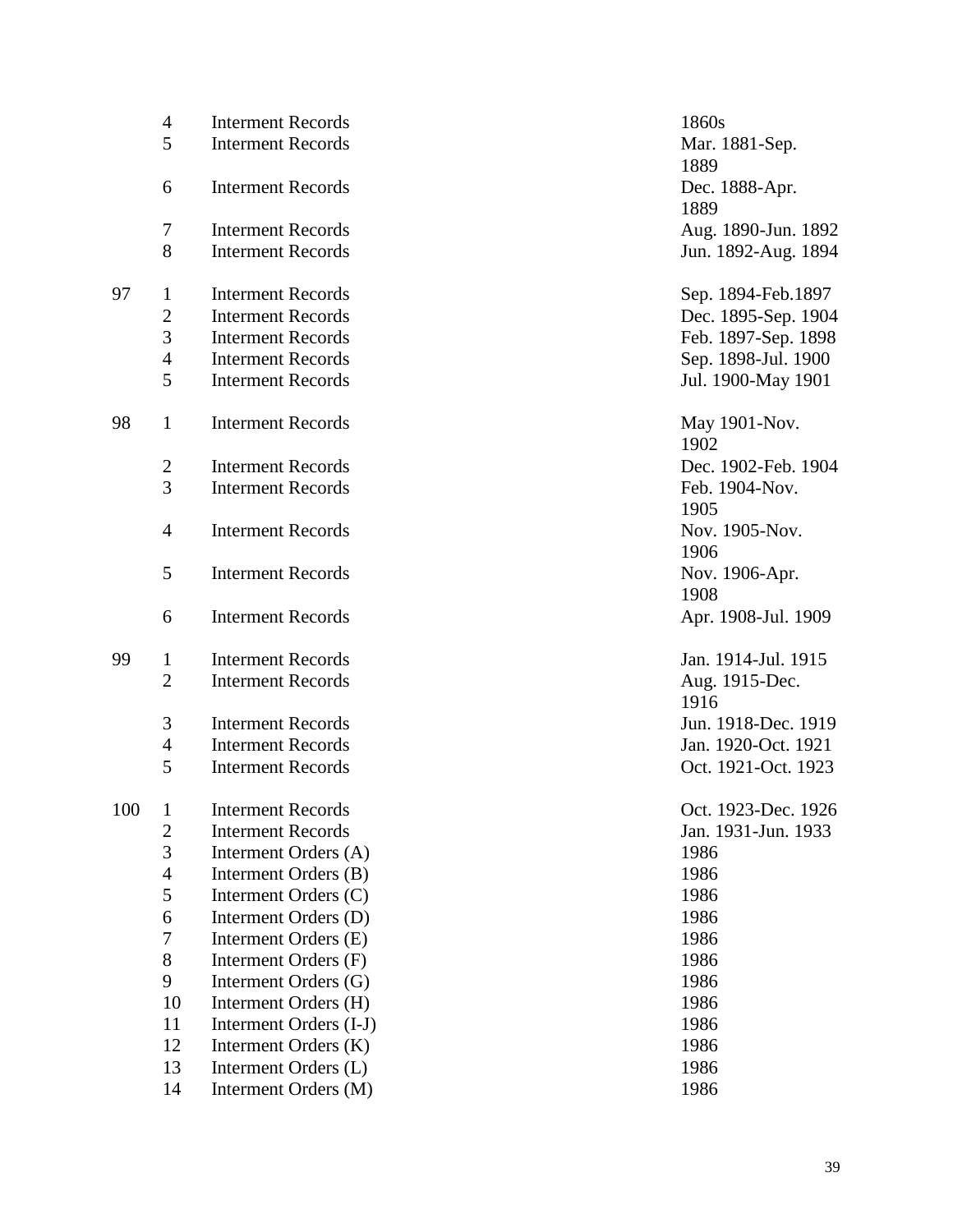|     | 15                  | Interment Orders (N-O)                                                 | 1986             |
|-----|---------------------|------------------------------------------------------------------------|------------------|
|     | 16                  | Interment Orders (P-Q)                                                 | 1986             |
| 101 | $\mathbf{1}$        | Interment Orders (R)                                                   | 1986             |
|     | $\mathbf{2}$        | Interment Orders (S)                                                   | 1986             |
|     | 3                   | Interment Orders (T-V)                                                 | 1986             |
|     | $\overline{4}$      | Interment Orders (W-Z)                                                 | 1986             |
|     | 5                   | Interment Orders & Condolence Follow-Up                                | 1995-1996        |
|     | 6                   | Interment Orders & Condolence Follow-Up                                | 1995-1996        |
|     | $\boldsymbol{7}$    | Interment Orders & Condolence Follow-Up                                | 1995-1996        |
|     | $8\,$               | Interment Orders & Condolence Follow-Up                                | 1990-2006        |
|     | 9                   | Interment Orders & Condolence Follow-Up                                | 1991-1995        |
|     | 10                  | Interment Orders & Condolence Follow-Up                                | 1991-1993        |
|     |                     |                                                                        | 1990-1992        |
| 102 | $\mathbf{1}$        | Interment Orders & Condolence Follow-Up                                | 1906             |
|     | $\overline{c}$<br>3 | Paul Laurence Dunbar Interment Card (Photocopy)                        |                  |
|     |                     | Harry Schaffer Burial Permission                                       | 12 Aug. 1916     |
|     | $\overline{4}$      | James Ritty Interment Card (photocopy)                                 | 1918             |
|     | 5                   | <b>Interment WWI Veterans</b>                                          | 1920, 1925       |
|     | 6                   | Record of D. A. Sinclair and Family Burials                            | 1921, 1954, 1980 |
|     | $\tau$              | Ivonette and Lorin Wright Interment Info                               | 1950             |
|     | $8\,$               | Record of Lots in Perpetual Care No. 1 (See shelf 1-24 for<br>ledger)  | 1872-1976        |
|     | 9                   | <b>Obligation of Perpetual Care</b>                                    | 1907             |
|     | 10                  | <b>Obligation for Perpetual Care</b>                                   | 1914             |
|     | 11                  | Perpetual Care Ledger                                                  | 1916-1924        |
|     | 12                  | Certificate of Burials/Perpetual Care                                  | 1935-1937        |
|     | 13                  | Certificate of Burial Rights/Perpetual Care (G-K)                      | 1940-1949        |
|     | 14                  | Certificate of Burial Rights/Perpetual Care (L-Y)                      | 1940-1949        |
|     | 15                  | Certificate of Burial Rights/Perpetual Care (B-K)                      | 1950-1959        |
|     | 16                  | Certificate of Burial Rights/Perpetual Care (L-Y)                      | 1950-1959        |
|     | 17                  | Certificate of Burial Rights/ Perpetual Care                           | 1960-1969        |
|     | 18                  | <b>Assignment of Burial Rights</b>                                     | 1971-1972        |
|     | 19                  | Certificate of Perpetual Care                                          | 15 Oct. 1953     |
| 103 | $\mathbf{1}$        | Certificate of Burial Rights/Perpetual Care [1-200]                    | 1946-1947        |
|     | $\overline{c}$      | Certificate of Burial Rights/Perpetual Care [201-400]                  | 1947-1948        |
|     | $\overline{3}$      | Certificate of Burial Rights/Perpetual Care [401-600]                  | 1948-1949        |
|     | $\overline{4}$      | Certificate of Burial Rights/Perpetual Care [601-800]                  | 1949-1950        |
|     | $\mathfrak s$       | Certificate of Burial Rights/Perpetual Care [801-1000]                 | 1950-1951        |
|     | 6                   | Certificate of Burial Rights/Perpetual Care [1001-1200]                | 1951-1952        |
| 104 | $\mathbf{1}$        | Certificate of Burial Rights/Perpetual Care [1201-1336,<br>2079, 2105] | 1952-1953, 1956  |
| 105 | $\mathbf{1}$        | Certificate of Burial Rights/Perpetual Care [1323-1524]                | 1953             |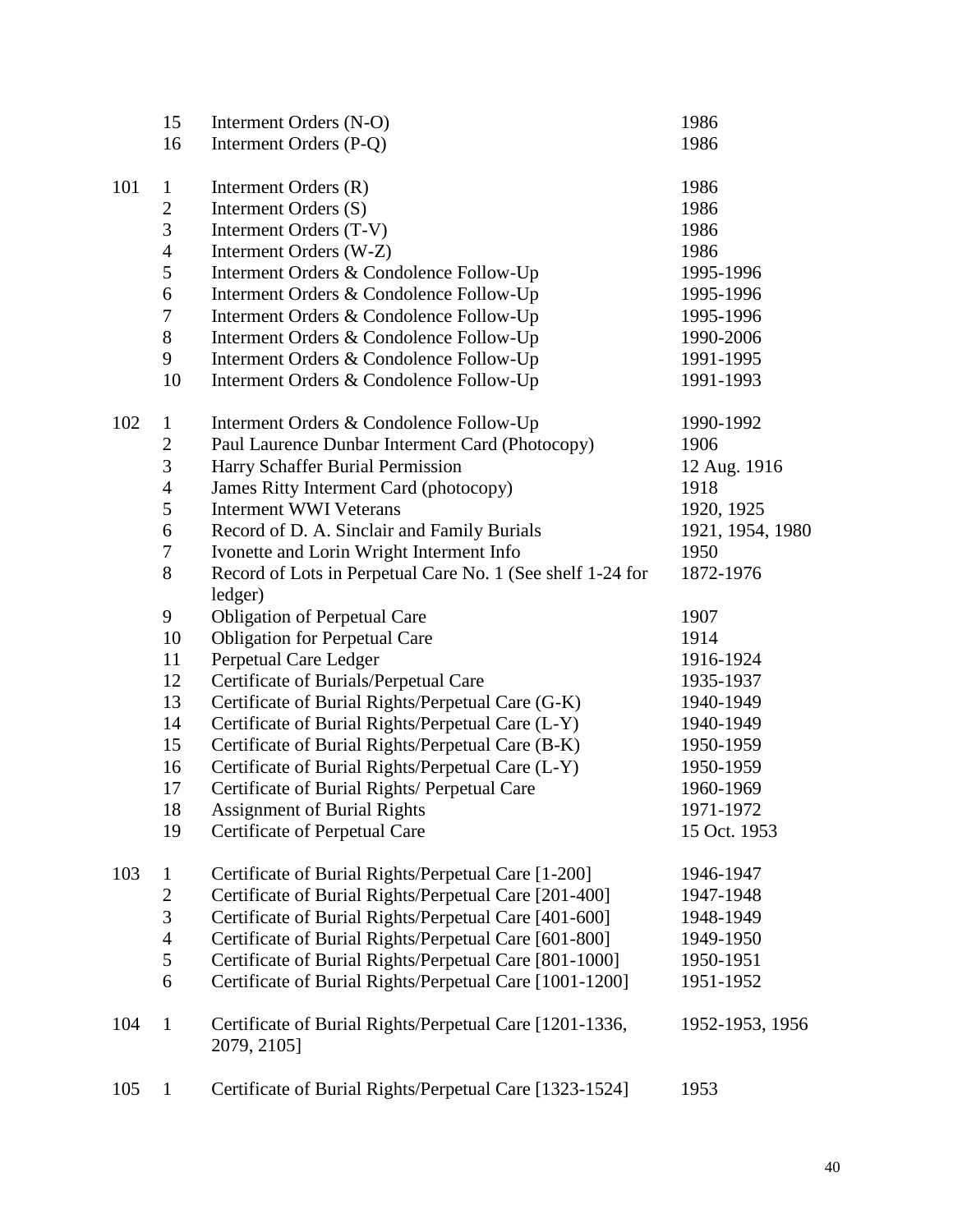|                | $\boldsymbol{2}$ | Certificate of Burial Rights/Perpetual Care [1525-1720]                                       | 1954               |
|----------------|------------------|-----------------------------------------------------------------------------------------------|--------------------|
|                | 3                | Certificate of Burial Rights/Perpetual Care[1721-1928]                                        | 1955               |
|                | $\overline{4}$   | Certificate of Burial Rights/Perpetual Care [1929-2116]                                       | 1956               |
|                | $\mathfrak s$    | Certificate of Burial Rights/Perpetual Care [2117-2314]                                       | 1957               |
|                | 6                | Certificate of Burial Rights/Perpetual Care [2315-2500]                                       | 1958               |
| 106            | $\mathbf{1}$     | Certificate of Burial Rights/Perpetual Care [2501-                                            | 1959               |
|                | $\overline{c}$   | Certificate of Burial Rights/Perpetual Care [2683-                                            | 1960               |
|                | 3                | Certificate of Burial Rights/Perpetual Care [2877-                                            | 1961               |
|                | $\overline{4}$   | Certificate of Burial Rights/Perpetual Care [3051-                                            | 1962               |
|                | $\mathfrak s$    | Certificate of Burial Rights/Perpetual Care [3221-                                            | 1963               |
|                | 6                | Certificate of Burial Rights/Perpetual Care [4038-4700]                                       | 1964-1970          |
|                | 7                | Certificate of Burial Rights/Perpetual Care [4807-                                            | 1972               |
| 107            | $\mathbf{1}$     | Certificate of Burial Rights/Perpetual Care [4275, 5164,<br>5221-5580]                        | 1975-1976          |
|                | $\overline{c}$   | Certificate of Burial Rights/Perpetual Care [5585-5730]                                       | 1976-1977          |
|                | 3                | Certificate of Burial Rights/Perpetual Care [5731-5896]                                       | 1977-1978          |
|                | $\overline{4}$   | Certificate of Burial Rights/Perpetual Care [5891-5999]                                       | 1978               |
|                | 5                | Certificate of Burial Rights/Perpetual Care [6000-6099]                                       | 1978-1979          |
|                | 6                | Certificate of Burial Rights/Perpetual Care [6100-6199]                                       | 1979-1980          |
|                | $\overline{7}$   | Certificate of Burial Rights/Perpetual Care [6200-6299]                                       | 1980-1981          |
|                | $8\,$            | Certificate of Burial Rights/Perpetual Care [6300-6399]                                       | 1982               |
|                | 9                | Certificate of Burial Rights/Perpetual Care [6400-6499]                                       | 1981-1983          |
| 108            | $\mathbf{1}$     | Certificate of Burial Rights/Perpetual Care [6500-6581]                                       | 1983               |
|                | 2                | <b>Still Birth Burial Information</b>                                                         | 1995-1999          |
|                | 3                | <b>General Interment Records</b>                                                              | 1978-2000, undated |
|                | $\overline{4}$   | Plat of E.E. Brownell                                                                         | Undated            |
|                | $\mathfrak s$    | Maps tied to Plat Map (See Oversize Location 56, File 11)                                     | Undated            |
|                | 6                | Plat Book (1) (See shelf 1-24 for ledger)                                                     | Undated            |
|                | $\overline{7}$   | Plat Book (2) (See shelf 1-24 for ledger)                                                     | Undated            |
|                | 8                | Plat Book (3) (See shelf 1-24 for ledger)                                                     | Undated            |
|                | 9                | Plat map (Located in the Medical Sciences Building<br>Storage: Local Government Records Room) | 1912               |
| 109            |                  | Plat Map Book (4)                                                                             | Undated            |
|                |                  | <b>Subseries VC: Memorial and Marker Records</b>                                              |                    |
| $\frac{Box}{}$ | <u>File</u>      | Description                                                                                   | <u>Date</u>        |
| 110            | $\mathbf{1}$     | Memorial Purchase Agreement McCally/Mazur                                                     | 2008               |
|                | $\overline{c}$   | Memorial Purchase Agreements "S" (1/3)                                                        | 1991-2001          |
|                | 3                | Memorial Purchase Agreements "S" (2/3)                                                        | 1990-1997          |
|                | $\overline{4}$   | Memorial Purchase Agreements "S" (3/3)                                                        | 1990-1992          |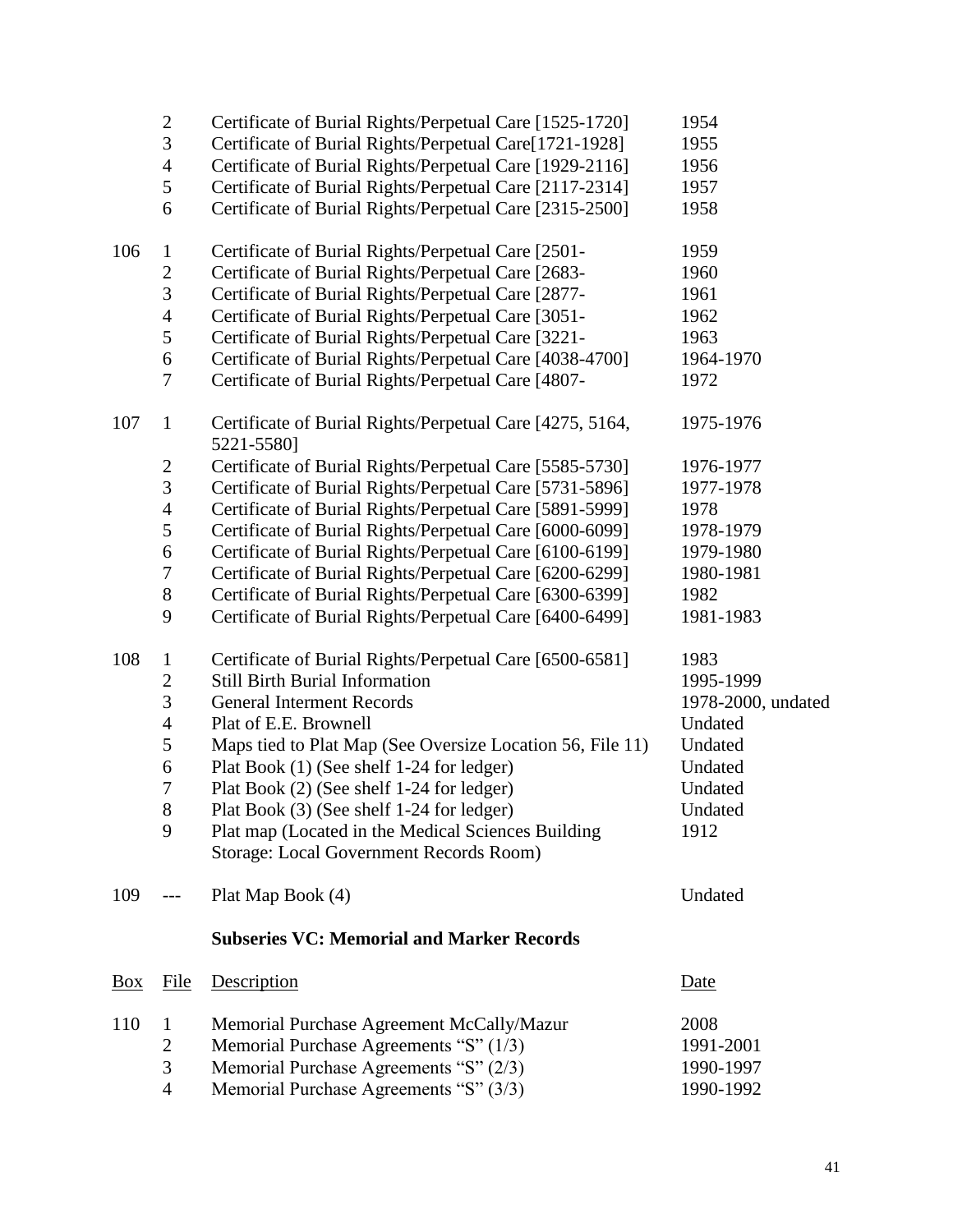|     | 5              | Memorial Purchase Agreements "T" (1/7)            | 2003-2006  |
|-----|----------------|---------------------------------------------------|------------|
|     | 6              | Memorial Purchase Agreements "T" (2/7)            | 1994-2001  |
|     | 7              | Memorial Purchase Agreements "T" (3/7)            | 1990-1995  |
|     | 8              | Memorial Purchase Agreements "T" (4/7)            | 1983-2002  |
|     |                |                                                   |            |
| 111 | $\mathbf{1}$   | Memorial Purchase Agreements "T" (5/7)            | 1995-2003  |
|     | $\overline{c}$ | Memorial Purchase Agreements "T" (6/7)            | 1990-1998  |
|     | 3              | Memorial Purchase Agreements "T" (7/7)            | 1992-1998  |
|     | 4              | Memorial Purchase Agreements "U" (1/2)            | 1994-2003  |
|     | 5              | Memorial Purchase Agreements "U" (2/2)            | 1990-2001  |
|     | 6              | Memorial Purchase Agreements "V" (1/2)            | 1992-2004  |
|     | 7              | Memorial Purchase Agreements "V" (2/2)            | 1990-2003  |
|     | 8              | Memorial Purchase Agreements "W" (1/13)           | 1994-2004  |
|     | 9              | Memorial Purchase Agreements "W" (2/13)           | 1992-2001  |
|     |                |                                                   |            |
| 112 | $\mathbf{1}$   | Memorial Purchase Agreements "W" (3/13)           | 1990-1995  |
|     | $\overline{c}$ | Memorial Purchase Agreements "W" (4/13)           | 1993-2003  |
|     | 3              | Memorial Purchase Agreements "W" (5/13)           | 1994-1997  |
|     | 4              | Memorial Purchase Agreements "W" (6/13)           | 1999-2003  |
|     | 5              | Memorial Purchase Agreements "W" (7/13)           | 1994-2000  |
|     | 6              | Memorial Purchase Agreements "W" (8/13)           | 1997-2000  |
|     | 7              | Memorial Purchase Agreements "W" (9/13)           | 2000-2003  |
| 113 | $\mathbf{1}$   | Memorial Purchase Agreements "W" (10/13)          | 1995-1999  |
|     | $\overline{c}$ | Memorial Purchase Agreements "W" (11/13)          | 1994-1997  |
|     | $\mathfrak{Z}$ | Memorial Purchase Agreements "W" (12/13)          | 1992-1996  |
|     | $\overline{4}$ | Memorial Purchase Agreements "W" (13/13)          | 1989-1999  |
|     | 5              | Memorial Purchase Agreements "Y"                  | 2001, 2006 |
|     | 6              | Memorial Purchase Agreements "Z"                  | 2001       |
|     | $\tau$         | Memorial Purchase Agreements "XYZ" (1/2)          | 1991-2003  |
|     |                |                                                   |            |
| 114 | $\mathbf{1}$   | Memorial Purchase Agreements "XYZ" (2/2)          | 1992-2000  |
|     | $\overline{c}$ | <b>Marker/Memorial Foundations</b>                | 1971-1972  |
|     | 3              | <b>Marker/Memorial Foundations</b>                | 1973-1974  |
|     | $\overline{4}$ | <b>Marker/Memorial Foundations</b>                | 1975       |
|     | 5              | <b>Marker/Memorial Foundations</b>                | 1976       |
|     | 6              | Marker/Memorial Foundations                       | 1977       |
|     | 7              | <b>Marker/Memorial Foundations</b>                | 1978       |
|     | 8              | <b>Marker/Memorial Foundations</b>                | 1979       |
|     | 9              | <b>Marker/Memorial Foundations</b>                | 1980       |
|     | 10             | <b>Marker/Memorial Foundations</b>                | 1980       |
|     |                |                                                   |            |
| 115 | $\mathbf{1}$   | <b>Marker/Memorial Foundations</b>                | 1981       |
|     | $\overline{2}$ | <b>Marker/Memorial Foundations</b>                | 1982       |
|     | 3              | <b>Marker/Memorial Foundations</b>                | 2006       |
|     | 4              | Interment, Vault, Lot, Cremation, Memorial/Marker | 1978-1990  |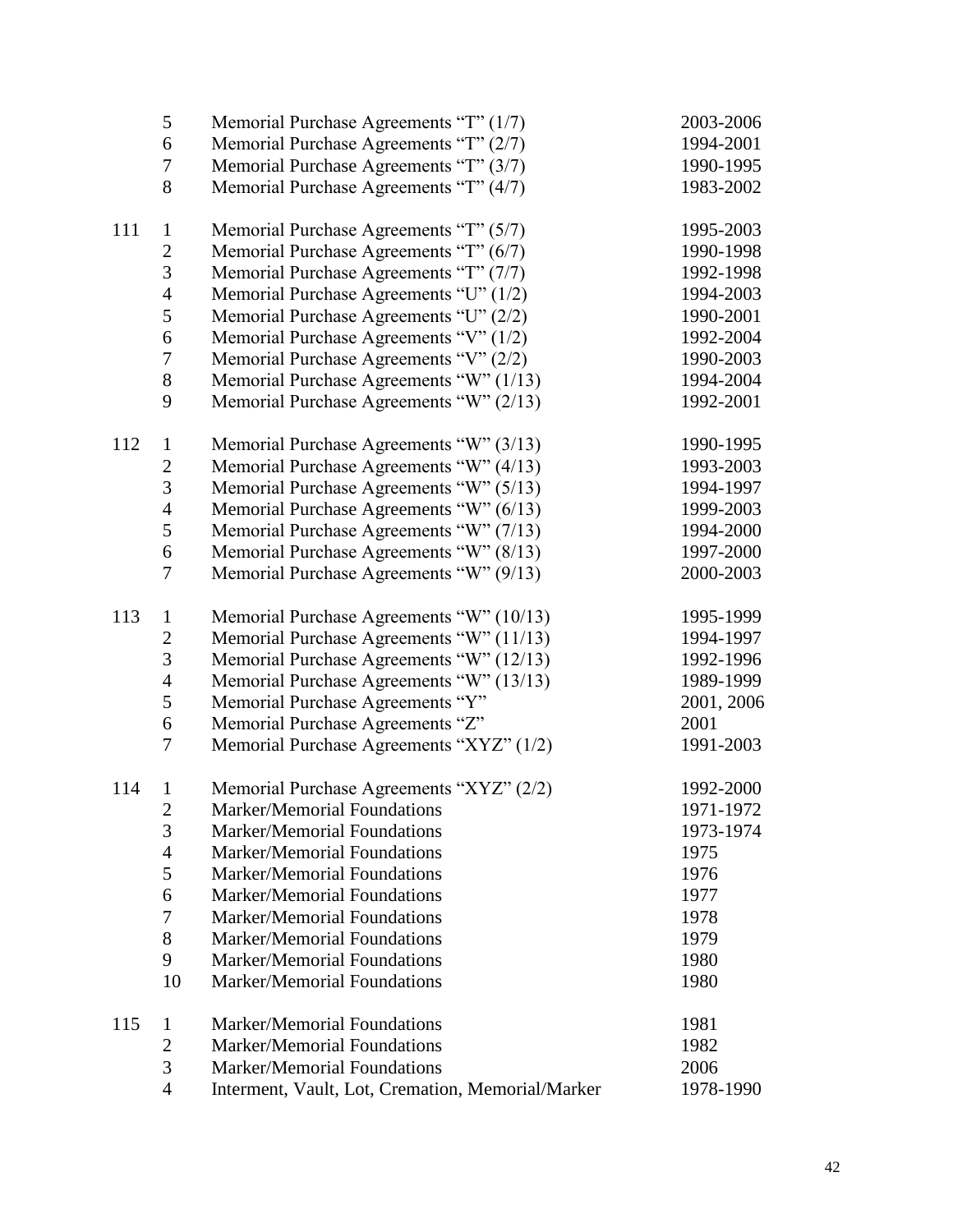**Statistics** 

- 5 Headstone Drawings (See Oversize Location 104, File 5) 1988
- Regulation Marker Information (See Oversize Location 56, File 12) Undated

# **Subseries VD: Foundation Work Orders**

| <b>Box</b> | File           | Description                       | Date           |
|------------|----------------|-----------------------------------|----------------|
| 115        | 7              | <b>Foundation Work Orders</b>     | Nov.-Dec. 1966 |
|            | 8              | <b>Foundation Work Orders</b>     | Mar. 1967      |
|            | 9              | <b>Foundation Work Orders</b>     | Apr. 1967      |
|            | 10             | <b>Foundation Work Orders</b>     | May 1967       |
|            | 11             | <b>Foundation Work Orders</b>     | Jun. 1967      |
|            | 12             | <b>Foundation Work Orders</b>     | Jul. 1967      |
| 116        | $\mathbf{1}$   | <b>Foundation Work Orders</b>     | Aug. 1967      |
|            | $\overline{c}$ | <b>Foundation Work Orders</b>     | Sep. 1967      |
|            | 3              | <b>Foundation Work Orders</b>     | Oct. 1967      |
|            | 4              | <b>Foundation Work Orders</b>     | Nov. 1967      |
|            | 5              | <b>Foundation Work Orders</b>     | Dec. 1967      |
|            | 6              | <b>Foundation Work Orders A-G</b> | 1972           |
|            | 7              | <b>Foundation Work Orders H-N</b> | 1972           |
|            | 8              | Foundation Work Orders O-Z        | 1972           |
|            | 9              | <b>Foundation Work Orders A-H</b> | 1973           |
| 117        | $\mathbf{1}$   | <b>Foundation Work Orders I-R</b> | 1973           |
|            | $\overline{c}$ | Foundation Work Orders S-Z        | 1973           |
|            | 3              | <b>Foundation Work Orders A-G</b> | 1974           |
|            | 4              | <b>Foundation Work Orders H-S</b> | 1974           |
|            | 5              | Foundation Work Orders T-Z        | 1974           |
|            | 6              | <b>Foundation Work Orders A-H</b> | 1976           |
| 118        | $\mathbf{1}$   | <b>Foundation Work Orders I-R</b> | 1976           |
|            | $\overline{c}$ | Foundation Work Orders S-Z        | 1976           |
|            | 3              | <b>Foundation Work Orders A-G</b> | 1977           |
|            | 4              | <b>Foundation Work Orders H-R</b> | 1977           |
|            | 5              | Foundation Work Orders S-Z        | 1977           |
|            | 6              | <b>Foundation Service Orders</b>  | 1978           |
| 119        | $\mathbf{1}$   | <b>Foundation Work Orders A-G</b> | 1978           |
|            | $\mathbf{2}$   | <b>Foundation Work Orders H-R</b> | 1978           |
|            | 3              | Foundation Work Orders S-Z        | 1978           |
|            | 4              | <b>Foundation Work Orders A-G</b> | 1979           |
|            | 5              | <b>Foundation Work Orders H-N</b> | 1979           |
|            | 6              | <b>Foundation Work Orders O-V</b> | 1979           |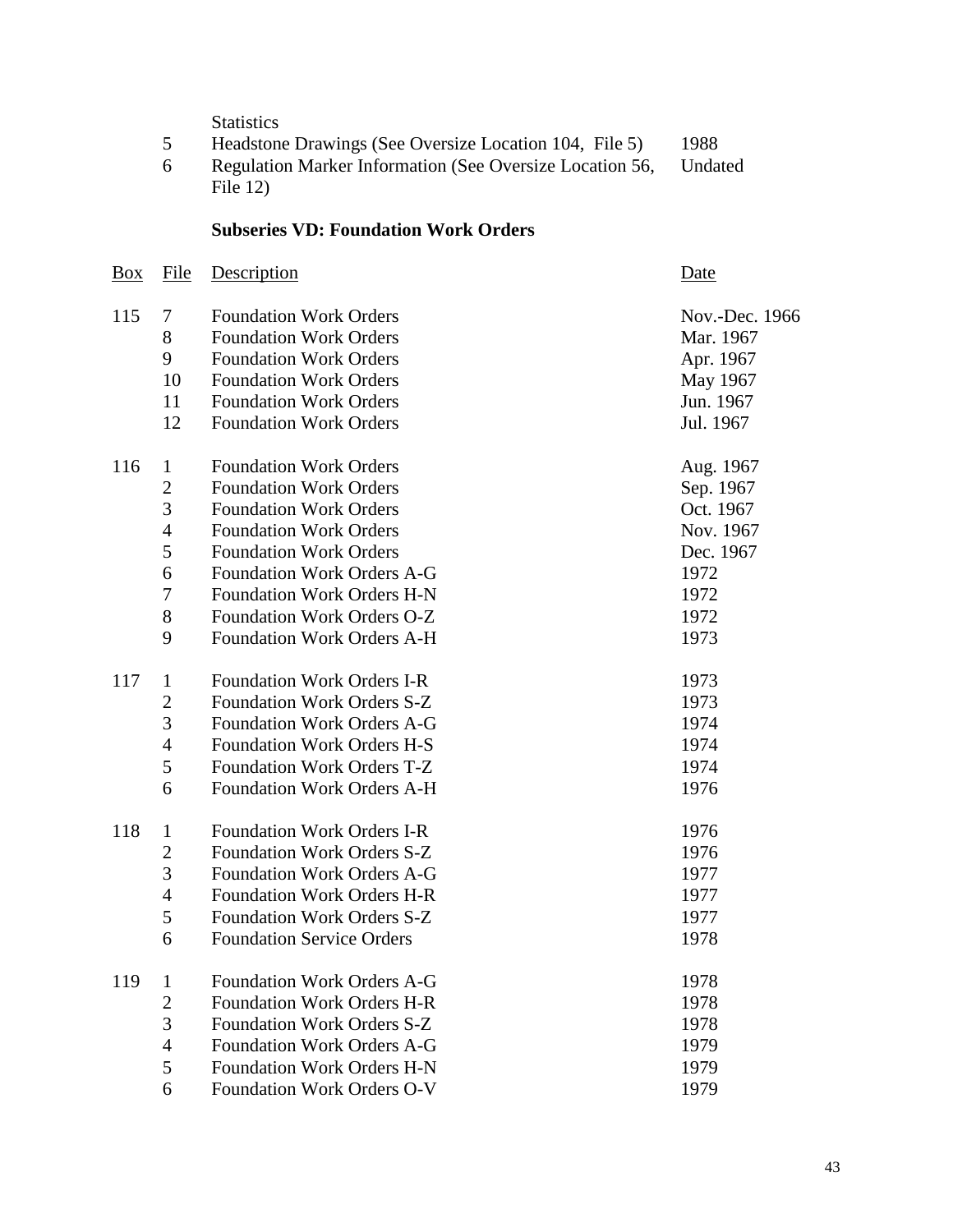| 120            | $\mathbf{1}$   | <b>Foundation Work Orders W-Z</b>            | 1979            |
|----------------|----------------|----------------------------------------------|-----------------|
|                | $\overline{c}$ | <b>Foundation Work Orders A-G</b>            | 1980            |
|                | 3              | Foundation Work Orders H-R                   | 1980            |
|                | $\overline{4}$ | Foundation Work Orders S-Z                   | 1980            |
|                | 5              | <b>Foundation Work Orders A-G</b>            | 1981            |
|                | 6              | <b>Foundation Work Orders H-R</b>            | 1981            |
| 121            | $\mathbf 1$    | <b>Foundation Work Orders S-Z</b>            | 1981            |
|                | $\overline{2}$ | <b>Foundation Work Orders</b>                | 2005            |
|                | 3              | <b>Foundation Work Orders</b>                | 2005            |
|                | 4              | <b>Foundation Work Orders</b>                | 2005            |
|                | 5              | <b>Foundation Work Orders</b>                | 2006            |
|                | 6              | <b>Foundation Work Orders</b>                | 2006            |
|                |                | <b>Subseries VE: Burial-Transit Permits</b>  |                 |
| $\frac{Box}{}$ | File           | Description                                  | <u>Date</u>     |
| 122            |                | Disinterment Ledger                          | 1946-1987       |
| 123            | $\mathbf{1}$   | Application to Disinter and Remove Dead Body | 1920            |
|                | $\mathbf{2}$   | Application to Disinter & Remove Body        | 1920, undated   |
|                | 3              | <b>Burial-Transit Permits</b>                | 1967, 1972-1977 |
|                | $\overline{4}$ | <b>Burial-Transit Permits</b>                | Jan. 1978       |
|                | 5              | <b>Burial-Transit Permits</b>                | Feb. 1978       |
|                | 6              | <b>Rurial-Transit Permits</b>                | Mar 1978        |

|     | 6              | <b>Burial-Transit Permits</b> | Mar. 1978 |
|-----|----------------|-------------------------------|-----------|
|     | $\overline{7}$ | <b>Burial-Transit Permits</b> | Apr. 1978 |
|     | 8              | <b>Burial-Transit Permits</b> | May 1978  |
|     |                |                               |           |
| 124 | 1              | <b>Burial-Transit Permits</b> | Jun. 1978 |
|     | $\overline{2}$ | <b>Burial-Transit Permits</b> | Jul. 1978 |
|     | 3              | <b>Burial-Transit Permits</b> | Aug. 1978 |
|     | $\overline{4}$ | <b>Burial-Transit Permits</b> | Sep. 1978 |
|     | 5              | <b>Burial-Transit Permits</b> | Oct. 1978 |
|     | 6              | <b>Burial-Transit Permits</b> | Nov. 1978 |
|     |                |                               |           |
|     |                |                               |           |
| 125 | 1              | <b>Burial-Transit Permits</b> | Dec. 1978 |
|     | $\overline{2}$ | <b>Burial-Transit Permits</b> | Jan. 1979 |
|     | 3              | <b>Burial-Transit Permits</b> | Feb. 1979 |
|     | $\overline{4}$ | <b>Burial-Transit Permits</b> | Mar. 1979 |
|     | 5              | <b>Burial-Transit Permits</b> | Apr. 1979 |
|     | 6              | <b>Burial-Transit Permits</b> | May 1979  |
|     | $\tau$         | <b>Burial-Transit Permits</b> | Jun. 1979 |
|     | 8              | <b>Burial-Transit Permits</b> | Jul. 1979 |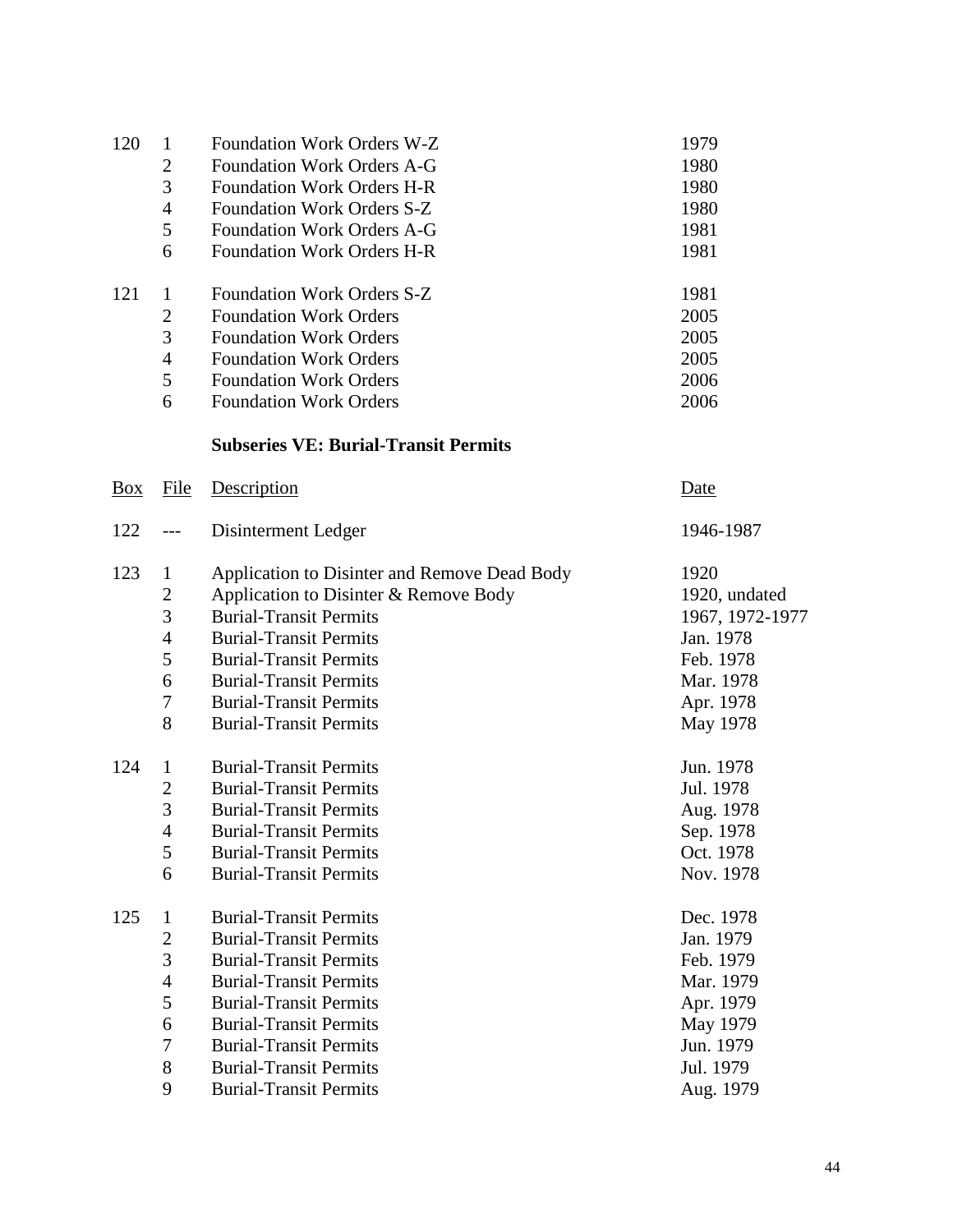|     | 10             | <b>Burial-Transit Permits</b> | Sep. 1979 |
|-----|----------------|-------------------------------|-----------|
|     | 11             | <b>Burial-Transit Permits</b> | Oct. 1979 |
|     | 12             | <b>Burial-Transit Permits</b> | Nov. 1979 |
|     |                |                               |           |
| 126 | $\mathbf{1}$   | <b>Burial-Transit Permits</b> | Dec. 1979 |
|     | $\overline{c}$ | <b>Burial-Transit Permits</b> | 1980      |
|     | $\mathfrak{Z}$ | <b>Burial-Transit Permits</b> | 1981      |
|     | $\overline{4}$ | <b>Burial-Transit Permits</b> | Jan. 1982 |
|     | 5              | <b>Burial-Transit Permits</b> | Feb. 1982 |
|     | 6              | <b>Burial-Transit Permits</b> | Mar. 1982 |
|     | $\tau$         | <b>Burial-Transit Permits</b> | Apr. 1982 |
|     | 8              | <b>Burial-Transit Permits</b> | May 1982  |
|     | 9              | <b>Burial-Transit Permits</b> | Jun. 1982 |
|     | 10             | <b>Burial-Transit Permits</b> | Jul. 1982 |
|     | 11             | <b>Burial-Transit Permits</b> | Aug. 1982 |
|     | 12             | <b>Burial-Transit Permits</b> | Sep. 1982 |
|     | 13             | <b>Burial-Transit Permits</b> | Oct. 1982 |
|     | 14             | <b>Burial-Transit Permits</b> | Nov. 1982 |
|     | 15             | <b>Burial-Transit Permits</b> | Dec. 1982 |
|     | 16             | <b>Burial-Transit Permits</b> | Jan. 1983 |
|     | 17             | <b>Burial-Transit Permits</b> | Feb. 1983 |
|     | 18             | <b>Burial-Transit Permits</b> | Mar. 1983 |
|     |                |                               |           |
| 127 | $\mathbf{1}$   | <b>Burial-Transit Permits</b> | Apr. 1983 |
|     | $\overline{2}$ | <b>Burial-Transit Permits</b> | May 1983  |
|     | 3              | <b>Burial-Transit Permits</b> | Jun. 1983 |
|     | $\overline{4}$ | <b>Burial-Transit Permits</b> | Jul. 1983 |
|     | 5              | <b>Burial-Transit Permits</b> | Aug. 1983 |
|     | 6              | <b>Burial-Transit Permits</b> | Sep. 1983 |
|     | 7              | <b>Burial-Transit Permits</b> | Oct. 1983 |
|     | 8              | <b>Burial-Transit Permits</b> | Nov. 1983 |
|     | 9              | <b>Burial-Transit Permits</b> | Dec. 1983 |
|     | 10             | <b>Burial-Transit Permits</b> | Jan. 1984 |
|     | 11             | <b>Burial-Transit Permits</b> | Feb. 1984 |
|     | 12             | <b>Burial-Transit Permits</b> | Mar. 1984 |
|     | 13             | <b>Burial-Transit Permits</b> | Apr. 1984 |
|     | 14             | <b>Burial-Transit Permits</b> | May 1984  |
|     | 15             | <b>Burial-Transit Permits</b> | Jun. 1984 |
|     | 16             | <b>Burial-Transit Permits</b> | Jul. 1984 |
|     |                |                               |           |
| 128 | $\mathbf{1}$   | <b>Burial-Transit Permits</b> | Aug. 1984 |
|     | $\mathbf{2}$   | <b>Burial-Transit Permits</b> | Sep. 1984 |
|     | 3              | <b>Burial-Transit Permits</b> | Oct. 1984 |
|     | $\overline{4}$ | <b>Burial-Transit Permits</b> | Nov. 1984 |
|     | 5              | <b>Burial-Transit Permits</b> | Dec. 1984 |
|     | 6              | <b>Burial-Transit Permits</b> | Jan. 1985 |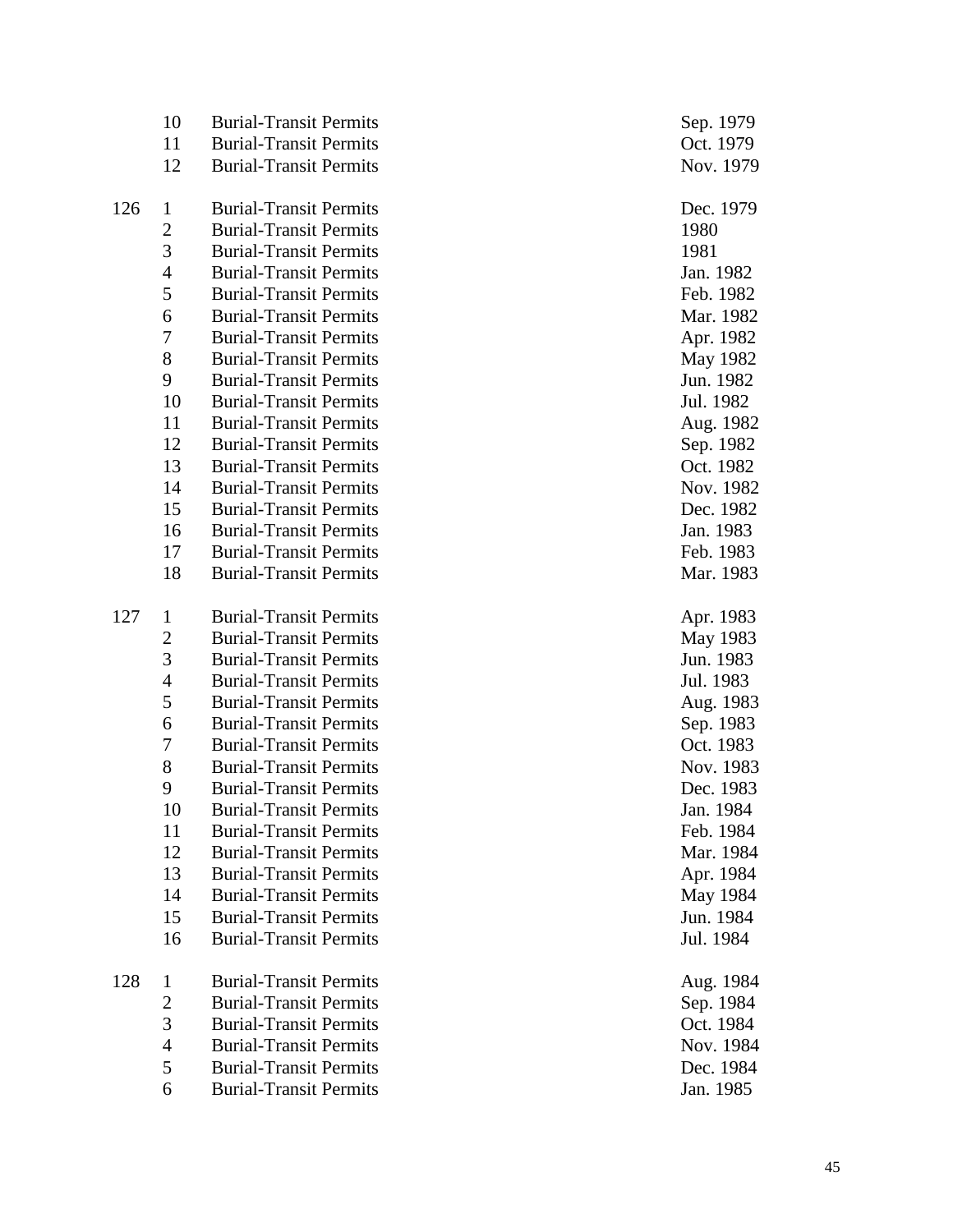|     | 7              | <b>Burial-Transit Permits</b> | Feb. 1985 |
|-----|----------------|-------------------------------|-----------|
|     | 8              | <b>Burial-Transit Permits</b> | Mar. 1985 |
|     | 9              | <b>Burial-Transit Permits</b> | Apr. 1985 |
|     | 10             | <b>Burial-Transit Permits</b> | May. 1985 |
|     | 11             | <b>Burial-Transit Permits</b> | Jun. 1985 |
|     | 12             | <b>Burial-Transit Permits</b> | Jul. 1985 |
|     | 13             | <b>Burial-Transit Permits</b> | Aug. 1985 |
|     | 14             | <b>Burial-Transit Permits</b> | Sep. 1985 |
|     | 15             | <b>Burial-Transit Permits</b> | Oct. 1985 |
|     | 16             | <b>Burial-Transit Permits</b> | Nov. 1985 |
|     | 17             | <b>Burial-Transit Permits</b> | Dec. 1985 |
|     | 18             | <b>Burial-Transit Permits</b> | Jan. 1986 |
|     | 19             | <b>Burial-Transit Permits</b> | Feb. 1986 |
|     |                |                               |           |
| 129 | $\mathbf{1}$   | <b>Burial-Transit Permits</b> | Mar. 1986 |
|     | 2              | <b>Burial-Transit Permits</b> | Apr. 1986 |
|     | 3              | <b>Burial-Transit Permits</b> | May 1986  |
|     | $\overline{4}$ | <b>Burial-Transit Permits</b> | Jun. 1986 |
|     | 5              | <b>Burial-Transit Permits</b> | Jul. 1986 |
|     | 6              | <b>Burial-Transit Permits</b> | Aug. 1986 |
|     | 7              | <b>Burial-Transit Permits</b> | Sep. 1986 |
|     | 8              | <b>Burial-Transit Permits</b> | Oct. 1986 |
|     | 9              | <b>Burial-Transit Permits</b> | Nov. 1986 |
|     | 10             | <b>Burial-Transit Permits</b> | Dec. 1986 |
|     | 11             | <b>Burial-Transit Permits</b> | 1987-1989 |
|     | 12             | <b>Burial-Transit Permits</b> | Jan. 1990 |
|     | 13             | <b>Burial-Transit Permits</b> | Feb. 1990 |
| 130 | $\mathbf{1}$   | <b>Burial-Transit Permits</b> | Mar. 1990 |
|     | 2              | <b>Burial-Transit Permits</b> | Apr. 1990 |
|     | 3              | <b>Burial-Transit Permits</b> | May 1990  |
|     | 4              | <b>Burial-Transit Permits</b> | Jun. 1990 |
|     | 5              | <b>Burial-Transit Permits</b> | Jul. 1990 |
|     | 6              | <b>Burial-Transit Permits</b> | Aug. 1990 |
|     | $\overline{7}$ | <b>Burial-Transit Permits</b> | Sep. 1990 |
|     | 8              | <b>Burial-Transit Permits</b> | Oct. 1990 |
|     | 9              | <b>Burial-Transit Permits</b> | Nov. 1990 |
|     | 10             | <b>Burial-Transit Permits</b> | Dec. 1990 |
|     | 11             | <b>Burial-Transit Permits</b> | Jan. 1991 |
|     | 12             | <b>Burial-Transit Permits</b> | Feb. 1991 |
|     | 13             | <b>Burial-Transit Permits</b> | Mar. 1991 |
| 131 | $\mathbf{1}$   | <b>Burial-Transit Permits</b> | Apr. 1991 |
|     | 2              | <b>Burial-Transit Permits</b> | May 1991  |
|     | 3              | <b>Burial-Transit Permits</b> | Jun. 1991 |
|     | 4              | <b>Burial-Transit Permits</b> | Jul. 1991 |
|     |                |                               |           |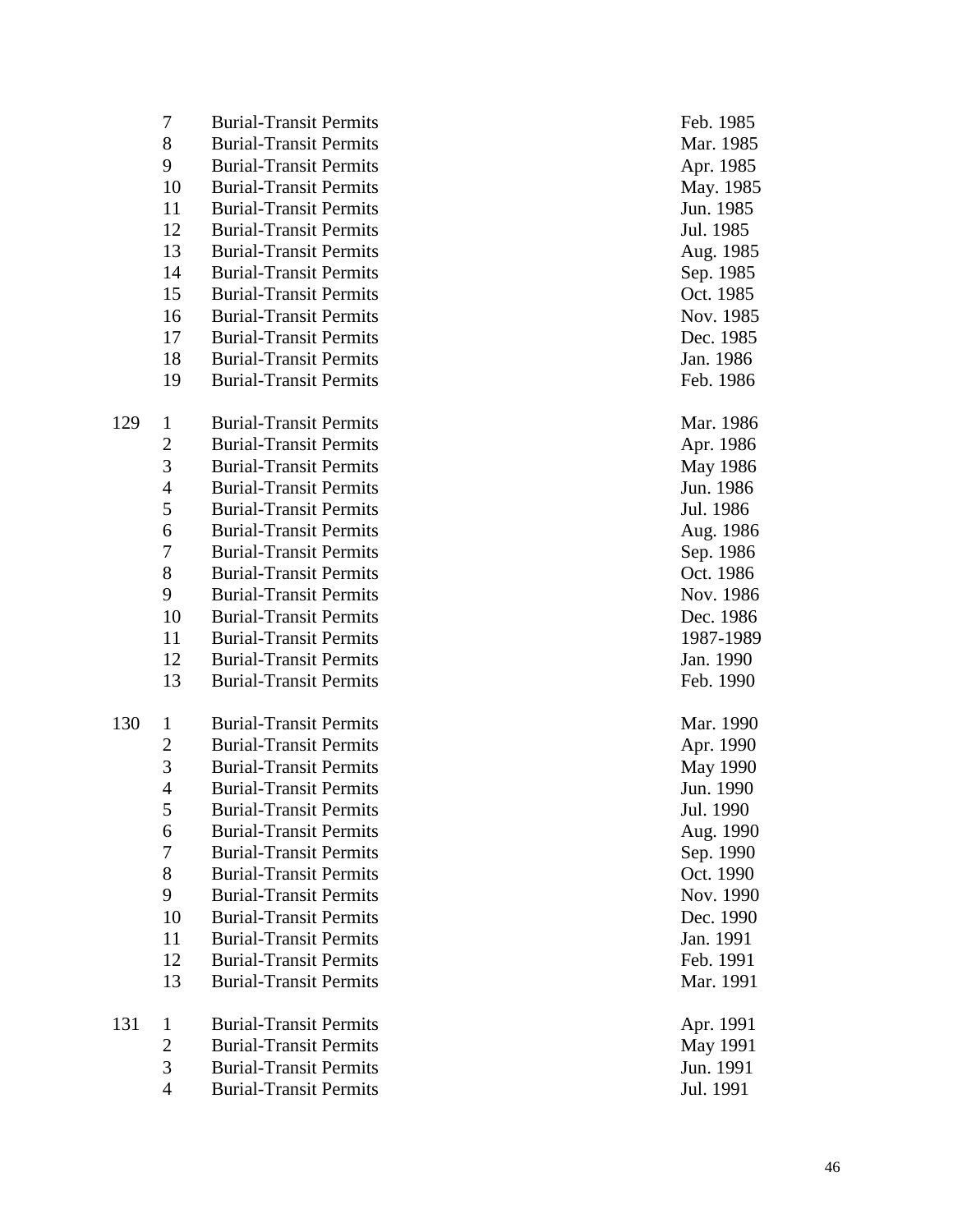|                  | 5              | <b>Burial-Transit Permits</b> | Aug. 1991 |
|------------------|----------------|-------------------------------|-----------|
|                  | 6              | <b>Burial-Transit Permits</b> | Sep. 1991 |
|                  | 7              | <b>Burial-Transit Permits</b> | Oct. 1991 |
|                  | 8              | <b>Burial-Transit Permits</b> | Nov. 1991 |
|                  | 9              | <b>Burial-Transit Permits</b> | Dec. 1991 |
|                  | 10             | <b>Burial-Transit Permits</b> | 1995      |
|                  | 11             | <b>Burial-Transit Permits</b> | Jan. 1996 |
|                  | 12             | <b>Burial-Transit Permits</b> | Feb. 1996 |
|                  | 13             | <b>Burial-Transit Permits</b> | Mar. 1996 |
| 132              | $\mathbf{1}$   | <b>Burial-Transit Permits</b> | Apr. 1996 |
|                  | $\mathfrak{2}$ | <b>Burial-Transit Permits</b> | May 1996  |
|                  | 3              | <b>Burial-Transit Permits</b> | Jun. 1996 |
|                  | $\overline{4}$ | <b>Burial-Transit Permits</b> | Jul. 1996 |
|                  | 5              | <b>Burial-Transit Permits</b> | Aug. 1996 |
|                  | 6              | <b>Burial-Transit Permits</b> | Sep. 1996 |
|                  | $\tau$         | <b>Burial-Transit Permits</b> | Oct. 1996 |
|                  | 8              | <b>Burial-Transit Permits</b> | Nov. 1996 |
|                  | 9              | <b>Burial-Transit Permits</b> | Dec. 1996 |
| <b>Series VI</b> |                | <b>Cremation Records</b>      |           |
| <b>Box</b>       | File           | Description                   | Date      |
| 133              | 1              | <b>Cremation Records: A</b>   | 1969-1978 |
|                  | $\overline{c}$ | <b>Cremation Records: B</b>   | 1969-1978 |
|                  | 3              | <b>Cremation Records: B</b>   | 1969-1978 |
|                  | $\overline{4}$ | <b>Cremation Records: B</b>   | 1969-1978 |
|                  | 5              | <b>Cremation Records: B</b>   | 1969-1978 |
|                  | 6              | <b>Cremation Records: C</b>   | 1969-1978 |
|                  | $\tau$         | <b>Cremation Records: C</b>   | 1969-1978 |

| 134 |    | <b>Cremation Records: D</b> | 1969 |
|-----|----|-----------------------------|------|
|     | 2  | <b>Cremation Records: E</b> | 1969 |
|     | 3  | <b>Cremation Records: F</b> | 1969 |
|     | 4  | <b>Cremation Records: F</b> | 1969 |
|     | 5  | Cremation Records: G        | 1969 |
|     | 6  | Cremation Records: G        | 1969 |
|     |    | Cremation Records: H        | 1969 |
|     | 8  | Cremation Records: H        | 1969 |
|     | 9  | Cremation Records: H        | 1969 |
|     | 10 | <b>Cremation Records: I</b> | 1969 |
|     | 11 | Cremation Records: J        | 1969 |
|     |    |                             |      |

8 Cremation Records: D

| 135 | <b>Cremation Records: K</b> | 1969 |
|-----|-----------------------------|------|
|     |                             |      |

1969-1978

1969-1978

1969-1978

1969-1978

1969-1978

1969-1978

1969-1978

1969-1978

1969-1978

1969-1978

1969-1978

1969-1978

1969-1978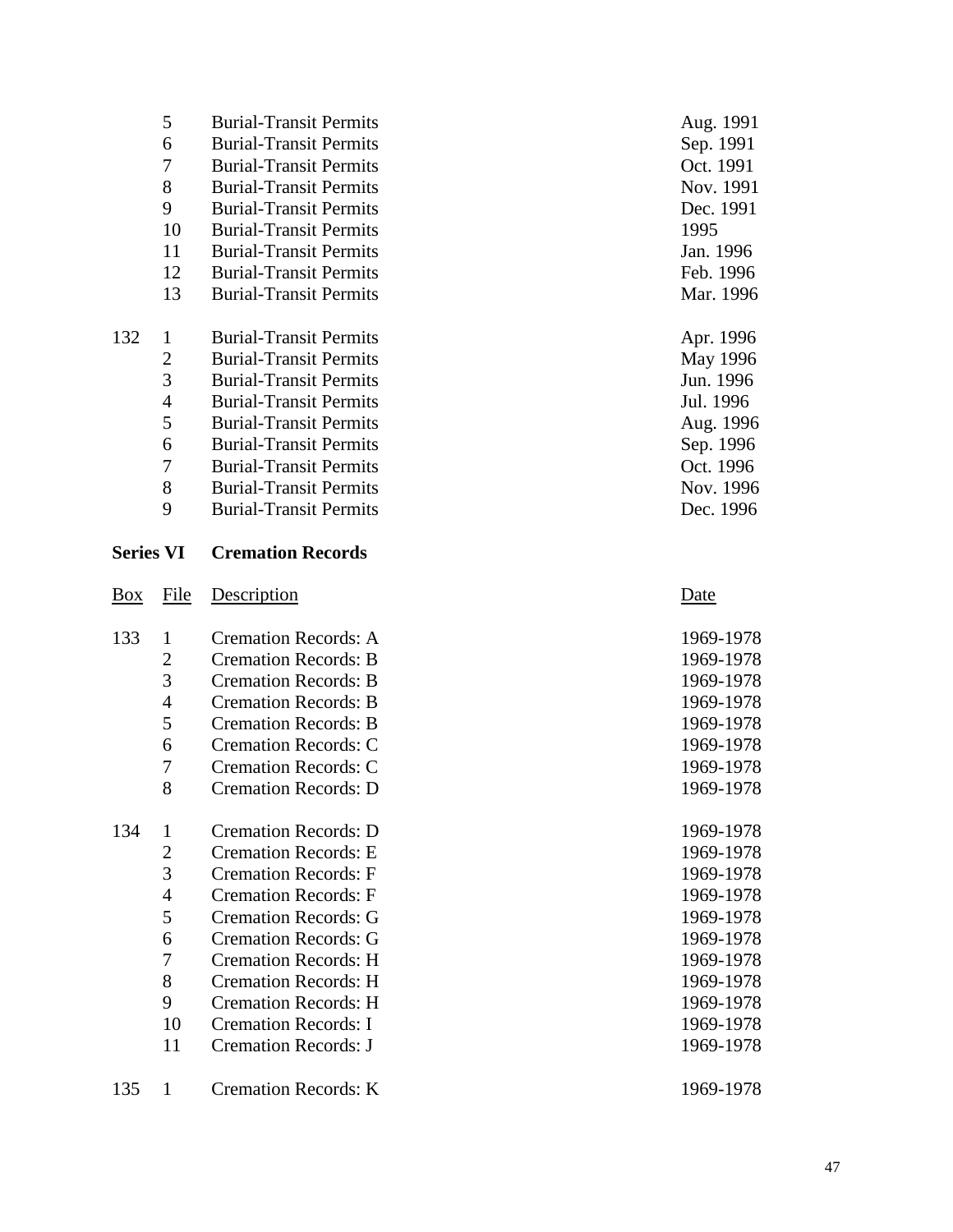|     | $\mathbf{2}$     | <b>Cremation Records: L</b>   | 1969-1978 |
|-----|------------------|-------------------------------|-----------|
|     | 3                | <b>Cremation Records: L</b>   | 1969-1978 |
|     | $\overline{4}$   | <b>Cremation Records: M</b>   | 1969-1978 |
|     | 5                | <b>Cremation Records: M</b>   | 1969-1978 |
|     | 6                | <b>Cremation Records: Mc</b>  | 1969-1978 |
|     | $\boldsymbol{7}$ | <b>Cremation Records: N</b>   | 1969-1978 |
|     | 8                | <b>Cremation Records: O</b>   | 1969-1978 |
|     | 9                | <b>Cremation Records: P</b>   | 1969-1978 |
|     | 10               | <b>Cremation Records: Q</b>   | 1969-1978 |
| 136 | $\mathbf{1}$     | <b>Cremation Records: R</b>   | 1969-1978 |
|     | $\overline{c}$   | <b>Cremation Records: R</b>   | 1969-1978 |
|     | 3                | <b>Cremation Records: S</b>   | 1969-1978 |
|     | 4                | <b>Cremation Records: S</b>   | 1969-1978 |
|     | 5                | <b>Cremation Records: S</b>   | 1969-1978 |
|     | 6                | <b>Cremation Records: T</b>   | 1969-1978 |
|     | 7                | <b>Cremation Records: U</b>   | 1969-1978 |
|     | $8\,$            | <b>Cremation Records: V</b>   | 1969-1978 |
|     | 9                | <b>Cremation Records: W</b>   | 1969-1978 |
| 137 | $\mathbf{1}$     | <b>Cremation Records: W</b>   | 1969-1978 |
|     | $\overline{c}$   | <b>Cremation Records: X-Z</b> | 1969-1978 |
|     | 3                | <b>Cremation Records: A-B</b> | 1981      |
|     | 4                | <b>Cremation Records: C-E</b> | 1981      |
|     | 5                | <b>Cremation Records: F-G</b> | 1981      |
|     | 6                | <b>Cremation Records: H-J</b> | 1981      |
|     | 7                | <b>Cremation Records: K-L</b> | 1981      |
| 138 | $\mathbf{1}$     | <b>Cremation Records: M-N</b> | 1981      |
|     | $\mathbf{2}$     | <b>Cremation Records: O-R</b> | 1981      |
|     | 3                | <b>Cremation Records: S</b>   | 1981      |
|     | $\overline{4}$   | <b>Cremation Records: T-Z</b> | 1981      |
|     | 5                | <b>Cremation Records: A-B</b> | 1984      |
|     | 6                | <b>Cremation Records: C-D</b> | 1984      |
|     | $\overline{7}$   | <b>Cremation Records: E-G</b> | 1984      |
| 139 | $\mathbf{1}$     | <b>Cremation Records: H-J</b> | 1984      |
|     | $\mathbf{2}$     | <b>Cremation Records: K-L</b> | 1984      |
|     | 3                | <b>Cremation Records: M</b>   | 1984      |
|     | $\overline{4}$   | <b>Cremation Records: B-C</b> | 1984      |
|     | 5                | <b>Cremation Records: N-R</b> | 1984      |
|     | 6                | <b>Cremation Records: S</b>   | 1984      |
|     | 7                | <b>Cremation Records: T-V</b> | 1984      |
|     | 8                | <b>Cremation Records: W-Z</b> | 1984      |
|     |                  |                               |           |

| 140 |  | Cremation Records [1-4200] (See shelf 1-26 for ledger) | 1969-1984 |
|-----|--|--------------------------------------------------------|-----------|
|-----|--|--------------------------------------------------------|-----------|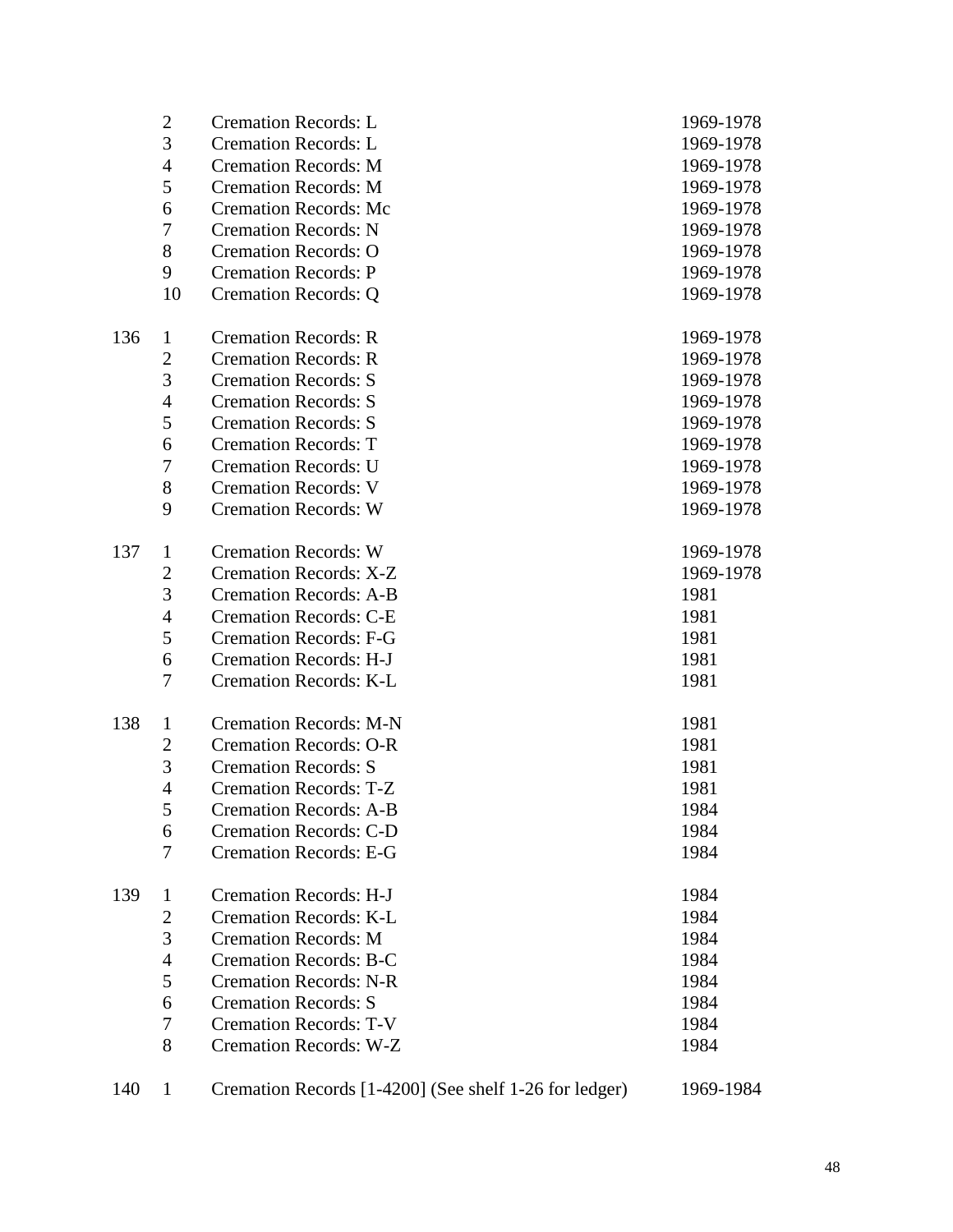| 2              | Cremation Records [4201-7544] (See shelf 1-26 for ledger) | 1983-1990          |
|----------------|-----------------------------------------------------------|--------------------|
| 3              | <b>Cremation Records Ledger</b>                           | 1990-1997          |
| $\overline{4}$ | Miami Valley Hospital: Infant Cremation Records           | Oct. 2006-2007     |
| 5              | Miami Valley Hospital: Infant Cremation Records           | Jan.-May 2008      |
| 6              | Miami Valley Hospital: Infant Cremation Records           | Jun.-Dec. 2008     |
|                | <b>Cremation Certificates</b>                             | 1976, 1978-1979    |
| 8              | <b>Cremation Certificates</b>                             | 1981-1989          |
| 9              | <b>Cremation Certificates</b>                             | 1990-1996          |
| 10             | <b>Cremation Certificates- Other Cemeteries</b>           | 1979-1996, undated |

# **Series VII Photographs**

| Description                                                                                                                                                                                                                                                                                                                                                                                                                                                                                                                                                                                                                        | Date                                                                                                                                                                                                 |
|------------------------------------------------------------------------------------------------------------------------------------------------------------------------------------------------------------------------------------------------------------------------------------------------------------------------------------------------------------------------------------------------------------------------------------------------------------------------------------------------------------------------------------------------------------------------------------------------------------------------------------|------------------------------------------------------------------------------------------------------------------------------------------------------------------------------------------------------|
| People and Events                                                                                                                                                                                                                                                                                                                                                                                                                                                                                                                                                                                                                  | Undated                                                                                                                                                                                              |
| People and Events                                                                                                                                                                                                                                                                                                                                                                                                                                                                                                                                                                                                                  | Undated                                                                                                                                                                                              |
| People and Events                                                                                                                                                                                                                                                                                                                                                                                                                                                                                                                                                                                                                  | Undated                                                                                                                                                                                              |
| Monuments                                                                                                                                                                                                                                                                                                                                                                                                                                                                                                                                                                                                                          | Undated                                                                                                                                                                                              |
| Monuments, General Woodland Photos, Animals                                                                                                                                                                                                                                                                                                                                                                                                                                                                                                                                                                                        | Undated                                                                                                                                                                                              |
| Plants                                                                                                                                                                                                                                                                                                                                                                                                                                                                                                                                                                                                                             | Undated                                                                                                                                                                                              |
| Negatives and Slides-- Unsorted                                                                                                                                                                                                                                                                                                                                                                                                                                                                                                                                                                                                    | Undated                                                                                                                                                                                              |
| Chapel with Trumpet Vines<br>Chapel Interior, North wall Tiffany Window, Hydraulic Lift<br><b>Mausoleum Progress- Construction Photos</b><br><b>Mausoleum Conceptual Drawing</b><br><b>Mausoleum Windows</b><br>Dry Lake, Sims Obelisk<br>Superintendent's Residence<br>View of Main Drive<br>Overhead Photo (See Oversize Location 56, File 13)<br>Panoramic Photos (See Oversize Location 104, File 6)<br><b>Entrance to Woodland Cemetery</b><br>Woodland Entrance (See Oversize Location 56, File 14)<br>Pond<br>Grounds<br>Grounds<br>Grounds-Autumn<br>Grounds-Winter<br>Grounds- Main Drive, City, Vault, Huffman Mausoleum | c. 1848<br>Undated<br>1969-1970<br>c. 1970<br>c. 1970s<br>1880<br>1882<br>c. 1907<br>Undated<br>Undated<br>Undated<br>Undated<br>1961, 1972<br>Jan. 1963<br>Undated<br>Undated<br>Undated<br>c. 1880 |
| File                                                                                                                                                                                                                                                                                                                                                                                                                                                                                                                                                                                                                               |                                                                                                                                                                                                      |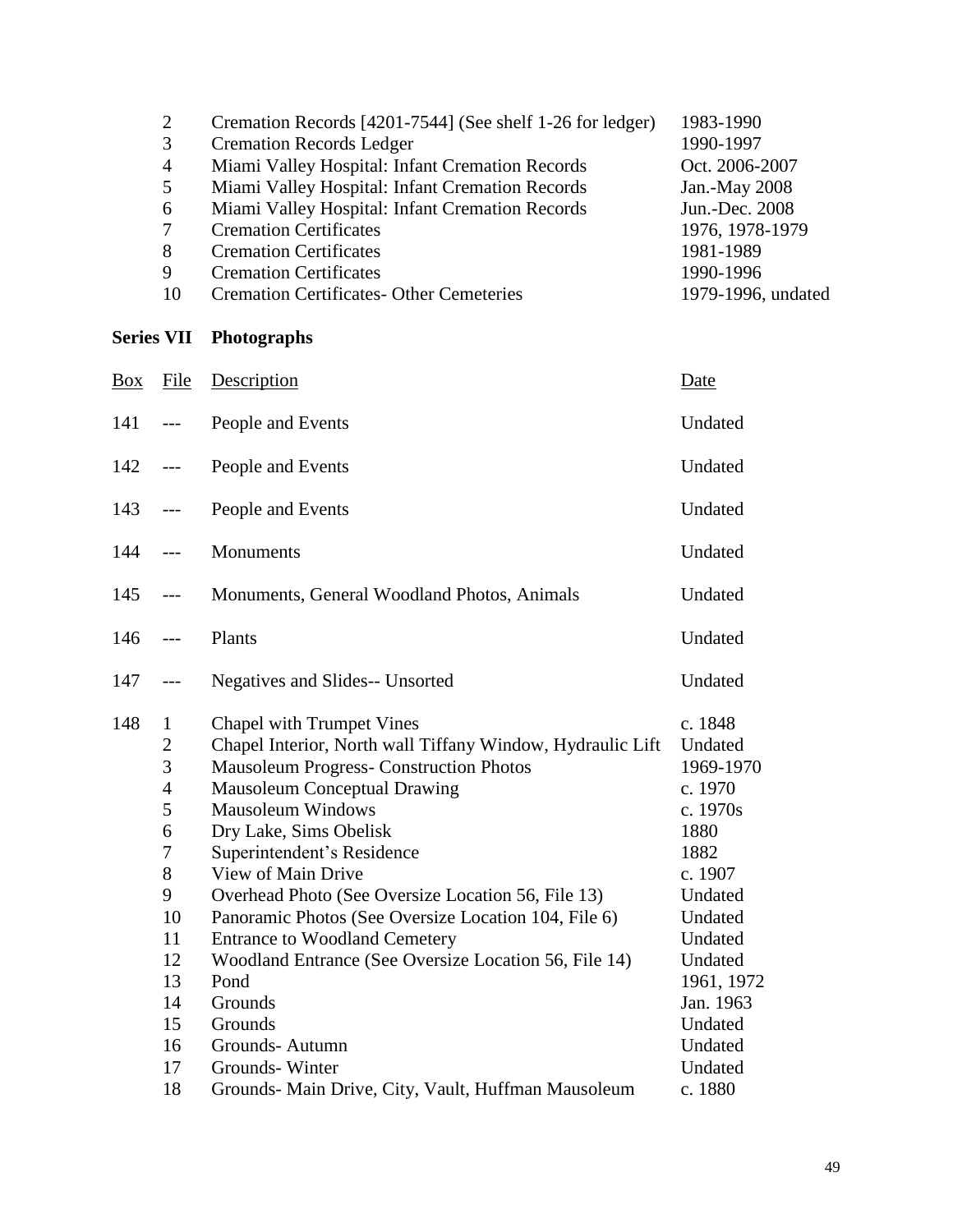|     | 19               | Main Road                                        | c. 1890    |
|-----|------------------|--------------------------------------------------|------------|
|     | 20               | Grounds- Gypsy Section                           | c. 1890    |
|     | 21               | Lookout at Woodland                              | 1898       |
|     | 22               | Woodland Ave, East from Brown Street             | c. 1900    |
|     | 23               | <b>Aerial View</b>                               | c. 1940s   |
|     | 24               | <b>Aerial View</b>                               | 1967       |
|     | 25               | View of Downtown Dayton from Woodland Overlook   | Undated    |
|     | 26               | From Lookout Rd.- South Across Winter's Section, | Undated    |
|     |                  | <b>Estabrook Vault</b>                           |            |
|     | 27               | View from Lookout Point                          | Undated    |
|     | 28               | <b>Panoramic Photos</b>                          | Undated    |
|     | 29               | Grounds- Smith Mausoleum & Other Monuments       | c. 1880    |
|     | 30               | Grounds-Ritty                                    | 1898       |
|     | 31               | Mattern, Kiefaber, Limbert Monuments             | c. 1920    |
|     | 32               | <b>Veteran Monuments</b>                         | c. 1920    |
|     | 33               | Monuments                                        | 1966, 1972 |
|     | 34               | <b>Barney Lot</b>                                | Undated    |
|     | 35               | John Alexander Collins Relief (Image and Text)   | Undated    |
|     | 36               | Deeds & Stroop Monument                          | Undated    |
|     | 37               | Gebhart Marker                                   | Undated    |
|     | 38               | <b>McMillen Monument</b>                         | Undated    |
|     | 39               | <b>Price Monument</b>                            | Undated    |
|     | 40               | <b>Schantz Monument</b>                          | Undated    |
|     | 41               | Wiedeke Monument                                 | Undated    |
|     | 42               | <b>Monument Photographs</b>                      | Undated    |
|     | 43               | Group of Unidentified Men Outside of Brick House | c. 1890    |
|     | 44               | Group Sitting in Carriage                        | c. 1890    |
|     | 45               | Group Photograph-Men in Cemetery                 | c. 1890    |
|     | 46               | Memorial Day- Visitors in Automobiles            | c. 1900    |
|     | 47               | Unidentified Group at Woodland Cemetery          | Undated    |
|     | 48               | Man Sitting in Cemetery                          | Undated    |
|     | 49               | <b>Old Photos</b>                                | Undated    |
|     | 50               | <b>James Cox</b>                                 | Undated    |
|     | 51               | South End Photography Photo Supplies Envelope    | Undated    |
|     | 52               | St. Mary Catholic Church                         | Undated    |
|     | 53               |                                                  | Jul. 1972  |
|     | 54               | <b>Sign and Gate Negatives</b>                   |            |
|     |                  | Negatives- Flower, Wreath, on Marker             | Dec. 1972  |
|     | 55               | <b>Negatives of Construction Site</b>            | c. 1975    |
|     | 56               | Negatives of Car Wrecked into Stuart St. Fence   | c. 1975    |
| 149 | 1                | <b>Negatives-Markers</b>                         | c. 1970s   |
|     | $\boldsymbol{2}$ | <b>Woodland Negatives</b>                        | Undated    |
|     | 3                | <b>Woodland Cemetery Photo Negatives</b>         | Undated    |
|     | $\overline{4}$   | Negatives- Casket, Setting on Grounds            | Undated    |
|     | 5                | <b>Marker Negatives</b>                          | Undated    |
|     | 6                | <b>Damaged Monuments Negatives</b>               | Undated    |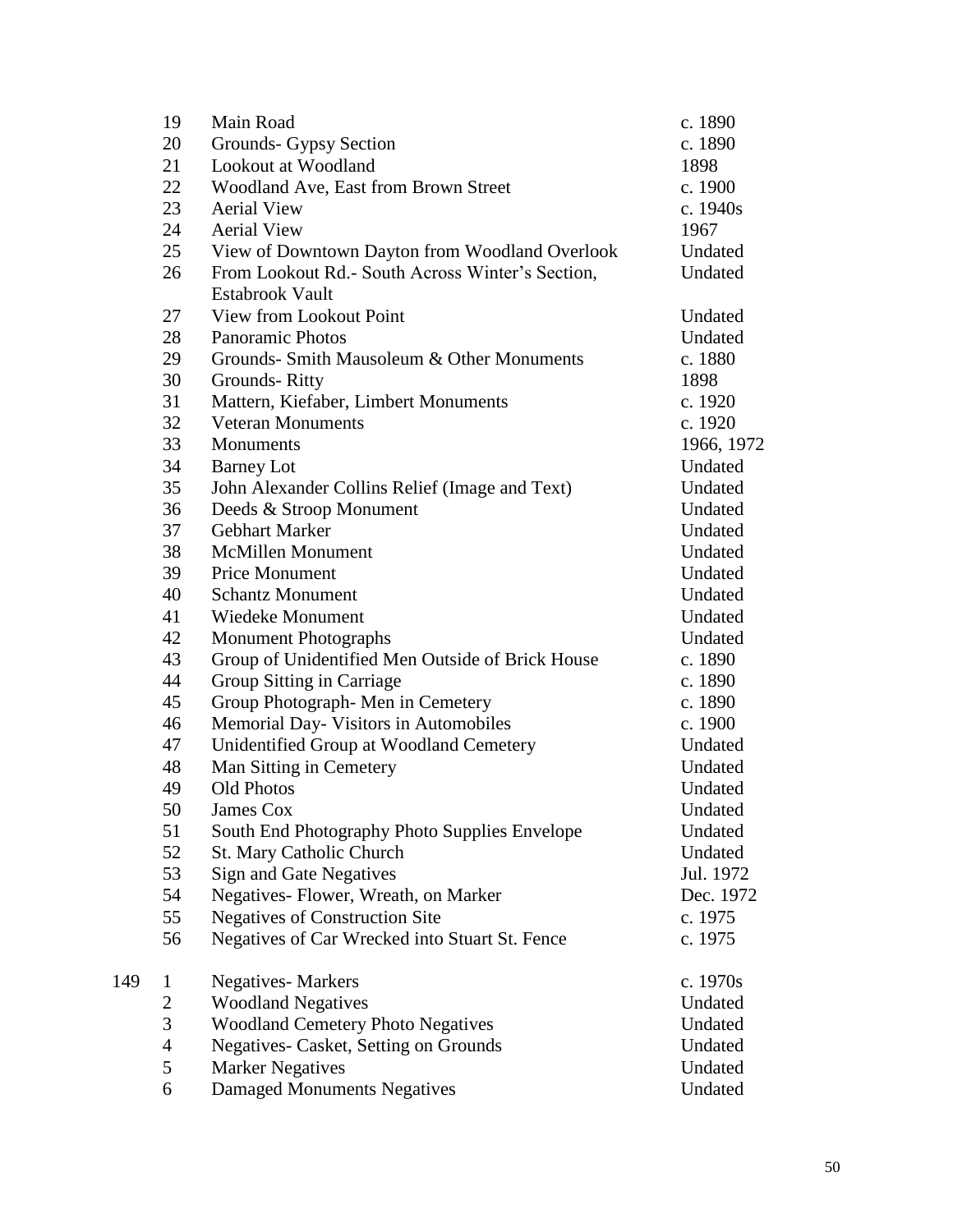|     | 7              | Woodland Photo Contest-Division A (1 of 4)                                          | 2002-2005          |
|-----|----------------|-------------------------------------------------------------------------------------|--------------------|
|     | 8              | Woodland Photo Contest-Division A (2 of 4)                                          | 2006               |
|     | 9              | Woodland Photo Contest-Division A (3 of 4)                                          | Undated            |
|     | 10             | Woodland Photo Contest-Division A (4 of 4)                                          | Undated            |
|     | 11             | Woodland Photo Contest-Division B (1 of 4)                                          | 2005-2006          |
|     | 12             | Woodland Photo Contest-Division B (2 of 4)                                          | Undated            |
| 150 | $\mathbf{1}$   | Woodland Photo Contest-Division B (3 of 4)                                          | Undated            |
|     | 2              | Woodland Photo Contest-Division B (4 of 4)                                          | Undated            |
|     | 3              | Woodland Photo Contest- Unlabeled (1 of 2)                                          | Undated            |
|     | $\overline{4}$ | Woodland Photo Contest- Unlabeled (2 of 2)                                          | Undated            |
|     | 5              | Woodland Photo Contest- Unlabeled (See Oversize                                     | Undated            |
|     |                | Location 54, Folder 1)                                                              |                    |
|     |                | Doug Taylor "Blue Door"                                                             |                    |
|     | 6              | Woodland Photo Contest- Division A (See Oversize                                    | 2005-2006, Undated |
|     |                | Location 54, Folder 2)                                                              |                    |
|     |                | Ben Thoerner "untitled"                                                             |                    |
|     |                | Ben Thoerner "untitled"                                                             |                    |
|     |                | Rebecca Farley "untitled"                                                           |                    |
|     |                | Rebecca Farley "Hero"                                                               |                    |
|     |                | Sidney A. Bieser "Mr. Schantz Observes A Summer                                     |                    |
|     |                | Morning"                                                                            |                    |
|     | $\overline{7}$ | Woodland Photo Contest- Division B (See Oversize                                    | 2005-2006, Undated |
|     |                | Location 54, Folder 3)                                                              |                    |
|     |                | Sharon C. Hardie "Guardian Angel"                                                   |                    |
|     |                | Sharon C. Hardie "Silent Slumber"                                                   |                    |
|     |                | Erin Hein "Autumn Door"                                                             |                    |
|     |                | Eugene R. Brown "Tiffany Window"                                                    |                    |
|     |                | Eugene R. Brown "Beehive Monument"                                                  |                    |
|     | 8              | Woodland Photo Contest- Division B (See Oversize                                    | 2005-2006, Undated |
|     |                | Location 54, Folder 4)                                                              |                    |
|     |                | Jeff Unroe "Dayton Skyline from Woodlawn"                                           |                    |
|     |                | Marnie Leist "Woodlawn Chapel"                                                      |                    |
|     |                | Doris Scott "Keyhole to Tomorrow"                                                   |                    |
|     |                | Doris Scott "Old Rugged Cross"                                                      |                    |
|     |                | Doris Scott "Becoming One with Nature"                                              |                    |
|     |                | James Caffrey "Woodland Splendor"                                                   |                    |
|     |                | Melissa Schilling "View from the Top"<br>Melissa Schilling "Gone but not Forgotten" |                    |
|     |                | Troy M. Baker "Ethereal Light"                                                      |                    |
|     |                | Nancy Draves "For the Cool of the Water"                                            |                    |
|     |                | Crystal Allen "The Rock"                                                            |                    |
|     |                | Michael Lee Janney "Divine"                                                         |                    |
|     |                | Michael Lee Janney "Guardian"                                                       |                    |
|     |                | Bill Burgmeier "Hill at Sunrise"                                                    |                    |
|     |                | William Burgmeier "Winter Solitude"                                                 |                    |
|     |                |                                                                                     |                    |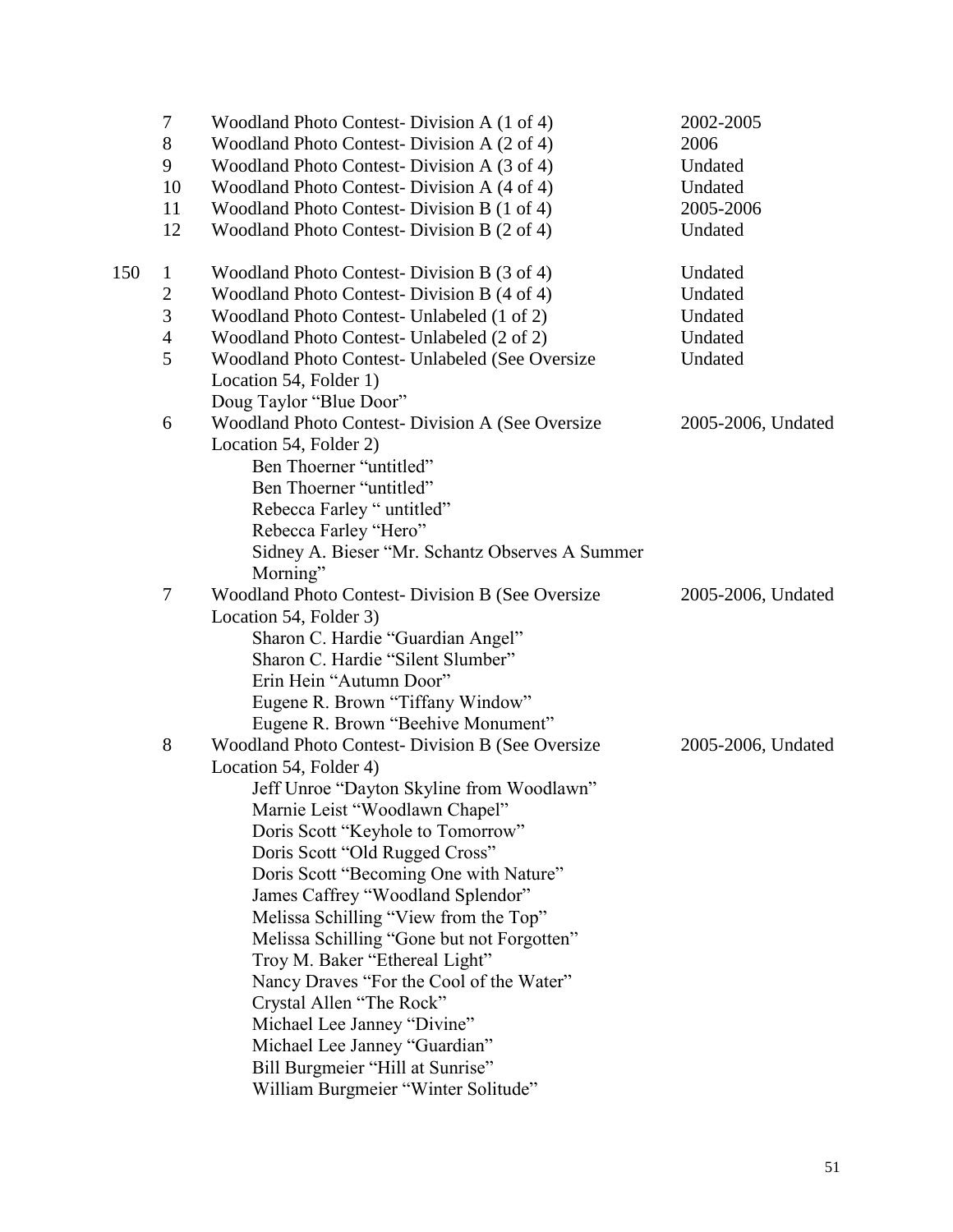|     |       | Stefan L. Downs "Blossom Hill"<br>M.B. Hopkins "Shadows"                                                                                                                                                                                                                                                                                                                                                                                                        |         |
|-----|-------|-----------------------------------------------------------------------------------------------------------------------------------------------------------------------------------------------------------------------------------------------------------------------------------------------------------------------------------------------------------------------------------------------------------------------------------------------------------------|---------|
| 151 | $---$ | <b>Woodland Photo Contest- Unlabeled</b><br>Litten Podiak "Crossing Over"<br>Litten Podiak "His Face Shines Upon Thee"<br>Joan C. Shaw "Song of Hope"<br>(Johnny Morehouse Monument)<br>(Egyptian Receiving Vault at Woodland)<br>(Unidentified)                                                                                                                                                                                                                | Undated |
|     |       | <b>Woodland Photo Contest- Division A</b><br>Melissa Hyatt "Reflections"<br>Matt Tyler "Heavenly Construction"<br>Nicole Christian "untitled"<br>Mike Janney "Memorable View"<br>Kristen Chapman "Above the Cross"<br>Jennifer Beal "Shadows of the Past, Visions of the<br>Future"<br>Linda Schaefer "Woodland"                                                                                                                                                | Undated |
|     |       | Linda Schaefer "Ivy's Path"<br>Jerrica Werner "The End of the Road"<br>Karli Brittain "Dear Alan"<br>Sidney A. Bieser "Fallen Heroes"<br>The Aja Cooley-Love "Fountain of Youth"<br>The Aja Cooley-Love "Enticing Entrance"<br>Andra Davidson "Fallen Hero"<br>Kimberly Keiser "Reflections of the Soul"<br>Michael Kubilis "Guardian of the Land<br>Samantha Brower "Gate Repair"                                                                              |         |
|     |       | <b>Woodland Photo Contest- Division B</b><br>James Caffrey "Guardian Angels"<br>David Wilson "Reflection of Autumn"<br>Debra McIntosh "Padlock"<br>David Dungan "Mouth of the Gun"<br>Janice Roberts "Tamarack Jack"<br>Janiza Crosby "Eternal Meditation"<br>Janiza Crosby "None Forgotten"<br>George B. Crosby "Civil War Repose"<br>George B. Crosby "Wiedeke Pere"<br>George B. Crosby "Woodlands I"<br>Alvin D. Horseman "We Will Always be<br>Remembered" | Undated |
| 152 |       | <b>Woodland Photo Contest- Division B</b><br>Celeste Hoerner "The Accounting"<br>Celeste Hoerner "Rest"                                                                                                                                                                                                                                                                                                                                                         | Undated |